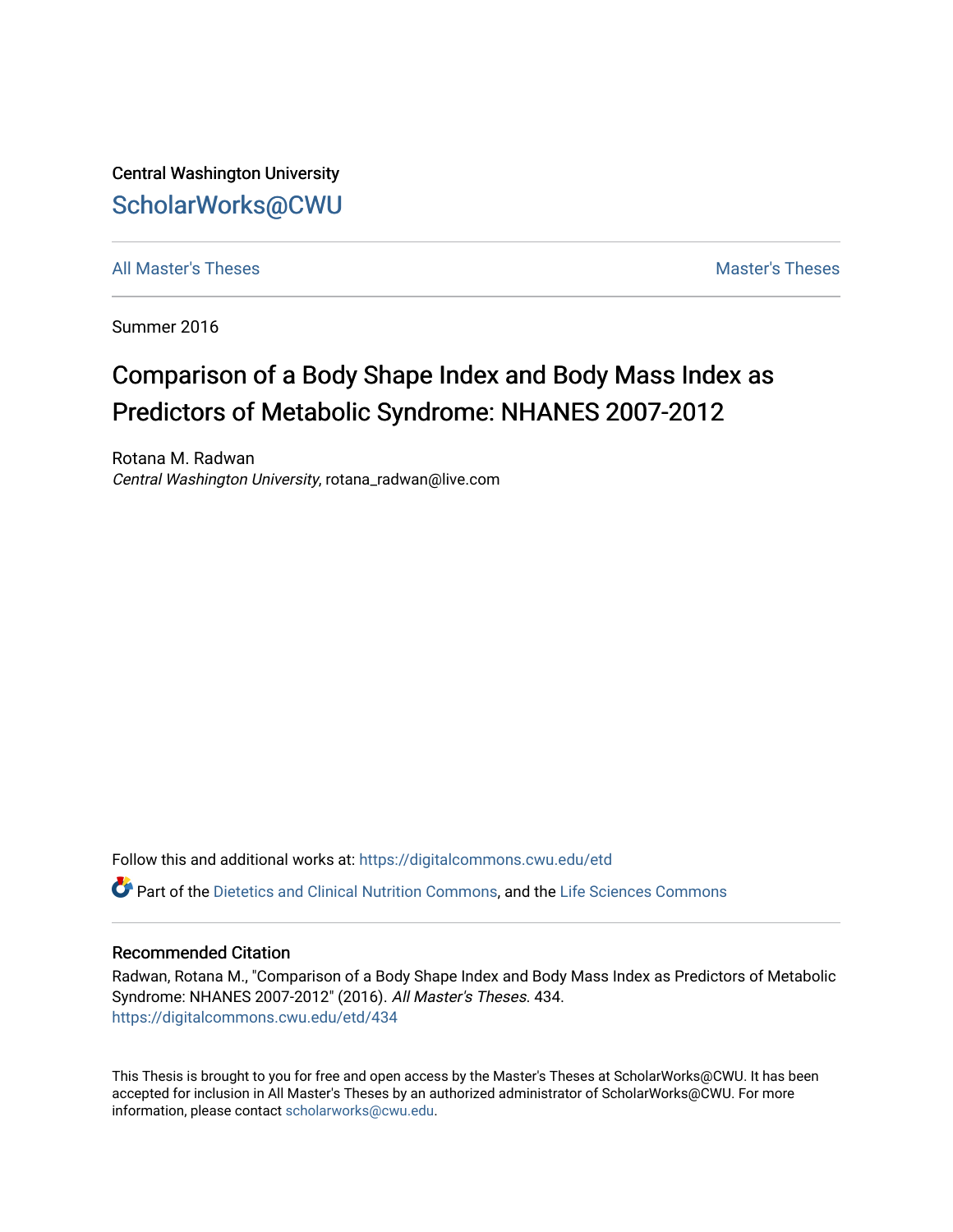# COMPARISON OF A BODY SHAPE INDEX AND BODY MASS INDEX AS PREDICTORS OF METABOLIC SYNDROME:

NHANES 2007-2012

A Thesis

\_\_\_\_\_\_\_\_\_\_\_\_\_\_\_\_\_\_\_\_\_\_\_\_\_\_\_\_\_\_\_\_\_\_

Presented to

The Graduate Faculty

Central Washington University

\_\_\_\_\_\_\_\_\_\_\_\_\_\_\_\_\_\_\_\_\_\_\_\_\_\_\_\_\_\_\_\_\_\_\_

In Partial Fulfillment

of the Requirements for the Degree

Master of Science

Nutrition

\_\_\_\_\_\_\_\_\_\_\_\_\_\_\_\_\_\_\_\_\_\_\_\_\_\_\_\_\_\_\_\_\_\_\_

by

Rotana MohammadYahya Radwan

June 2016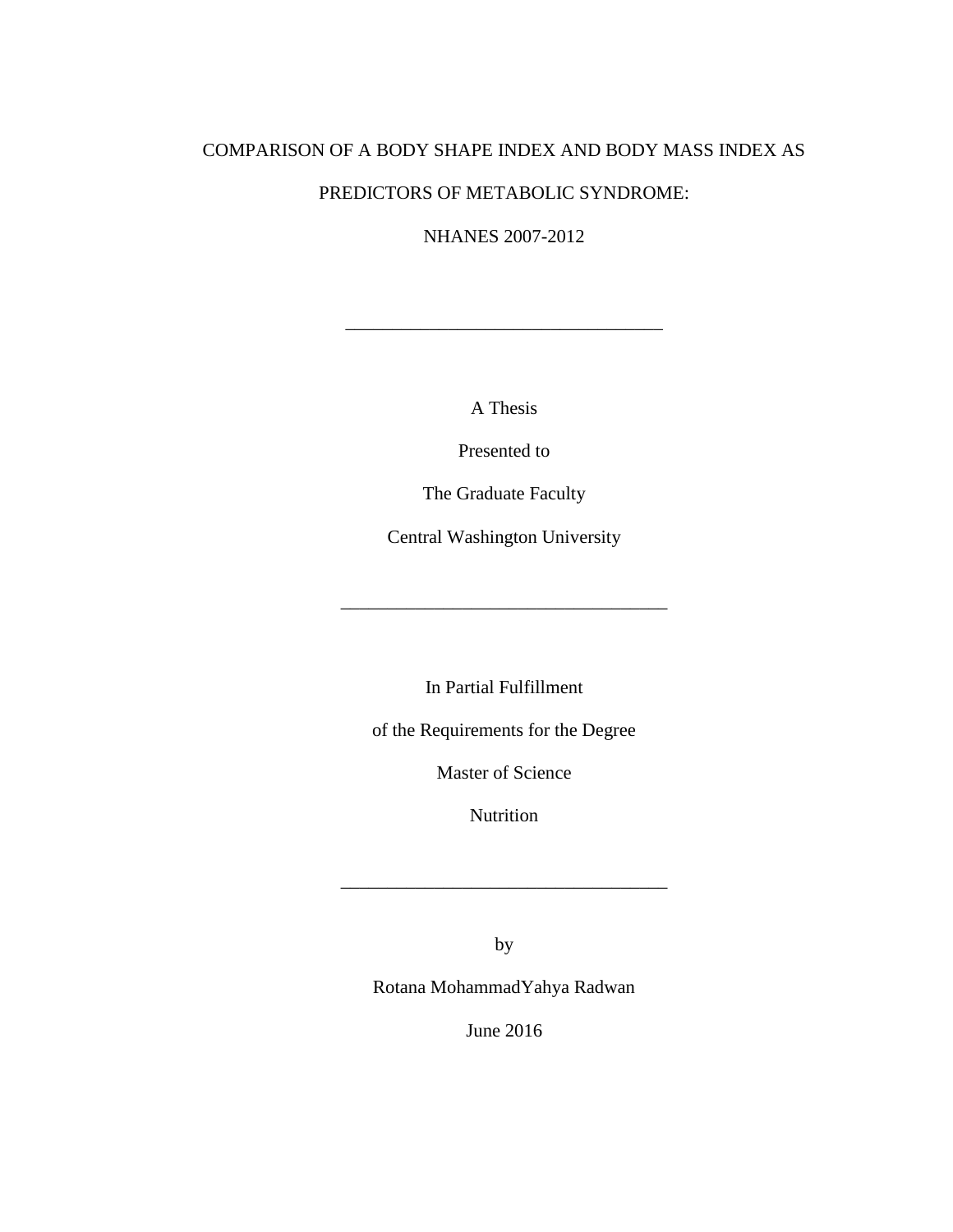# CENTRAL WASHINGTON UNIVERSITY

Graduate Studies

We hereby approve the thesis of

Rotana MohammadYahya Radwan

Candidate for the degree of Master of Science

# APPROVED FOR THE GRADUATE FACULTY

Dr. David Gee, Committee Chair

Dr. Nicole Stendell-Hollis

Dr. Casey Mace

\_\_\_\_\_\_\_\_\_\_\_\_\_\_ \_\_\_\_\_\_\_\_\_\_\_\_\_\_\_\_\_\_\_\_\_\_\_\_\_\_\_\_\_\_\_\_\_\_\_\_\_\_\_\_\_

\_\_\_\_\_\_\_\_\_\_\_\_\_\_ \_\_\_\_\_\_\_\_\_\_\_\_\_\_\_\_\_\_\_\_\_\_\_\_\_\_\_\_\_\_\_\_\_\_\_\_\_\_\_\_\_

\_\_\_\_\_\_\_\_\_\_\_\_\_\_ \_\_\_\_\_\_\_\_\_\_\_\_\_\_\_\_\_\_\_\_\_\_\_\_\_\_\_\_\_\_\_\_\_\_\_\_\_\_\_\_\_

\_\_\_\_\_\_\_\_\_\_\_\_\_\_ \_\_\_\_\_\_\_\_\_\_\_\_\_\_\_\_\_\_\_\_\_\_\_\_\_\_\_\_\_\_\_\_\_\_\_\_\_\_\_\_\_

Dean of Graduate Studies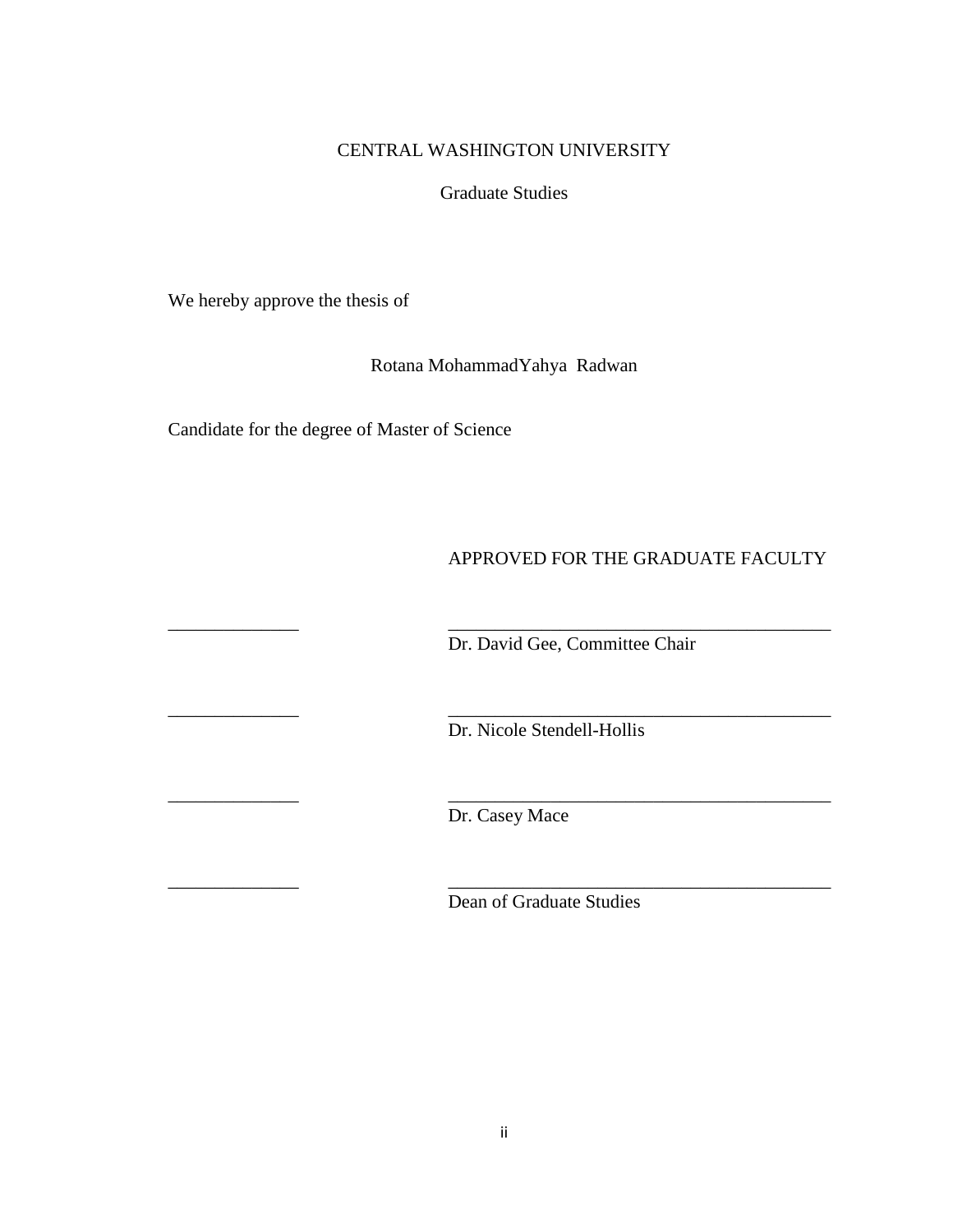## ABSTRACT

# COMPARISON OF A BODY SHAPE INDEX AND BODY MASS INDEX AS PREDICTORS OF METABOLIC SYNDROME:

## NHANES 2007-2012

by

Rotana MohammadYahya A Radwan

August 2016

A newly calculated anthropometric measurement (A Body Shape Index, ABSI) was introduced as a more reliable index of body composition than waist circumference (WC) and body mass index (BMI). ABSI was reported as a stronger predictor for mortality. Thus far, the relationship between ABSI and Metabolic Syndrome (MetS) has not been studied on a large U.S. population. The purpose of this cross-sectional study is to determine whether ABSI is a better predictor of the risk of MetS and its individual risk factors than BMI on a large and diverse sample of the U.S. population using the National Health and Nutrition Examination Survey (NHANES) 2007-2012. The study conducted had a total of 6,921 non-pregnant, non-lactating, fasted adults  $(\geq 20 \text{ years})$ . Anthropometric measurements (WC, weight, and height) were obtained by qualified personnel. ABSI was defined as WC (m) / [BMI  $^{2/3}$  × height (m)  $^{1/2}$ ]. The revised National Cholesterol Education Program Adult Treatment Panel III definition was used to diagnose MetS. Simple and multiple logistic regressions were conducted using SAS 9.2. Simple logistic and multiple regression analysis (adjusted for age, gender, and ethnicity)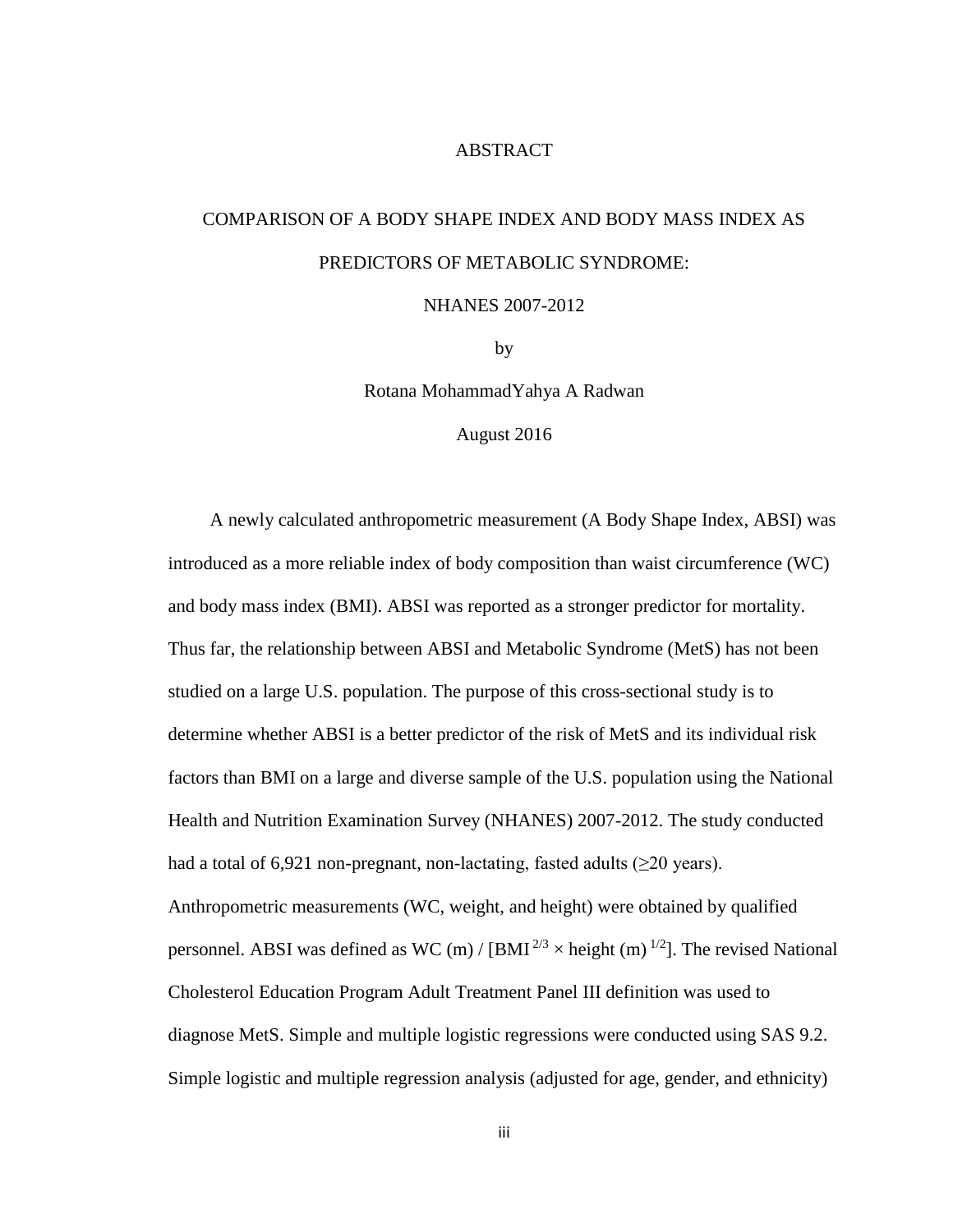showed that all of the odds ratios (OR) for BMI quartiles were higher than ABSI quartiles for MetS and each individual MetS risk factor. Therefore, this study concludes that BMI is a better predictor of MetS and each individual MetS risk factor in the general U.S. population.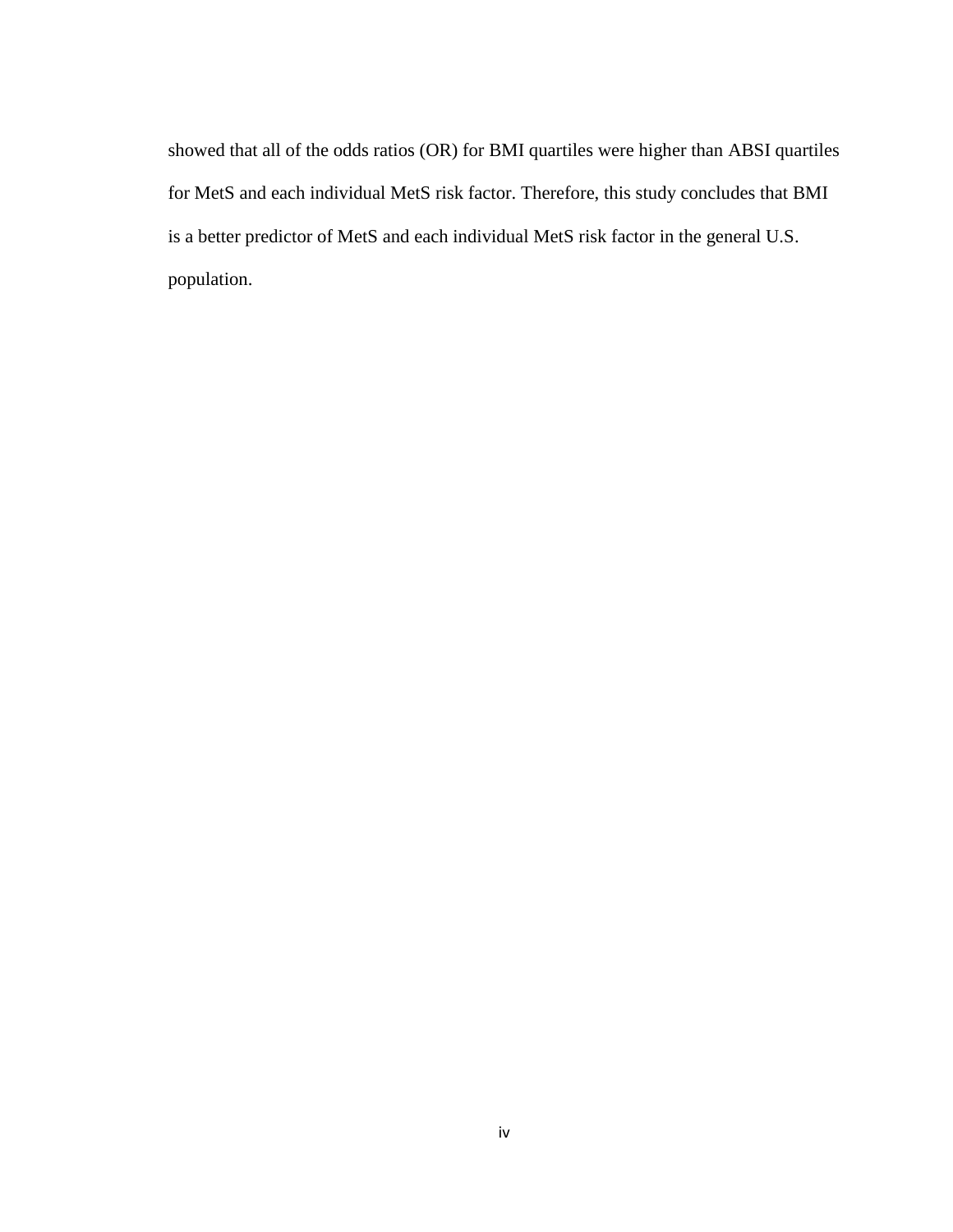## ACKNOWLEDGMENTS

I would like to express my deepest gratitude to my committee chair Dr. David Gee for his continuous guidance and assistance on my Masters research.

I am also indebted to the rest of my thesis committee, Dr. Stendell- Hollis and Dr. Casey Mace for their time and constructive critique.

Last but not least, I would like to thank God for blessing me with great parents (Mohammad Radwan and Mai Al-Sarraj) who devote their lives to support me, teach me, encourage me, and love me through it all. To them, I dedicate this thesis.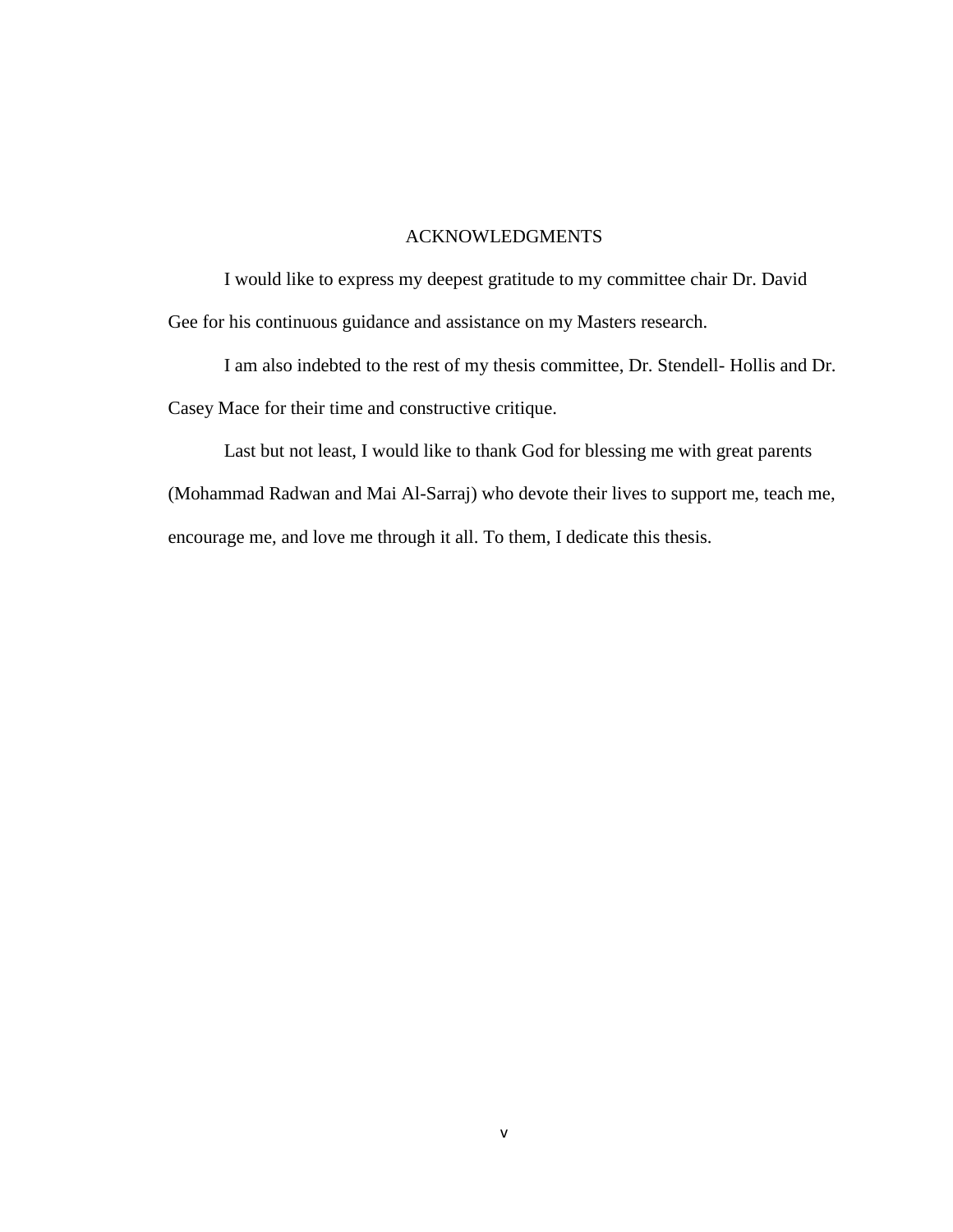# TABLE OF CONTENTS

| Chapter      | Page |
|--------------|------|
| I            |      |
| $\mathbf{I}$ |      |
|              |      |
|              |      |
|              |      |
|              |      |
|              |      |
|              |      |
|              |      |
| Ш            |      |
|              |      |
|              |      |
|              |      |
|              |      |
|              |      |
|              |      |
|              |      |
|              | 46   |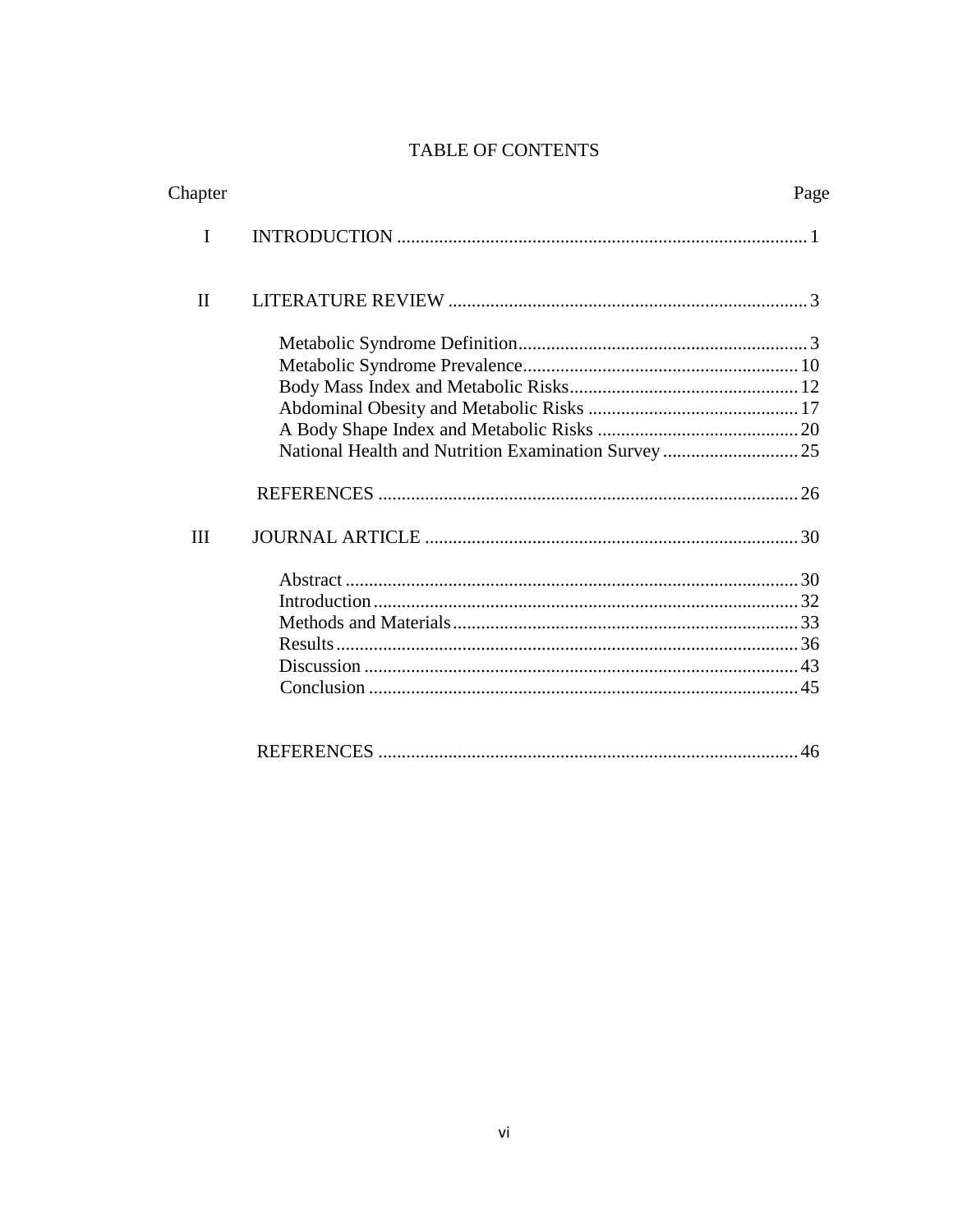# LIST OF TABLES

| Table          |                                                                                                                                            | Page |
|----------------|--------------------------------------------------------------------------------------------------------------------------------------------|------|
| $\mathbf{1}$   | Physical characteristics and Metabolic Syndrome risk factors of fasted,<br>non-pregnant, non-lactating adults from the National Health and |      |
| $\overline{2}$ | Prevalence of Metabolic Syndrome and risk factors by BMI and                                                                               |      |
| 3              | Prevalence of Metabolic Syndrome in different ethnicities according to                                                                     |      |
| $\overline{4}$ | Prevalence of Metabolic Syndrome in different genders according to                                                                         |      |
| 5              | Simple Logistic regression Analysis by BMI and ABSI Quartiles42                                                                            |      |
| 6              | Multiple logistic regression analysis of Metabolic Syndrome and risk                                                                       |      |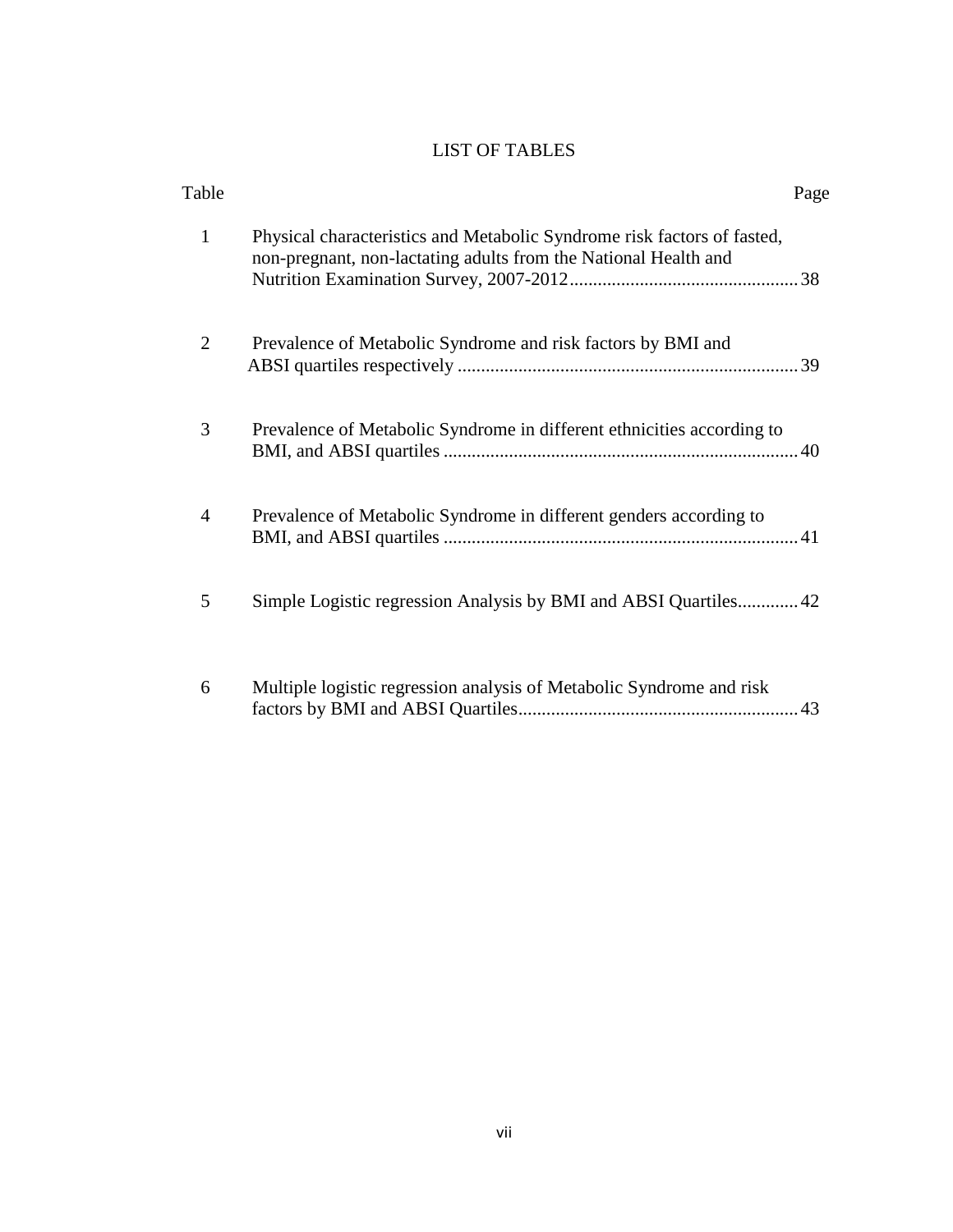## CHAPTER I

## INTRODUCTION

Metabolic Syndrome (MetS) is a group of inter-related metabolic abnormalities, such as hyperglycemia, hypertension, lipid disorders and abdominal obesity [1]. Together these abnormalities raises an individual's risk of having diabetes and heart-related diseases [2]. The pathophysiology of MetS is still controversial; however, studies have found a strong direct association between MetS and obesity [3].

Currently, body mass index (BMI) is the simplest assessment tool for obesity used worldwide [4]. However, the use of BMI alone to assess for adiposity has limitations, especially among adults with BMI  $\leq$ 30 kg/m2 [5]. BMI assesses total body weight for height without differentiating between the amount of fat or muscle mass. Most importantly, BMI does not account for fat distribution, this is particularly misleading since abdominal fat deposition is thought to play in an important role in the development of MetS [5]. For those reasons, health organizations recommend measuring waist circumference (WC) along with BMI to better assess for abdominal obesity risk [4]. However, most studies have found a high correlation between WC and BMI to the extent that WC and BMI should not be considered as two independent risk factors in assessing chronic disease risk [6].

To overcome these limitations, Krakauer and Krakauer suggested a new calculated index of body composition called "A Body Shape Index" (ABSI) [7]. The index is based on measuring abdominal obesity without the negative influence of height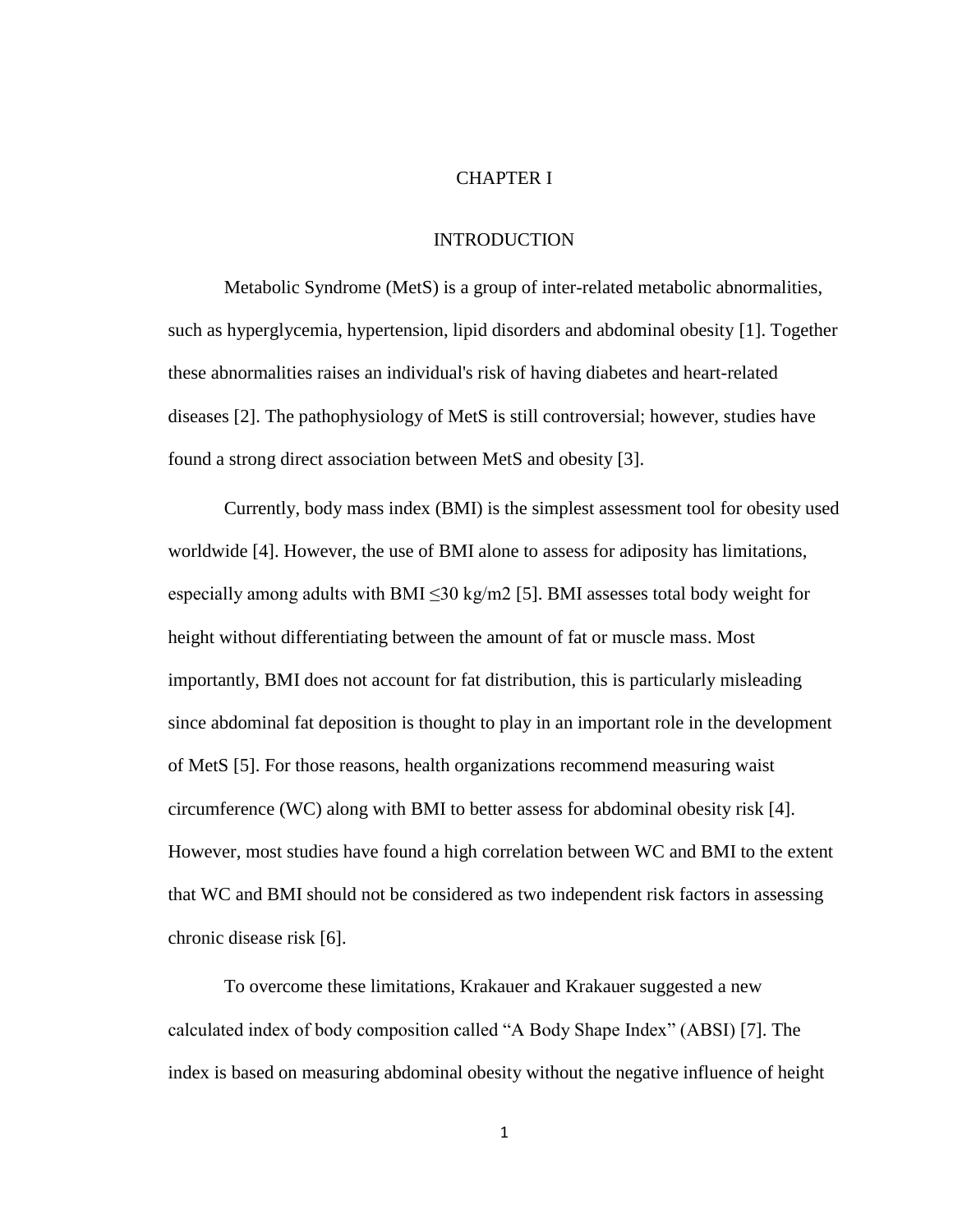and weight: ABSI = WC (m) / [BMI  $^{2/3}$  × height (m)  $^{1/2}$ ]. A high ABSI value has been found to correlate with a higher percentage of visceral fat compared to peripheral fat. Due to this characteristic, researchers have assessed the relationship between ABSI and different metabolic risk factors. However, the results were inconsistent. ABSI was found to be a more accurate predictor of resting blood pressure in Portuguese adolescents compared to BMI and WC [8]. It was also a better predictor of hyperinsulinemia, and hypercholesterolemia in a Polish population of sedentary men [9]. However, ABSI was found to be a weaker predictor for MetS among an Iranian population [10].

While the literature on ABSI is increasing, thus far there has not been a large study conducted on a diverse U.S. population. The aim of this cross-sectional study is to determine whether ABSI is a better predictor of the risk of MetS and its individual risk factors than BMI on a large and diverse sample of the U.S. population using National Health and Nutrition Examination Survey (NHANES).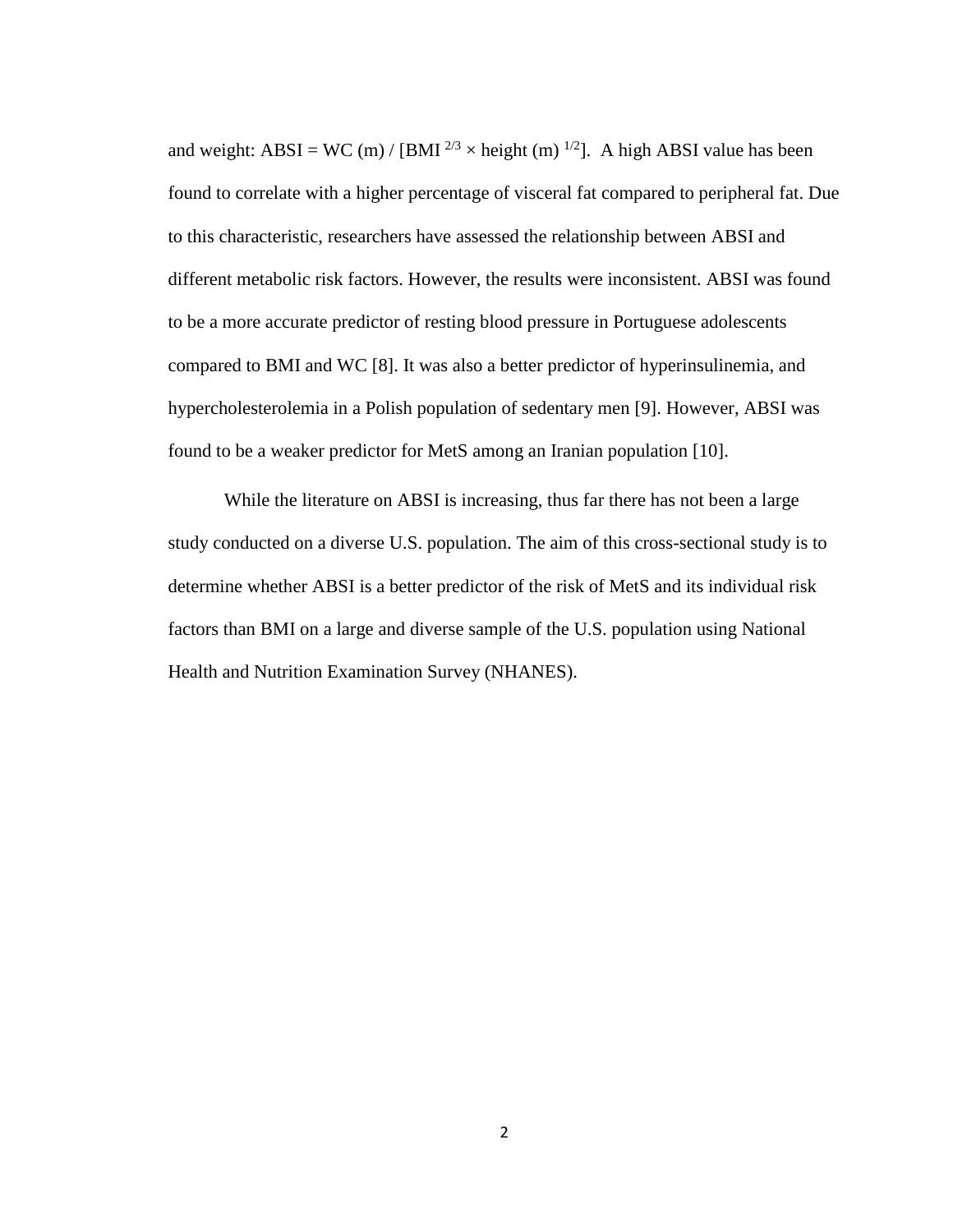### CHAPTER II

## LITERATURE REVIEW

## Metabolic Syndrome Definition

As early as 1923 a constellation of metabolic abnormalities such as raised blood pressure, glucose, and uric acid, were noticed in a number of patients. At the time, these abnormalities were not defined as a syndrome or disease. However, decades later, Reaven named the collection of metabolic abnormalities as "Syndrome X"[11]. This time it included more specific metabolic abnormalities such as abnormal plasma glucose concentration, elevated blood pressure, increased low-density lipoprotein cholesterol (LDL-Cholesterol), increased triglycerides, and decreased high-density lipoprotein cholesterol (HDL-Cholesterol) [1]. Together, these abnormalities are associated with a significant increased risk of cardiovascular disease (CVD), stroke, type two diabetes mellitus (DMT2), and mortality. The underlying pathophysiology is still controversial. However, many experts believe it may be due to abdominal obesity and/or insulin resistance [12].

Worldwide, MetS does not have one official and standard definition; it is defined differently by several international health organizations. The five leading diagnostic criteria have been established by the World Health Organization (WHO), the European Group for the Study of Insulin Resistance (EGIR), the National Cholesterol Education Program's Adult Treatment Panel III (NCEP: ATP III), the American Association of Clinical Endocrinology and the American College of Endocrinology (AACE-ACE), and by the International Diabetes Federation (IDF).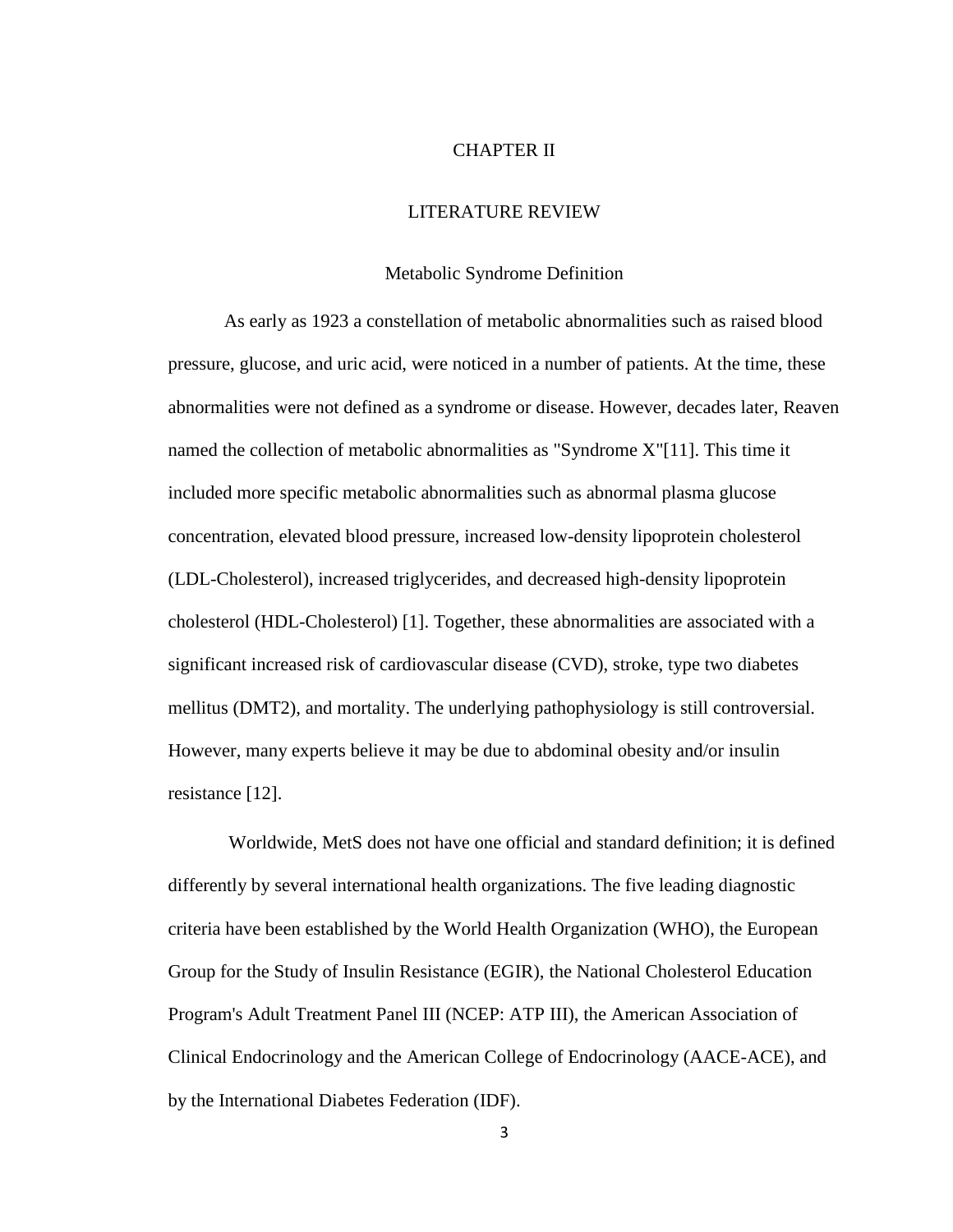The WHO published an official clinical definition of MetS in 1999 [1,13]. Insulin resistance was essential to the pathophysiology of MetS, so evidence for insulin resistance or its alternates ( DMT2, and impaired glucose tolerance) were a requirement in the WHO MetS definition, along with at least two of the following parameters:

- 1. Regional Obesity
	- $-BMI > 30$  kg/m<sup>2</sup>

and/or

- Waist-to-hip ratio (WHR)  $> 0.9$  (males) and  $> 0.85$  (females)
- 2. Elevated blood pressure
	- $\bullet$  High systolic/ diastolic blood pressure  $\geq 140/90$  mmHg or medical history of antihypertensive medication use
- 3. Decreased HDL-Cholesterol
	- $\bullet$  < 35 mg/dl (males) and < 39 mg/dl (females)
- 4. High triglyceride concentration
	- $\bullet$   $\geq$  150 mg/dl
- 5. Increased urine albumin concentration
	- Albumin: creatine ratio  $\geq 30$  mg/g

and/or

• Rapid excretion of albumin  $\geq 20 \mu g/min$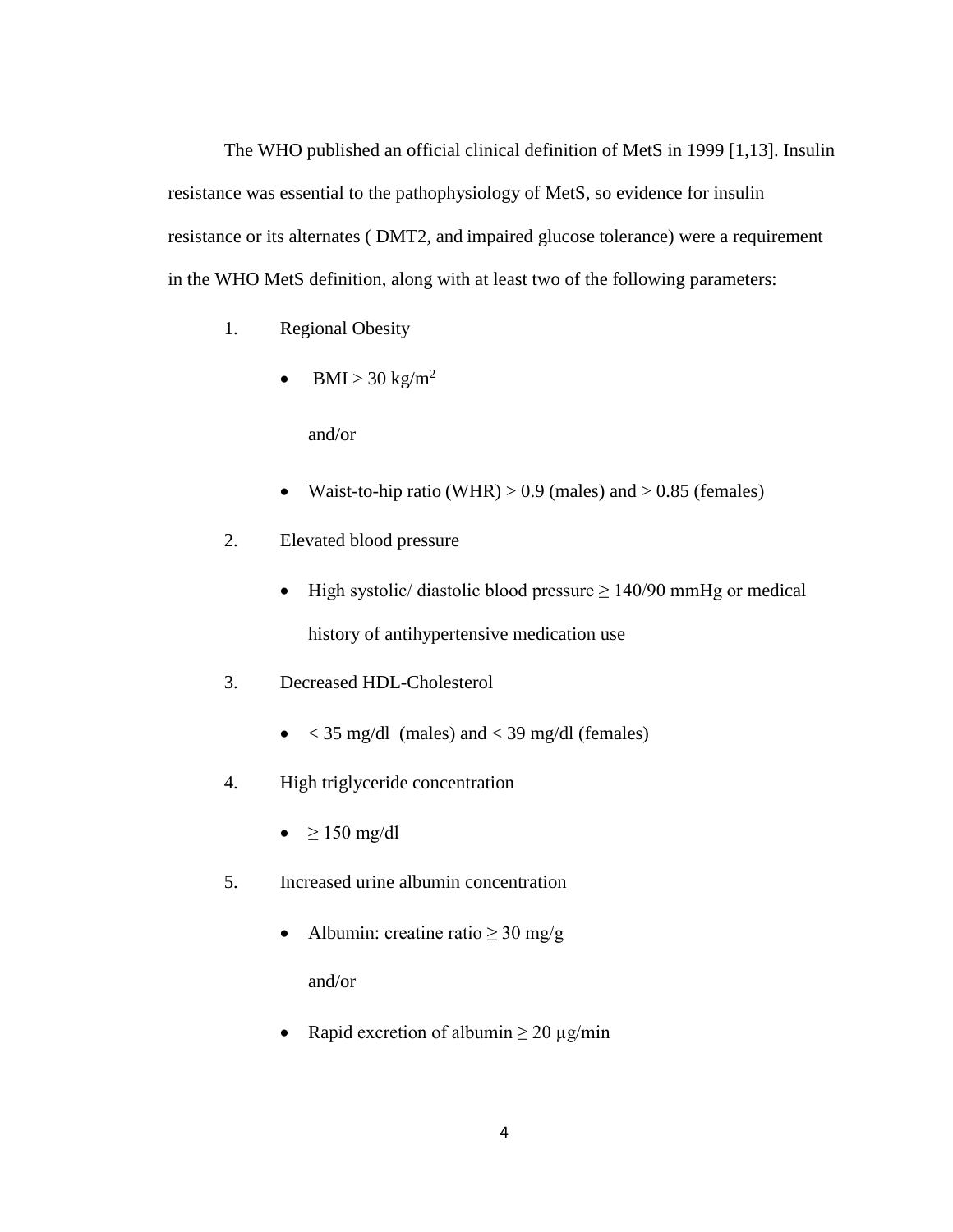Insulin resistance in this definition could be measured by homeostatic model assessment or even by euglycemic hyperinsulinemic clamp studies [1,13] , but these type of measurements are not commonly performed, which makes this criteria inefficient in clinical settings, and not suitable for epidemiologic studies where quick and simple assessment tools are needed.

Shortly after the suggested WHO criteria, the EGIR re-defined the syndrome and referred to it as "Insulin Resistance Syndrome" instead of MetS. Similar to the WHO, the EGIR emphasized the significance of insulin resistance to the pathophysiology of MetS [1, 13]. However, the EGIR simplified the diagnosis of insulin resistance by setting the 75th percentile as a cutoff point to reflect abnormal elevated fasting plasma insulin levels, this change made the criteria very applicable in clinical settings. The EGIR also omitted patients with DMT2 from the diagnostic criteria, because insulin resistance is an underlying cause of diabetes, while diabetes is a manifestation of MetS or "Insulin Resistance Syndrome". The EGIR criteria requires two additional factors among the following [3]:

- 1. Abdominal obesity
	- WC  $\geq$ 94 cm (males) and  $\geq$ 80 cm (females)
- 2. High blood pressure
	- High systolic/ diastolic blood pressure  $\geq$ 140/90 mm of Hg or the use of anti-hypertensive medications
- 3. Dyslipidemia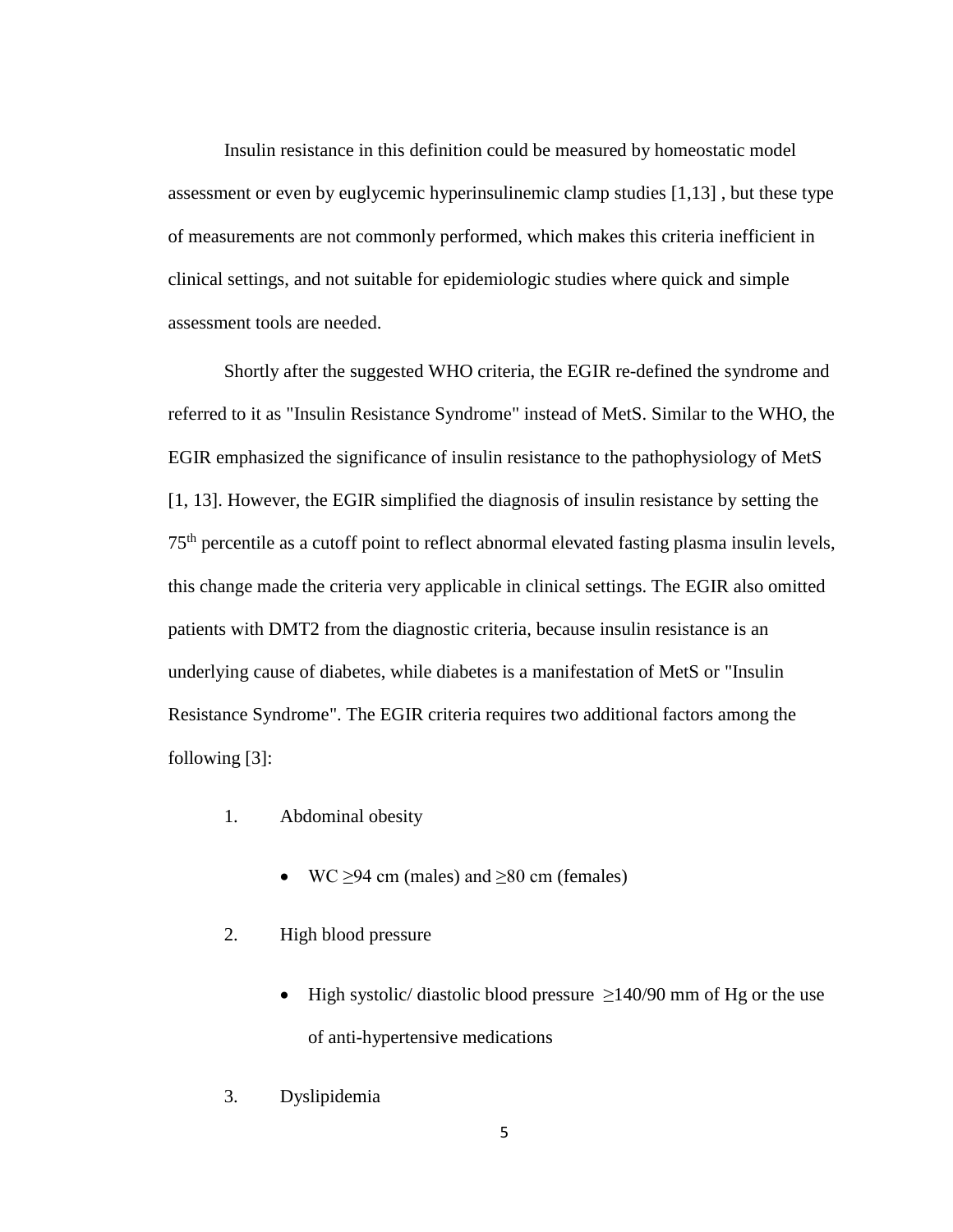• Decreased HDL-Cholesterol levels <39 mg/dl

and/or

- $\bullet$  High triglyceride concentration  $\geq 150$  mg/dl
- 4. High concentration of blood glucose levels manifested in the form of impaired fasting glucose or impaired glucose tolerance

The indicators to assess obesity were simplified to only measuring WC, whereas the WHO definition used WHR or BMI measurements to asses for obesity risk [1, 13]. High levels of urine albumin were omitted from the diagnostic criteria, because there was not enough evidence to support its role in the development of MetS. More emphasis was placed on lipid disorders ( high triglycerides, and reduced HDL-Cholesterol) as well as elevated systolic and diastolic blood pressure and their relationship with insulin resistance [3].

In 2001, the NCEP: ATP III adjusted the WHO MetS criteria. The term "Metabolic Syndrome" was reintroduced in preference to "Insulin Resistance Syndrome" because according to NCEP: ATP III, insulin resistance was not a requirement for the pathophysiology of MetS [1,3,13]. The NCEP: ATP III's focus was abdominal obesity measured by WC instead of the general obesity measured by BMI. According to this definition, MetS is present if at least three or more of the following components are met:

- 1. Central obesity
	- $\bullet$  WC > 102 cm (males) or > 88 cm (females)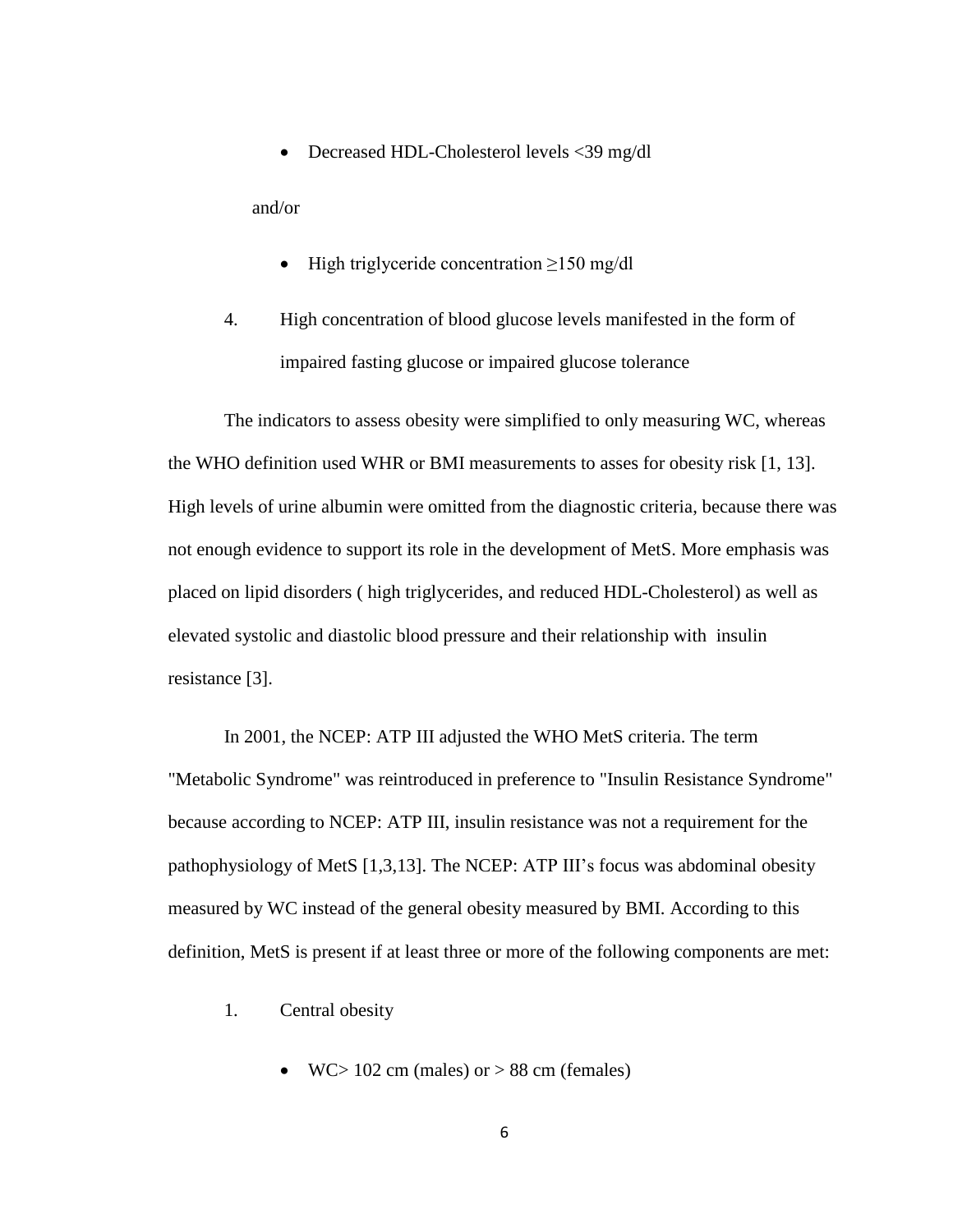- 2. Increased triglyceride levels
	- $\geq 150$  mg/dl
- 4. Decreased HDL-Cholesterol concentrations
	- $\bullet$  < 40 mg/dl (males) and < 50 mg/dl (females)
- 5. High blood pressure
	- High systolic/ diastolic blood pressure  $\geq 130/85$  mmHg
- 6. Elevated plasma glucose levels
	- Fasting glucose levels  $> 100$  mg/dl

The NCEP: ATP III does take inflammation and its markers into consideration as constituents of MetS but not as necessary components to diagnose MetS. However, the NCEP: ATP III focuses on low HDL-Cholesterol concentrations and high triglyceride levels as individual risk factors in the diagnostic criteria, rather than simply combining them together under the umbrella of dyslipidemia [1,13]. The NCEP:ATP III uses measurements and laboratory equipment commonly used in hospitals making the NCEP:ATP III definition applicable in clinical settings.

In 2003, the AACE-ACE developed a unique criterion to define MetS. The AACE-ACE is a mixture of both the WHO and NCEP: ATP III definitions [1,13]. The AACE-ACE promotes the terminology of "Insulin Resistance Syndrome"; their reasoning is based on pathophysiological mechanisms that drive metabolic consequences such as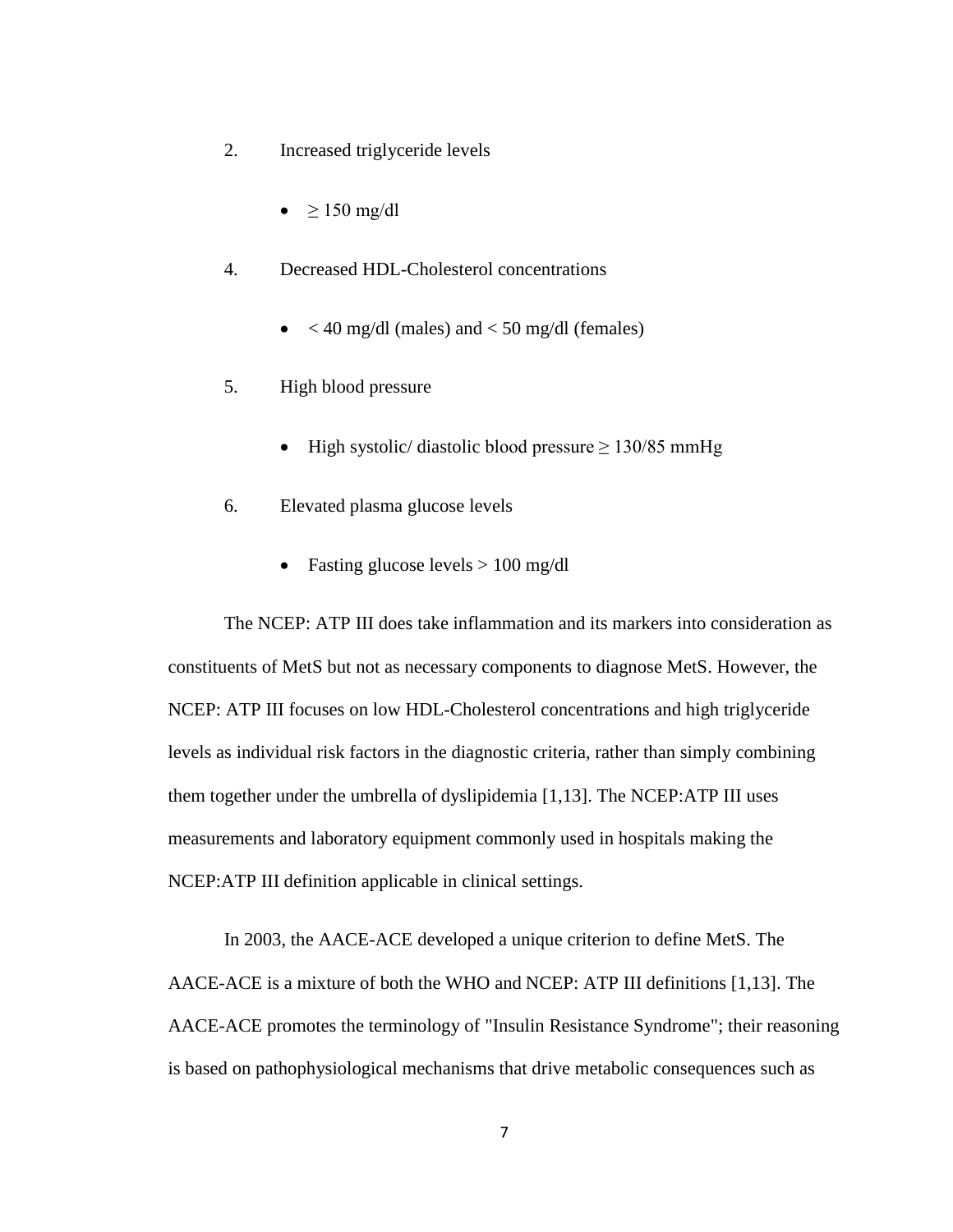atherosclerosis and DMT2. The AACE-ACE is the only definition that heavily depends on the clinician's expert judgement which considers a range of risk factors such as:

- 1. Below average HDL-Cholesterol plasma levels
	- $\langle 40 \text{ mg/dL} \rangle$  (males) and  $\langle 50 \text{ mg/dL} \rangle$  (females)
- 2. Elevated triglyceride concentrations
	- $\geq$ 150 mg/dL
- 3. Above average systolic and diastolic blood pressure values
	- $\bullet$  ≥130/85 mm Hg
- 4. Above normal fasting glucose levels
	- $\bullet$  >140 mg/dL
- 5. Two- hour post-glucose challenge
	- $\bullet$  >140 mg/dL
- 6. Abnormal fasting plasma glucose levels
	- $\bullet$  110 126 mg/dL
- 7. Inactive lifestyle
- 8. Focus on ethnic groups at higher risk of metabolic abnormalities
- 9. Old age
- 10. Polycystic ovarian syndrome
- 11. Family history of DMT2, and CVD

The AACE-ACE also emphasizes the role of inflammation and endothelial function. Clinicians are encouraged to investigate the patient as whole [1, 13]. They consider the patient's past, present, and then pinpoint a prognosis. However, because diagnosis is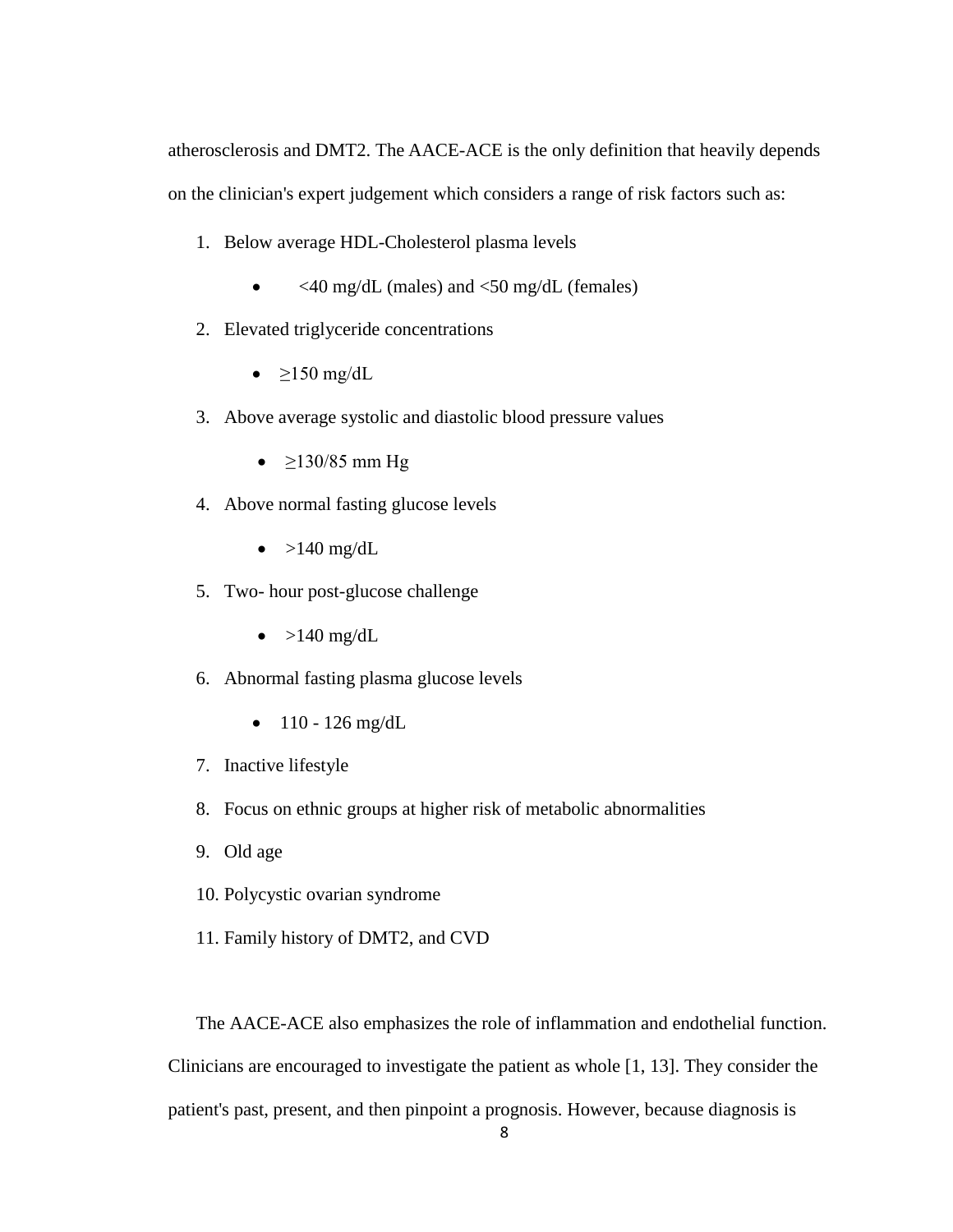solely based on the clinicians' judgement, it can be very limiting in terms of consistency and applicability.

In 2005, the IDF released the most recent clinical criteria for MetS. It is very similar to the NCEP: ATP III MetS definition, with the exception of focusing more on ethnicspecific cutoff values for central obesity measured by WC [1, 13]. The rationale behind this prerequisite is to take into consideration ethnic variations in body composition, since certain ethnicities are at greater risk of MetS, even with smaller WC cutoff values. To meet the IDF criteria for MetS, individuals must have at least two of the following risk factors in addition to abdominal obesity:

- 1. Increased blood pressure levels
	- High systolic/diastolic blood pressure  $≥ 130/85$  mmHg or medical history of antihypertensive use
- 2. Increased triglycerides concentration
	- $\bullet$   $\geq$  150 mg/dl or medical history of lipid-lowering medication use
- 3. Decreased HDL-C levels
	- $\bullet$  < 40mg/dl (males) and <50 mg/dl (females) or history of lipid-lowering medication use
- 4. Increased fasting blood glucose concentrations
	- $\bullet$   $\geq$  100 mg/dl or medical record of previous DMT2 diagnosis

The IDF definition is unique because it recognizes the importance of the medical history of different risk factors and does not only focus on recent values of triglycerides, HDL-Cholesterol, blood glucose, and blood pressure [1,13].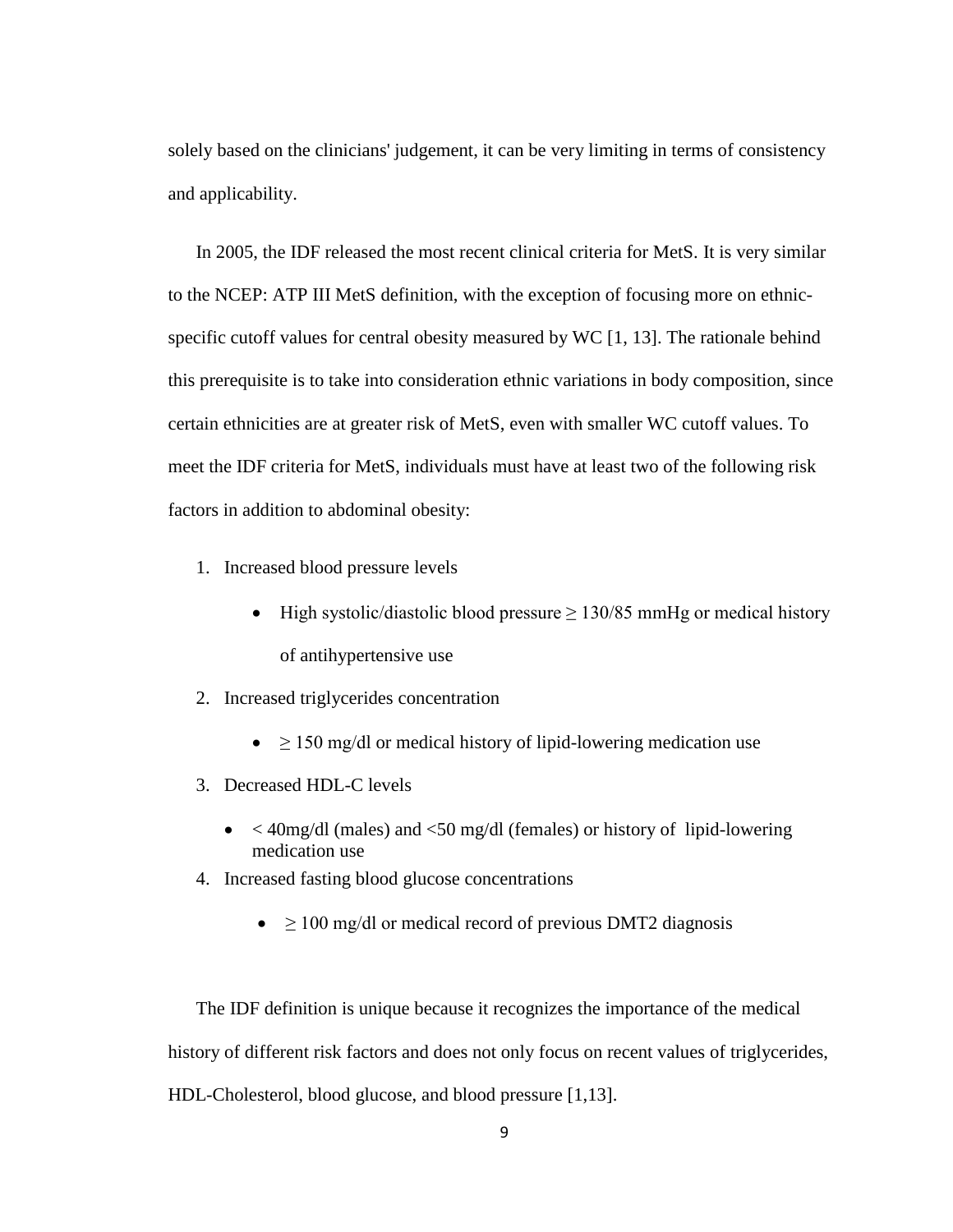Although there is still debate on which of the five definitions is the ideal criteria for clinical application. The NCEP: ATP III definition is the most commonly used criteria of MetS [1,13]. The NCEP: ATP III criteria does not limit the diagnosis of MetS by requiring a specific risk factor to exist. The laboratory equipment that help evaluate specific MetS components in the NCEP: ATP III definition are also readily available in hospital settings. Thus, the NCEP: ATP III criteria is very appropriate to use in both clinical settings and epidemiological studies.

## Metabolic Syndrome Prevalence

The prevalence of MetS is increasing alongside the significant progression of obesity. The prevalence of MetS varies between similar studies conducted on the same population, because researchers use their preferred diagnostic criterion of MetS. Prevalence also differs based on the composition (gender, ethnicity, age) of the target population. However, regardless of which criterion was used or the composition of the studied population, the prevalence of MetS is escalating in western civilizations. According to Balkau et al., 20% of adults in the Western world have MetS [14]. However, it is not a problem exclusive to the western region; MetS is also becoming a phenomenon in developing countries. In fact, according to the IDF, 25% of the world's population are suffering from MetS [14, 15]. This occurrence could be due to the popular transition around the word from a customary lifestyle to a more modern one. Populations are now living longer due to better access to healthcare. Developing countries are becoming more urbanized with increasing obesity rates accompanied with an unhealthy diet and a sedentary life style.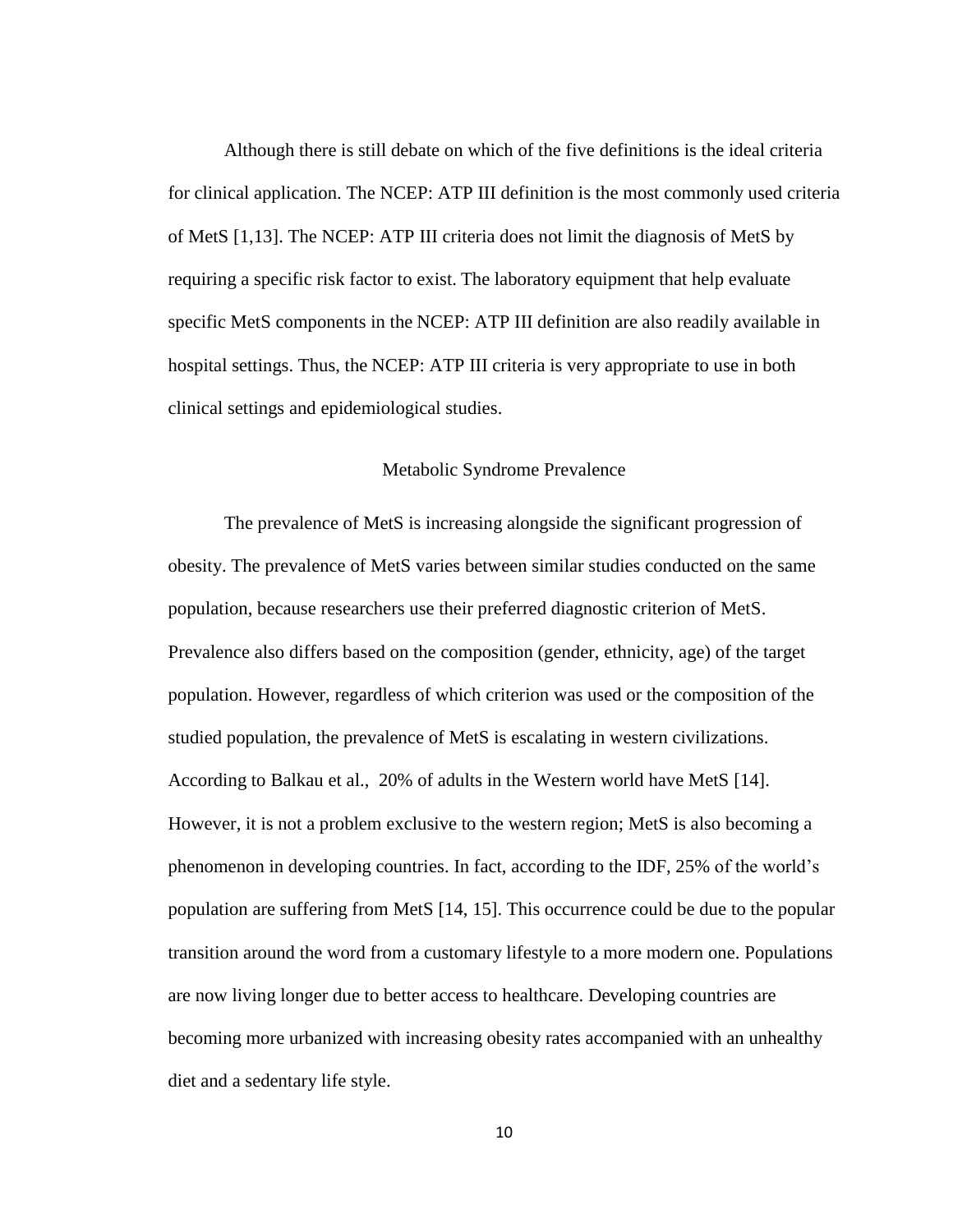In the United States, data from the 2003 to 2012 NHANES database indicated that the prevalence of people who met the NCEP: ATP III guidelines for MetS was approximately 33%, suggesting that about 1 in 3 Americans are afflicted with MetS [16]. Based on gender, women (35.6%) were more likely to have Mets than men (30.3%). Based on race, Mexican Americans (36.4%) were more afflicted with MetS than either Caucasian Americans (33.4%) or African Americans (32.7%). Interestingly, the study found MetS prevalence to increase with age [16]. For young adults between the ages of 20 to 39 years old, prevalence of MetS was 18.3%. However, for older adults ages 60 years and older, the prevalence of MetS (46.7%) was almost triple the prevalence of young adults.

From 2003-2004 and 2011-2012 [16], the prevalence of MetS increased by approximately 2%. However, from 2007-2008 to 2011-2012, they found that the prevalence of MetS did not significantly change except for females; MetS prevalence decreased from 39.4% in 2007-2008 to 36.6% in 2011-2012.

MetS significantly raises the possibility of developing CVD and DMT2. People who meet the MetS criteria have double the risk of having a stroke or heart attack, and are five times more likely to develop DMT2 compared with people who do not have MetS [14]. Each additional individual risk factor of MetS leads to an increased risk of CVD; the risk is much greater when MetS itself is present. If DMT2 or CVD are not already present, MetS is a strong predictor for its development. Consequently, even before glucose levels are high enough for someone to be diagnosed with DMT2, MetS can serve as a simple and inexpensive clinical tool that helps clinicians recognize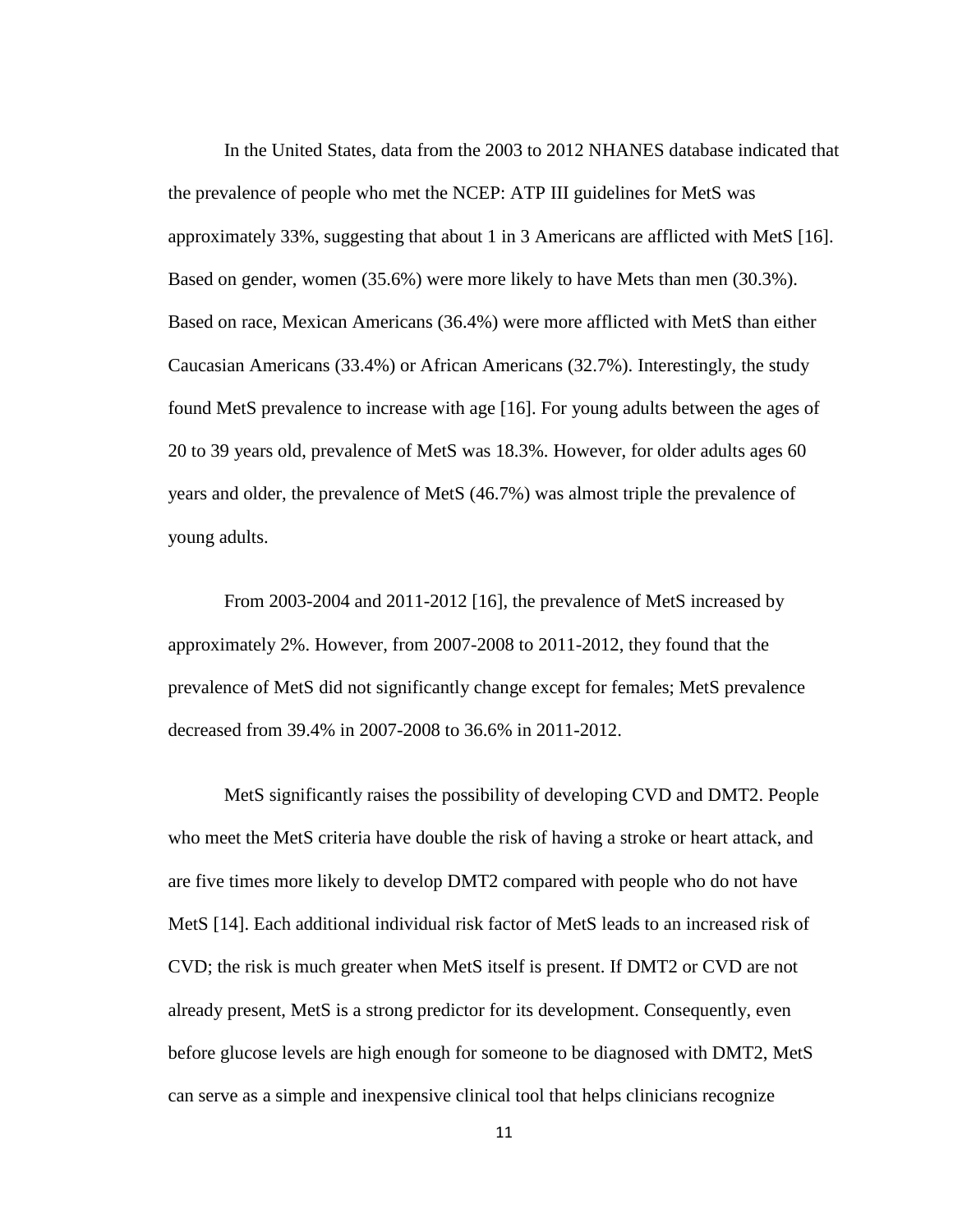individuals with abnormalities early on to intervene and prevent further worsening of the condition [2]. MetS criteria is especially useful for identifying patients that normally would have been overlooked because they do not have the more traditional risk factors of developing CVD such as low HDL-Cholesterol concentrations, or high LDL-Cholesterol levels.

Anthropometric measurements are essential clinical tools used to predict morbidity and mortality. They are especially valuable when conducting large-scale studies that require inexpensive and simple measurements. BMI and WC are frequently used as tools to predict metabolic abnormalities, but research is constantly finding limitations in both measurements.

It is of critical importance to have a greater understanding of tools that help predict MetS and its risk factors. Accurate anthropometric assessments will assist with intervention and prevention of disease when abnormality is detected early. Finding the best assessment tools for MetS can help decrease the prevalence of MetS and its consequences worldwide. Lifestyle changes such as diet and exercise play an imperative role in delaying and preventing complications.

#### Body Mass Index and Metabolic Risks

Obesity is widely assessed in terms of BMI surpassing threshold values. In the mid- nineteenth century, Adolphus Quetelet noticed that there was a proportionate relationship between one's weight and height [17]. Quetelet later defined BMI by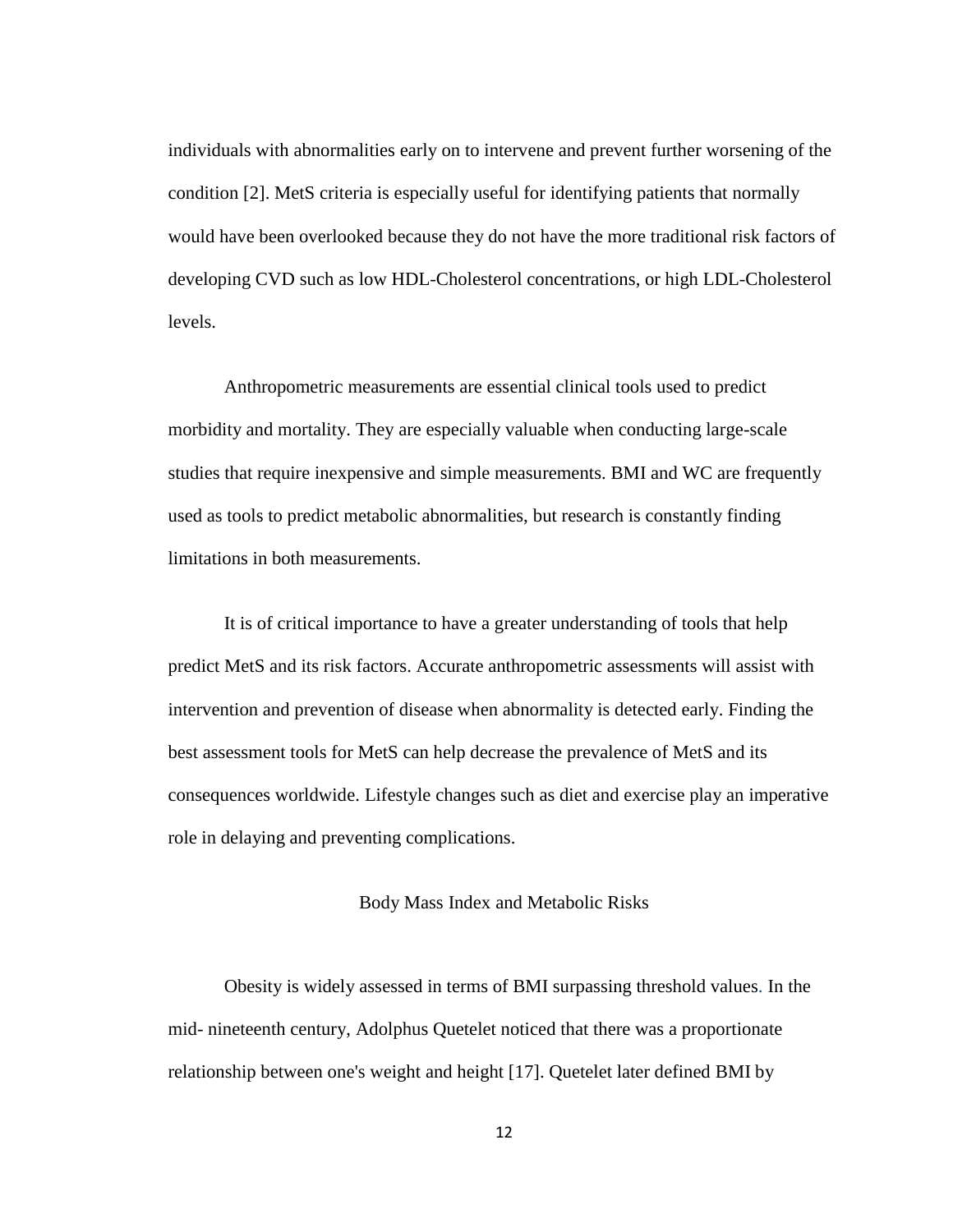dividing one's total weight by one's squared height [17]. BMI classifies adults according to their appropriate weight status into three categories: underweight, overweight and obese. BMI is widely used in both epidemiologic studies and in clinical settings for assessment and intervention in case weight loss or weight control is needed. One rational behind the use of this index is that studies have found it to be closely related with the percentage of fat in adipose tissues [18]. Another reason is that height is greatly correlated with weight, yet BMI is approximately uncorrelated with height, and with most other obesity indices [18], the independence from height enables comparisons across individuals.

According to the WHO, BMI provides many advantageous qualities; the weight categories provides researchers with a simple tool that can easily compare within and between populations' weight statuses and identify the population's increased risk for metabolic abnormalities. Epidemiological studies have found that a BMI > 30 kg/m<sup>2</sup> is correlated with a greater risk for morbidity and mortality [17]. The Prospective Studies Collaboration found a BMI range of 22.5–25 kg/  $m^2$  to be protective against mortality [19]. The study also interestingly concluded that 5 kg/m<sup>2</sup> above a BMI of 25 kg/m<sup>2</sup> will significantly increase the risk for mortality by 30%. However, using BMI alone to asses for body fat has several limitations, especially for populations with a BMI  $\leq$ 30 kg/m<sup>2</sup>.

BMI represents overall body weight which includes both fat and muscle weight. This limitation causes errors in diagnosing the accurate weight status of many individuals. People with a normal body weight but excess fat mass will often be labeled as healthy. Equally, individuals whose body weight is high due to increased lean muscle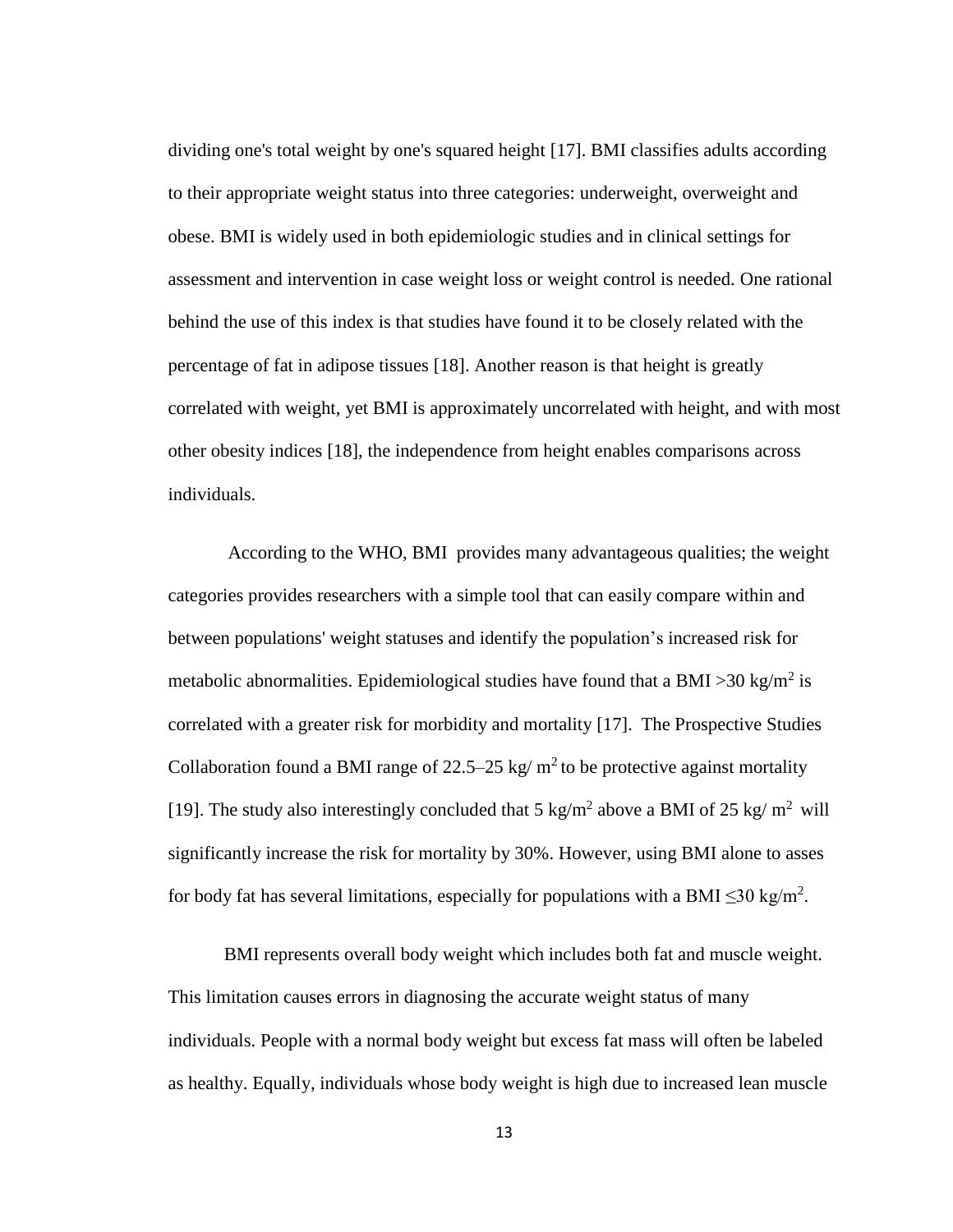mass will be misdiagnosed as overweight or obese [5]. This is dangerous because muscle and fat have opposite physiological effects on the body [20]. Fat mass increases the risk of mortality and morbidity, while muscle mass helps reduce the risk.

There is wide variation of body fat distribution that BMI cannot accurately detect. BMI does not work the same with different populations, because body composition is different based on gender, age, and ethnicity [21]. Studies have found that at comparable BMI values, women have significantly greater body fat content than do men. Older populations at comparable BMI values with the younger population have significantly higher body fat percentages. Old age is generally accompanied with sarcopenia which could be a potential reason behind this age-related discrepancy of fat content between the young and old.

Asians are a specific ethnic group who are at a significantly greater risk for morbidities at lower BMI values. Generally, Asians are more likely to have metabolic risk factors at a BMI range of 22 kg/m<sup>2</sup> – 25 kg/m<sup>2</sup>. The risk increases significantly at a BMI range of  $26 \text{ kg/m}^2 - 31 \text{ kg/m}^2$  [22,23]. Studies have also suggested that since the current BMI cutoff points may underestimate obesity, it may also specifically underestimate cardio-metabolic risks associated with weight gain among non-European populations [24]. Razak et al. found that Chinese, Aboriginal, and South Asian people have plasma lipid and glucose abnormalities at significantly lower BMI cutoff points when compared with Caucasians [24]. Compared to Europeans, the Chinese have a tendency to develop hypertension at a much lower BMI value. Aboriginals have lower blood pressure levels compared to all three ethnicities (Chinese, Aboriginal, and South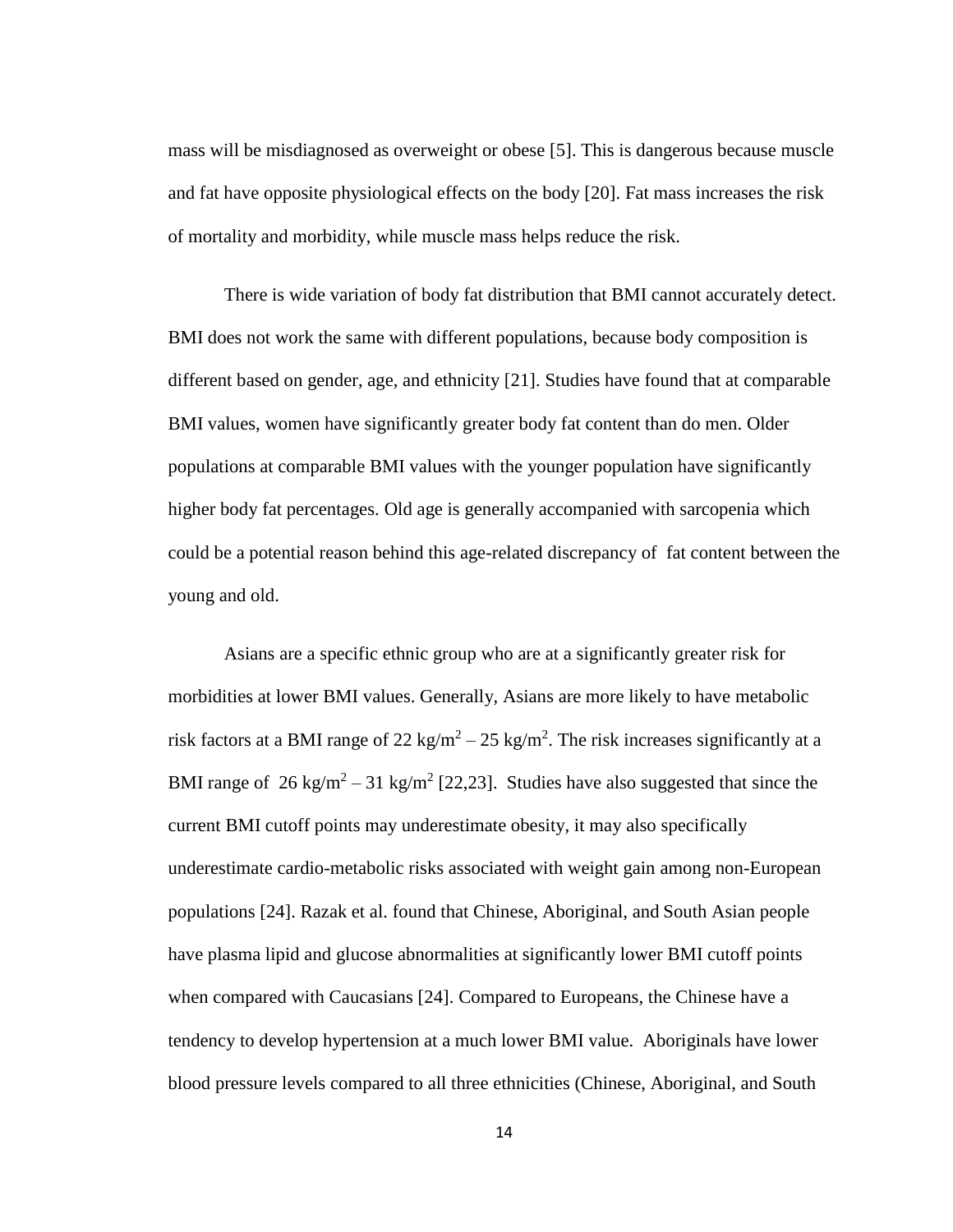Asian) at any BMI category. However, the increase in blood pressure levels with weight gain among South Asians was not greater than in Europeans [24]. Similar findings were discovered in an earlier study that compared blood pressure values between South Asian Canadians and Caucasian Canadians [25].

Razak et al. also found similar BMI cutoff values that detected abnormal lipid profiles (BMI=21.0 kg/m<sup>2</sup>) and glucose levels (BMI= 22.0 kg/m<sup>2</sup>) among South Asians [24]. For the Chinese and Aboriginals populations, the BMI cutoff values to predict their risk of an abnormal lipid profile were significantly higher compared to the BMI cutoff values that helped predict their abnormal glucose levels. Signs of hypercholesterolemia showed in the Chinese at BMI= 25.9 kg/m<sup>2</sup>, and for the Aboriginals at BMI= 26.1 kg/m<sup>2</sup>. On the other hand, hyperglycemia signs and symptom appeared for the Chinese at BMI= 20.6 kg/m<sup>2</sup>, and for the aboriginals at BMI= 21.81 kg/m<sup>2</sup>. Since South Asians in this study had a two times greater risk for abnormal lipid and glucose levels, their risk of developing CVD was much higher compared with other ethnicities. More studies are needed to understand the mechanism that causes South Asians to be more susceptible to metabolic abnormalities at normal BMI values. Understanding findings of studies comparable to this one is very important for clinicians and researchers to evaluate and report accurate data. Studies on multiple ethnic groups help clarify the true relationship between body composition and risk of disease.

The concept of body weight and its association with metabolic abnormalities has been a topic of interest for many years. An earlier study conducted by Denke et al. in 1993 on men [26], and again in 1994 on women [27], investigated the relationship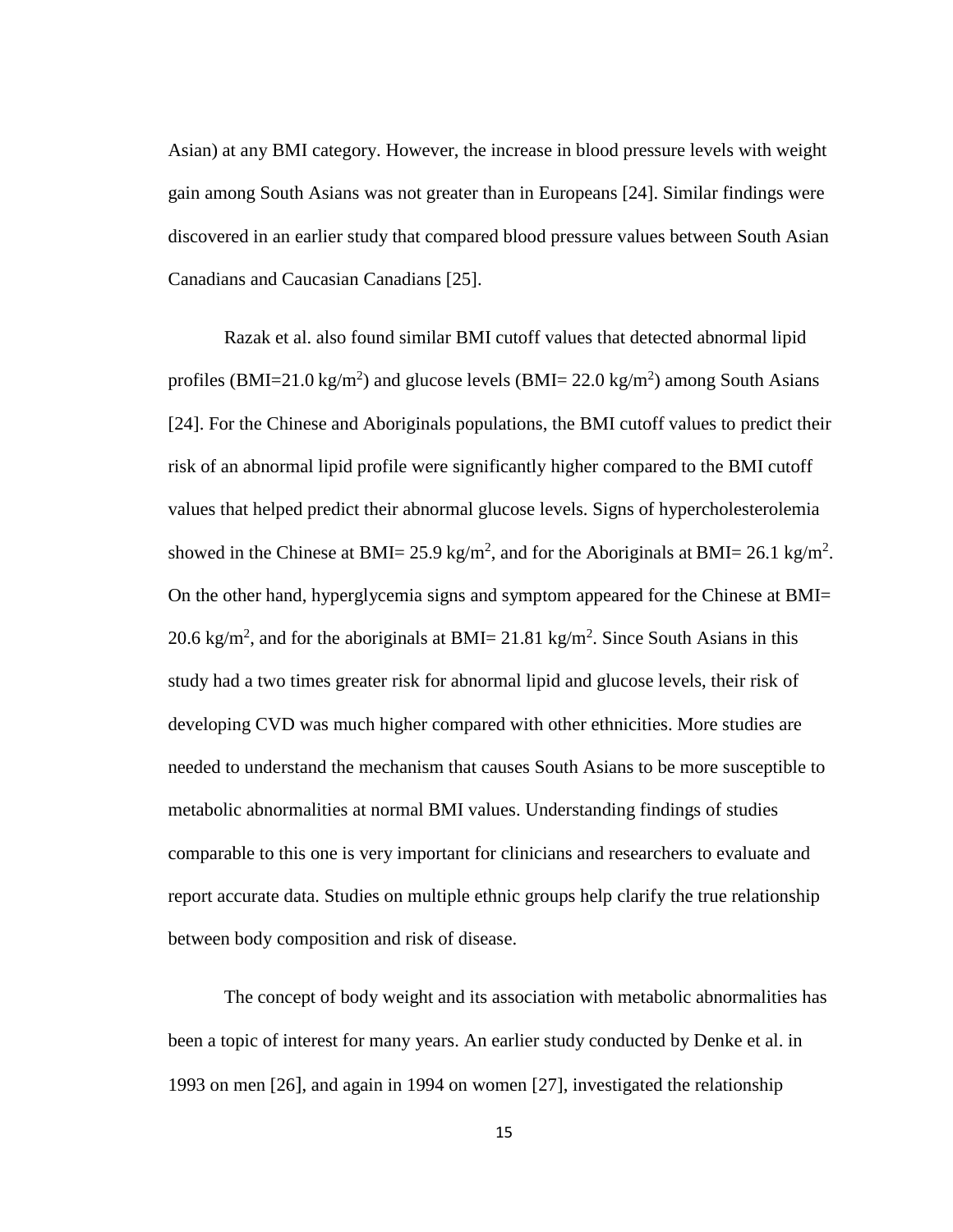between body weight and serum lipid abnormalities. In both studies, they found that a high BMI significantly changes an individual's lipid profile negatively. Being overweight according to BMI classifications is associated with elevated levels of total cholesterol, LDL- Cholesterol, decreased levels of HDL- Cholesterol and elevated concentrations of triglycerides.

Although many studies have already established being overweight or obese as a significant risk factor behind many metabolic diseases, there are still studies that challenge this concept. Ärnlöv et al. investigated the association between BMI categories and MetS in 1758 middle-aged men without diabetes [28]. The participants were categorized according to BMI-MetS status. During a 30 years follow-up period, 45% of the subjects died, and 39% developed heart-related diseases. Indeed, the study found an increased risk in overweight and obese men for CVD. However, even men in normal weight BMI categories had a significant increased risk of heart-related diseases. In general, they also found that middle-aged men with MetS had increased risk for CVD and total mortality regardless of their BMI status. Ärnlöv et al. suggested that there's more to MetS than being overweight, and having MetS should not be synonymous with being overweight or obese.

Despite BMI's limitations, it is still a good initial assessment tool of body fatness in clinical settings because it is easily measured (weight, height) and calculated. However, clinicians must be aware of these limitations when using BMI alone as an index of adiposity.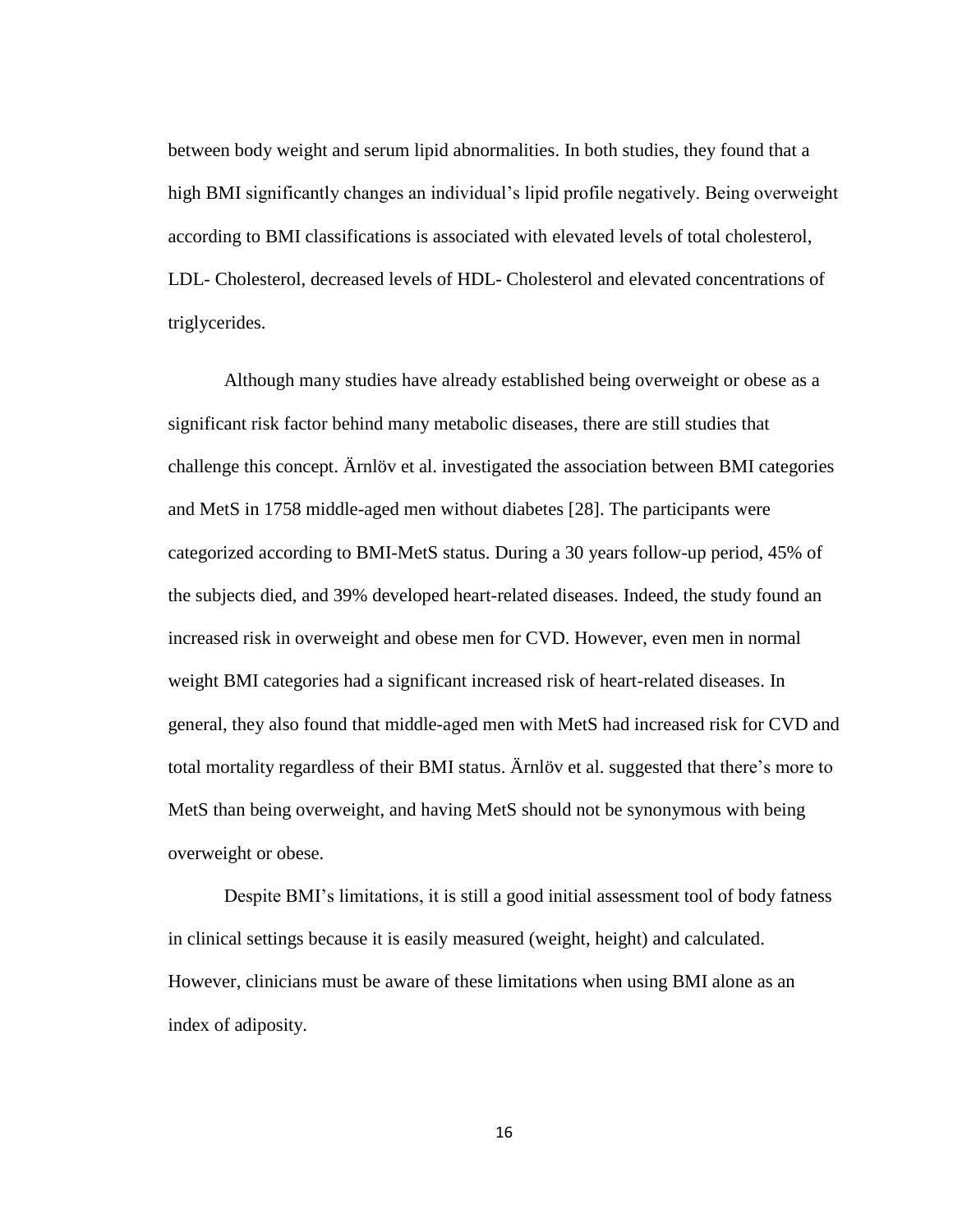#### Abdominal Obesity and Metabolic Risks

Studies have recognized that the risk of developing metabolic abnormalities is affected by the individual's body shape [7]. Metabolic abnormalities associated with insulin resistance are commonly present in individuals with abdominal obesity [29]. A high content of visceral fat may be an important underlying cause behind insulin resistance and metabolic abnormalities such as hyperglycemia, hypercholesterolemia, and hypertension. The actual mechanism that links both insulin resistance and abdominal obesity together has not been fully understood. However, excessive fat in adipose tissues result in a flux of free fatty acids and triglycerides in the plasma, which causes physiological changes that leads to a manifestation of metabolic abnormalities; it impairs insulin production, therefore raises blood glucose levels, and eventually leads to DMT2. Excess adipose tissue fat, especially visceral fat also causes insulin resistance by releasing inflammatory cytokines. In addition, excessive visceral fat decreases adiponectin production. Adiponectin is known to help regulate blood glucose levels and improves endothelial function by reducing inflammation, so the lack of adiponectin causes the body to be more susceptible to CVD risk [12].

Because individuals with excessive regional fat have a higher susceptibility for metabolic diseases, the WHO concluded that abdominal obesity should also be measured in conjunction with BMI to better predict disease risk [4,7]. Multiple organizations have recommended that WC measurements be used within BMI categories to classify obesityrelated diseases due to the growing evidence of a positive association between regional body fat distribution and MetS risk factors [30,31].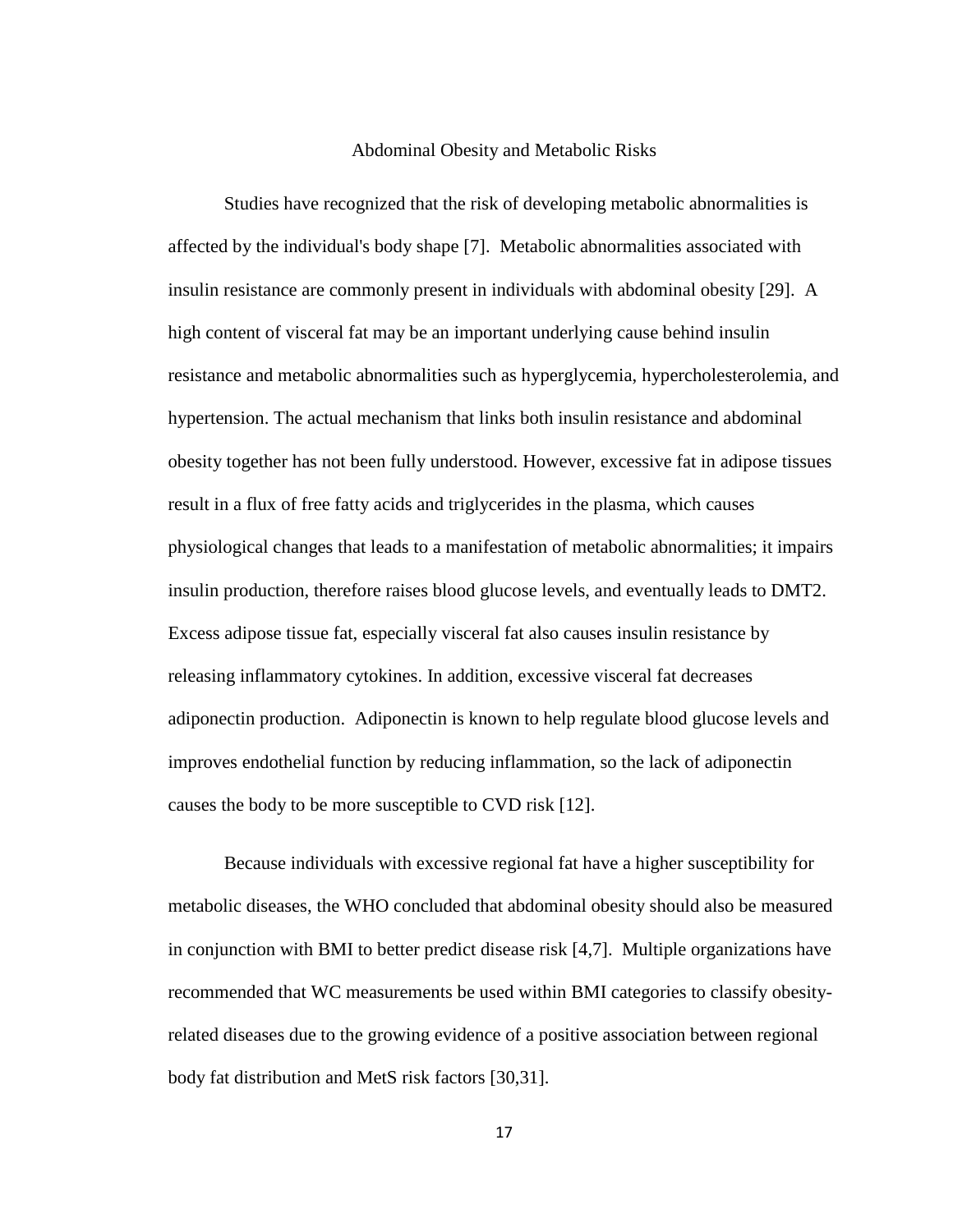A Canadian study by Brenner et al. examined whether WC or BMI were better predictors of cardio-metabolic health [32]. Through measuring lipid concentrations of healthy, multi-ethnic, group of young adults. Brenner et al. found that WC was a stronger predictor of triglycerides, HDL-Cholesterol, and overall total cholesterol than BMI, especially amongst men in East Asian and Caucasian subgroups. However, there was only a small difference between the two predictors on East Asian women.

Another study conducted by Højgaard et al. looked at the issue from an economical point of view; they compared the relationship between BMI and WC as predictors of future health care costs [33]. They hypothesized that a larger WC at any BMI category indicated a higher future cost, and vice versa, whereas for all levels of WC a higher BMI led to lower future health care expenses. The study further investigated whether measuring both WC and BMI would predict health care costs more accurately than either one alone. Højgaard et al. collected data from a large population of 31,840 adult subjects and analyzed the relationship between future costs of health care and both BMI and WC using categorized and continuous analyses. Based on their categorical analysis, they found measuring WC to be most helpful for individuals with BMI<30 kg/m<sup>2</sup>. It is common for those in the normal weight category to be overlooked, when regional fat is not measured. Nevertheless, when analyzing BMI and WC as continuous variables, the results suggested that for any BMI category, measuring WC does indeed help identify individuals who are at a greater risk of future health care costs regardless of their BMI status. Therefore, the greater the regional fat content at any BMI value, the higher the costs for health care in the future. Conversely, if WC is measured and then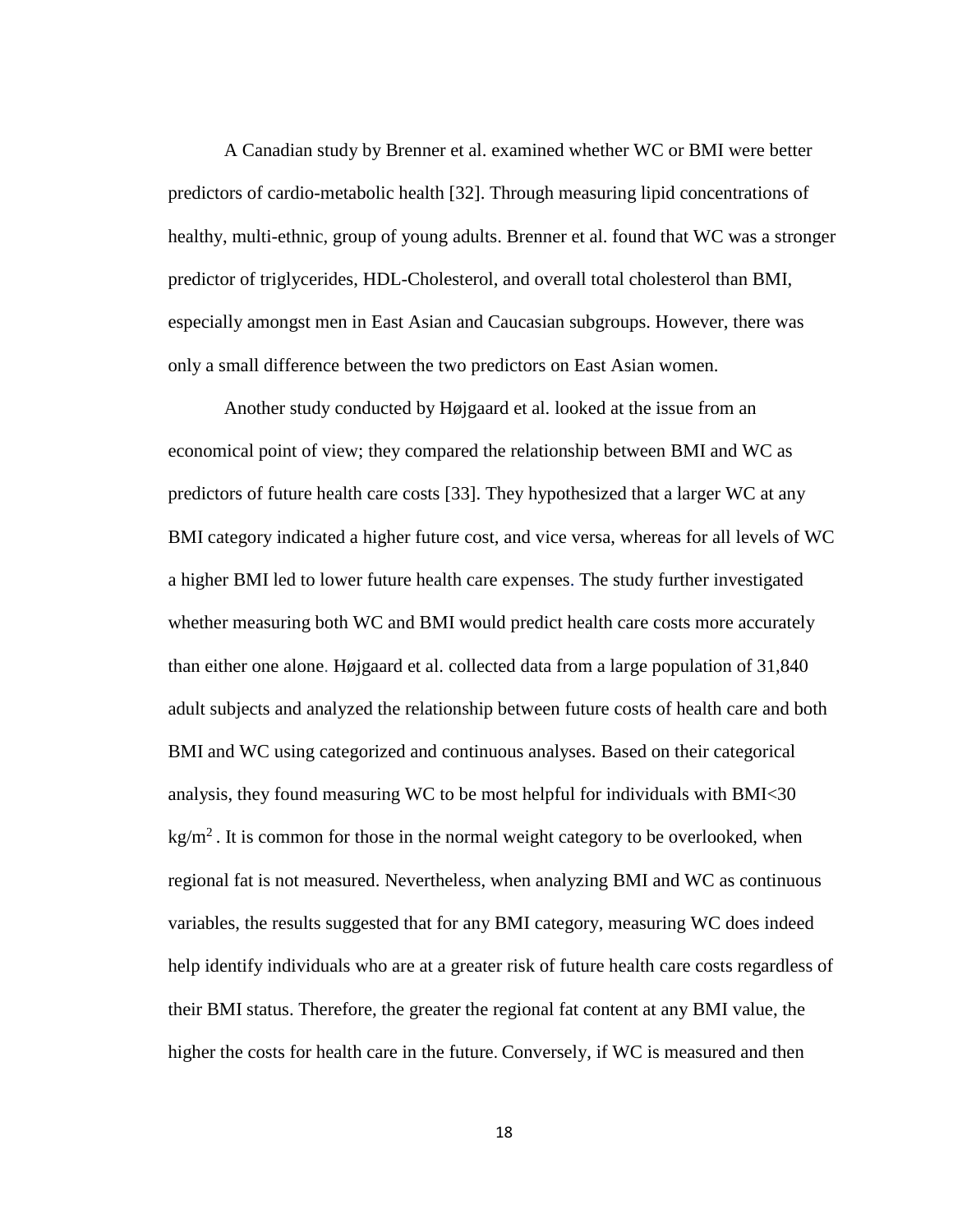BMI is added for assessment, it will not help in predicting increased future health care costs, except for females with a BMI $<30$  kg/m2 and WC  $<88$  cm.

On the other hand, other studies suggest that WC may not add much more valuable information about body composition and disease risk than BMI alone. Since WC and BMI are highly correlated, using either one as an individual assessment tool for the prediction of future complications is unhelpful [7]. A recent cross-sectional study conducted by Gierach et al. investigated the correlation between BMI and WC in patients with metabolic abnormalities such as hypertension, diabetes, and lipid disorders [34]. They distinguished the constituents of MetS according to gender and found a significant association between WC and BMI in each group. However, the correlation was lowest in the hypertensive female group, possibly due to the fact that females usually have a smaller WC and lower BMI value compared with males.

In clinical practices, WC measurements are not well implemented despite the simplicity of the method of measurement. There is inconsistency in body measuring sites. In a review of literature, researchers found eight different measurement sites for WC [6]. This is problematic, because different locations will provide different values of WC. An absence of a standardized WC measurement makes it difficult to compare research that studied WC on different populations; the results will always be questioned, unless it's being compared with studies that used the same measurement technique. Another issue is that professional and trained personnel are required to measure WC without any errors. Some sites are more difficult to locate than others are. An example of that is WC measurement at the iliac crest. Although the iliac crest is hard to locate, it is still preferred by the National Institutes of Health and the National Heart, Lung, and Blood Institute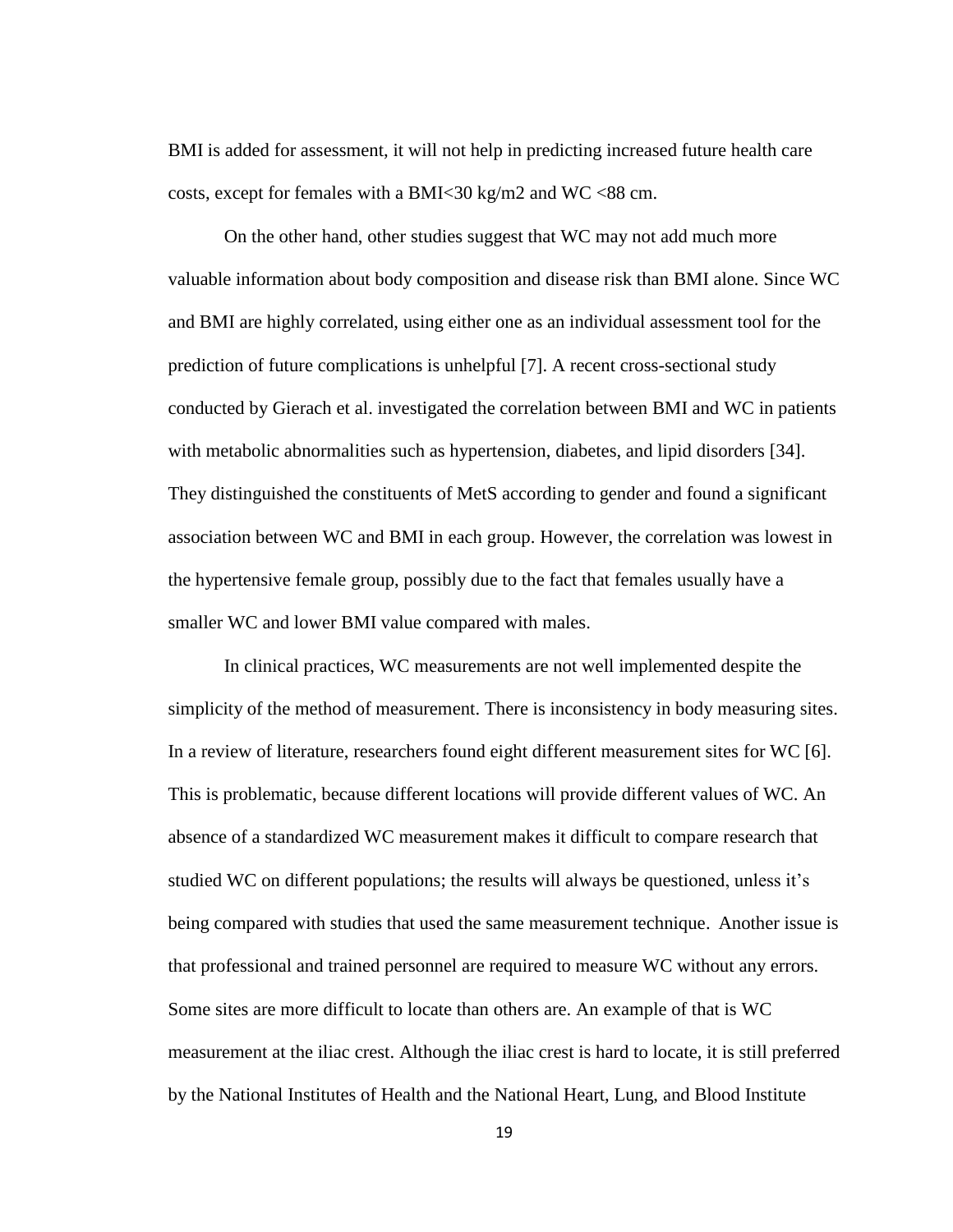[35]. Weight changes will not affect the iliac crest bone structure, which is good for prospective and longitudinal studies that focus on body composition changes throughout time.

The WHO recommends measuring the center in between the iliac crest and lowest rib. However, the clinician must be able to locate two different structures [35]. Then the clinician will also need to calculate the midpoint of the space between these two sites. Compared to measuring only the iliac crest, this method requires even more skill and time, which is a disadvantage.

In summary, based on the reviewed literature, the determination of which measure of adiposity is better associated with metabolic abnormalities produced inconsistent conclusions. Therefore, there is a need for more research in this area.

## A Body Shape Index and Metabolic Risks

In 2012, Krakaur et al. proposed a Body Shape Index (ABSI) that was uncorrelated with BMI, weight, and height in an attempt to better quantify abdominal obesity by further utilizing WC and overcoming the limitations of both BMI, and WC [7]. The researchers suggested that the usage of ABSI along with BMI as an assessment tool eliminated the effect of height and weight (body shape) on an individual's body shape (abdominal obesity). A greater than average ABSI for a given weight and height represented a greater than average WC, and therefore indicated a higher percentage of visceral fat.

In their 5-year follow-up study, Krakauer et al. evaluated the predictive power of ABSI on mortality compared to WC and BMI across BMI categories, race, gender, and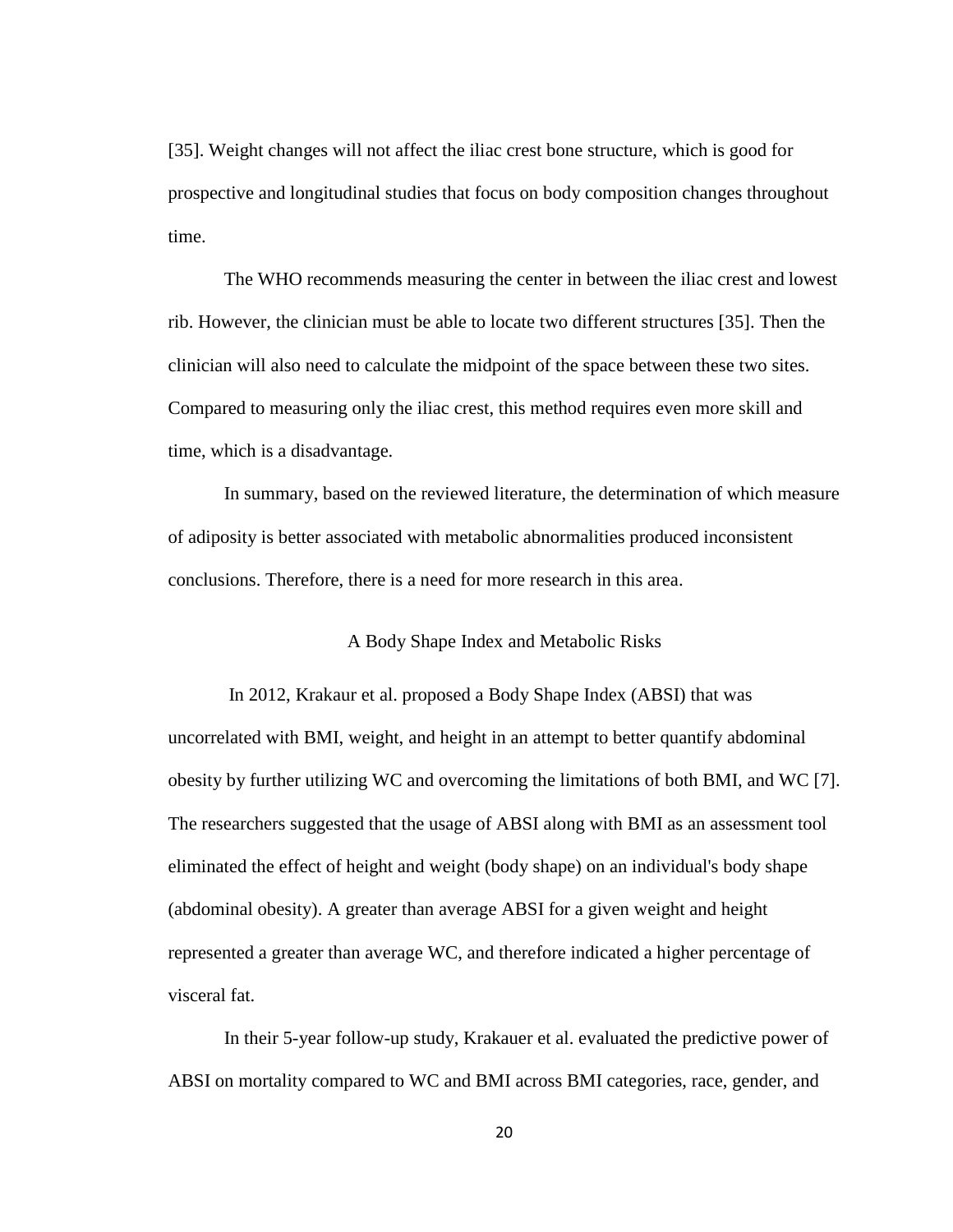age on a U.S. population sample derived from the NHANES (1999–2004). The study found a nearly exponential increase in mortality in individuals with a greater than average ABSI. In fact, 22% of the mortality rate was due to above average ABSI values; compared to only 15% that was attributed to high WC and BMI values. The researchers suggested that WC and BMI could be confusing predictors because they showed high death rates at both low and high values of BMI. ABSI was successful in predicting the risk of mortality across age, gender and different BMI categories. It was also effective in predicting mortality for Americans of European and African ancestry, but was less effective for those of Mexican origin.

In 2014, Krakauer et al. conducted another study with the same objectives of evaluating ABSI's predictive ability for mortality [36]. However, this time they addressed some of the limitations of their first study and improved it by using longer follow up period data from the British Health and Lifestyle Survey (HALS) on a large British population sample. HALS provided repeated ABSI measurement observations, which enabled them to learn more about changes in ABSI through time. HALS also provided them with the opportunity to compare ABSI with more anthropometric measures such as waist to height ratio, and WHR.

The research found that ABSI was still the superior predictor for mortality compared to all other anthropometric measurements. However, WHR was equally correlated with mortality. The researchers still preferred ABSI to WHR as a clinical option because it required fewer additional body measurements. Since Krakauer et al. published their study in 2012, the successful ability of ABSI to predict mortality and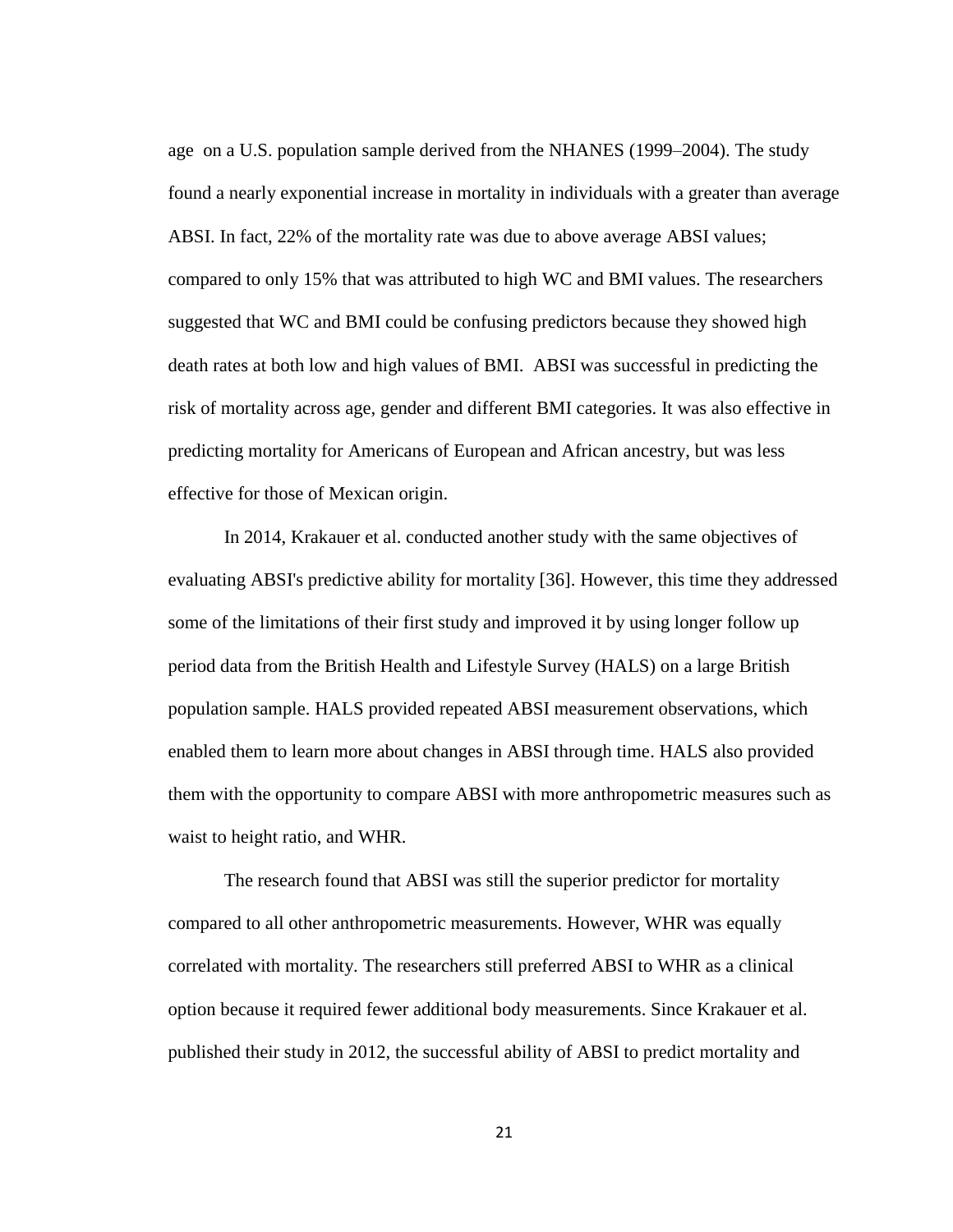assess for a higher fraction of visceral fat, has led to an increased interest to investigate the relationship between ABSI with different health outcomes.

## *Diabetes*

A 15-year follow up study conducted by He et al. assessed whether ABSI could predict DMT2 in a Chinese population [37]. The research found that ABSI significantly and independently predicted DMT2. However, the predictive power of ABSI was not greater than BMI or WC. The study suggested that ethnic differences could be the rationale behind the inconsistency in the predictive ability of ABSI. The Chinese population had lower mean values of BMI, WC and ABSI compared to the U.S. population that included African, European, and Mexican ethnicities only [7]. Asians tend to have smaller body frames along with lower BMI values. The Chinese study also found that ABSI had some correlation with height, weight, and BMI, unlike the original study that only had little correlation [7], possibly due to the different WC measurement protocol used in this Asian study.

#### *Hypertension*

Duncan et al. assessed ABSI, BMI, WC and their relationship with blood pressure in 445 Portuguese children and adolescents [8]. The study found ABSI, BMI and WC to be significant, strong predictors for both systolic and diastolic blood pressure for both gender groups. However, ABSI was a significantly stronger predictor of blood pressure because it explained changes in blood pressure much better than the other anthropometric measurements. Interestingly, ABSI predicted changes in systolic blood pressure two times better for boys than it did for girls. Weight for height as well as fat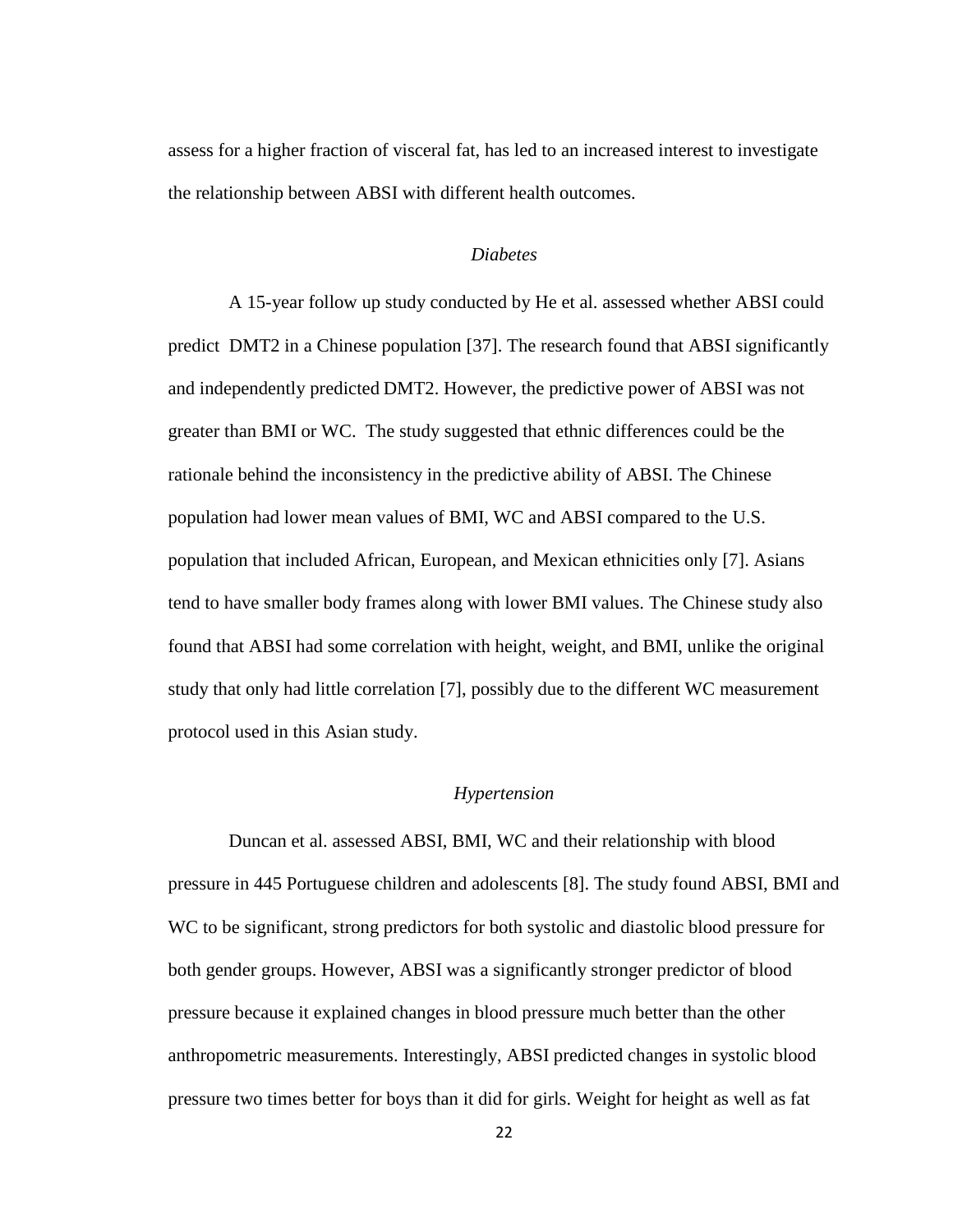deposition affects blood pressure values. Boys have more muscle mass, especially in their upper body, which may increase the possibility of altering their WC-for-height ratio. Any changes in WC and BMI will influence the result of ABSI. Therefore, the increase in muscle mass maybe the reason ABSI is a better predictor for boys.

Cheung et al. also assessed the association between ABSI, WC, BMI and hypertension using a large database that nationally represents the Indonesian population, titled: "The Indonesian Family Life Survey Wave 3" [38]. Anthropometric measurements and blood pressure values were obtained from 8255 middle-aged and older adults. The study found that although ABSI significantly predicted hypertension, WC and BMI were the stronger predictors.

## *Multiple Metabolic Risk Factors*

Malara et al. assessed the relationship between ABSI and BMI with multiple metabolic risk factors. Anthropometric measurements (weight, height, WC) were measured from 114 sedentary Polish male university students [9]. Subjects were required to fast overnight, and blood were drawn to determine plasma levels of total cholesterol, HDL-Cholesterol, LDL-Cholesterol, non-HDL-Cholesterol, triglycerides, hyperglycemia and circulating insulin. The research found BMI and ABSI to correlate with different biochemical variables. BMI correlated better with circulating triglycerides. However, ABSI more accurately described the changes in plasma insulin, LDL-Cholesterol and non-HDL-Cholesterol levels. However, neither ABSI nor BMI were significantly better than each other at predicting non-HDL-Cholesterol, and hyperglycemia. The homogeneity of the participants based on age, sex, ethnicity, and socioeconomic status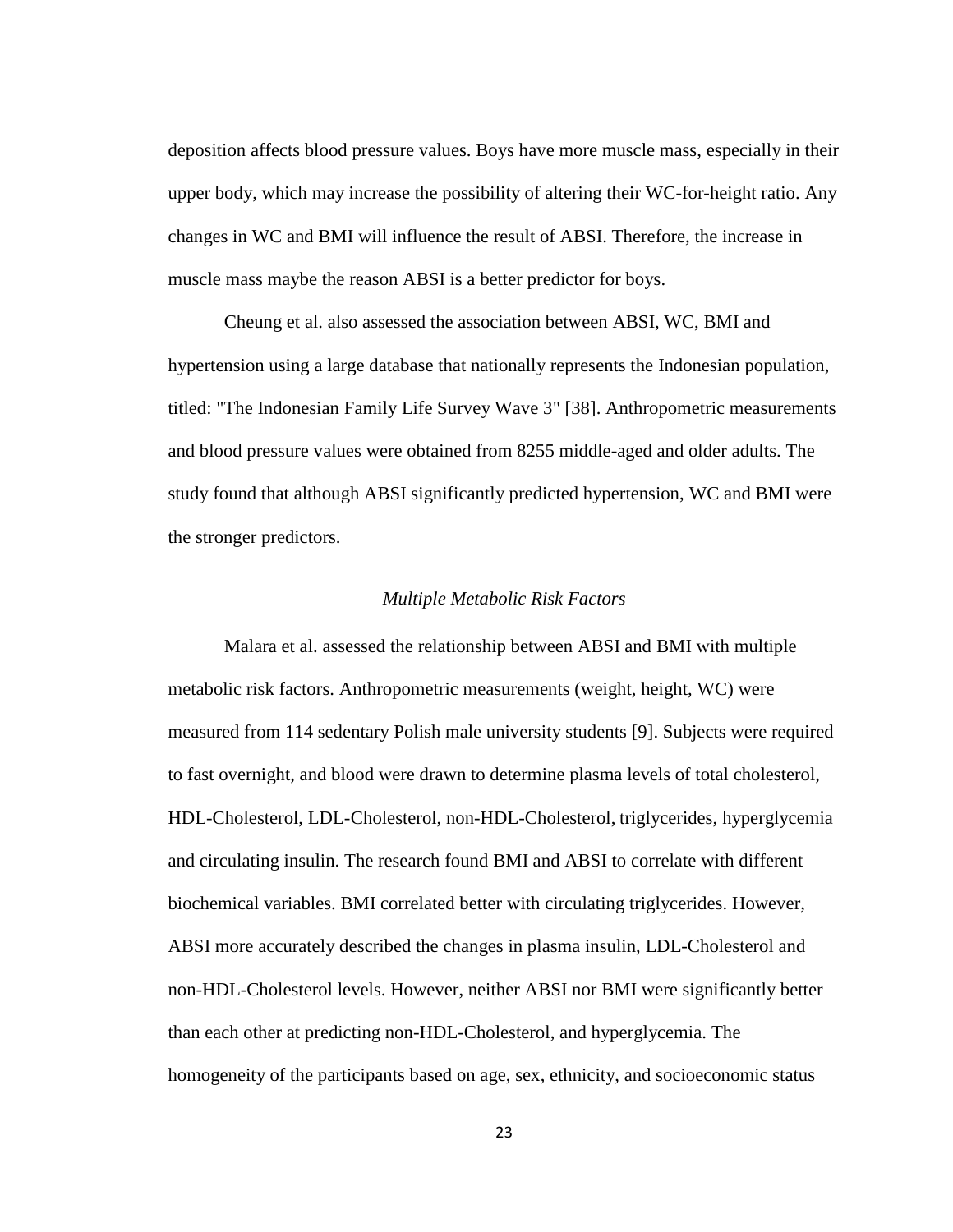along with the small sample size weakens the studies' ability to extrapolate the results to a more diverse population.

In a large retrospective cohort study, Fujita et al. assessed whether ABSI could predict diabetes, hypertension, and dyslipidemia on a Japanese population that included 48,593 subjects [39]. The study used yearly health examination data from Chiba City in Japan from 2008 to 2012. Fujita et al. found ABSI, BMI, and WC to significantly predict all three diseases. However, BMI and WC were the more powerful predictors. The study also mentioned that the discrepancy in results could be due to variations of body compositions based on ethnicity. The Japanese study had similar results to the previous Asian studies on Chinese and Indonesian populations.

## *Metabolic Syndrome*

A cross-sectional study on an adult Iranian population compared the predictive ability of ABSI, BMI, WtHR, and Clínica Universidad de Navarra - Body Adiposity Estimator (CUN-BAE) for CVD risk factors using the Isfahan Heart Program, which is a community-based program with the goal of CVD prevention and control in Iran [10]. The program has both physical examinations, and interviews. To assess the relationship between anthropometric measurements and CVD risk factors, they measured plasma total cholesterol, HDL-Cholesterol, LDL-Cholesterol, triglycerides, C-reactive protein, Apolipoprotein A, Apolipoprotein B, and blood pressure. For MetS they used the IDF diagnostic criteria; so in order to be diagnosed with MetS, subjects must have abdominal obesity along with two additional risk factors. Abdominal obesity cutoff values were ethnic-specific. They found all anthropometric measurements to be significantly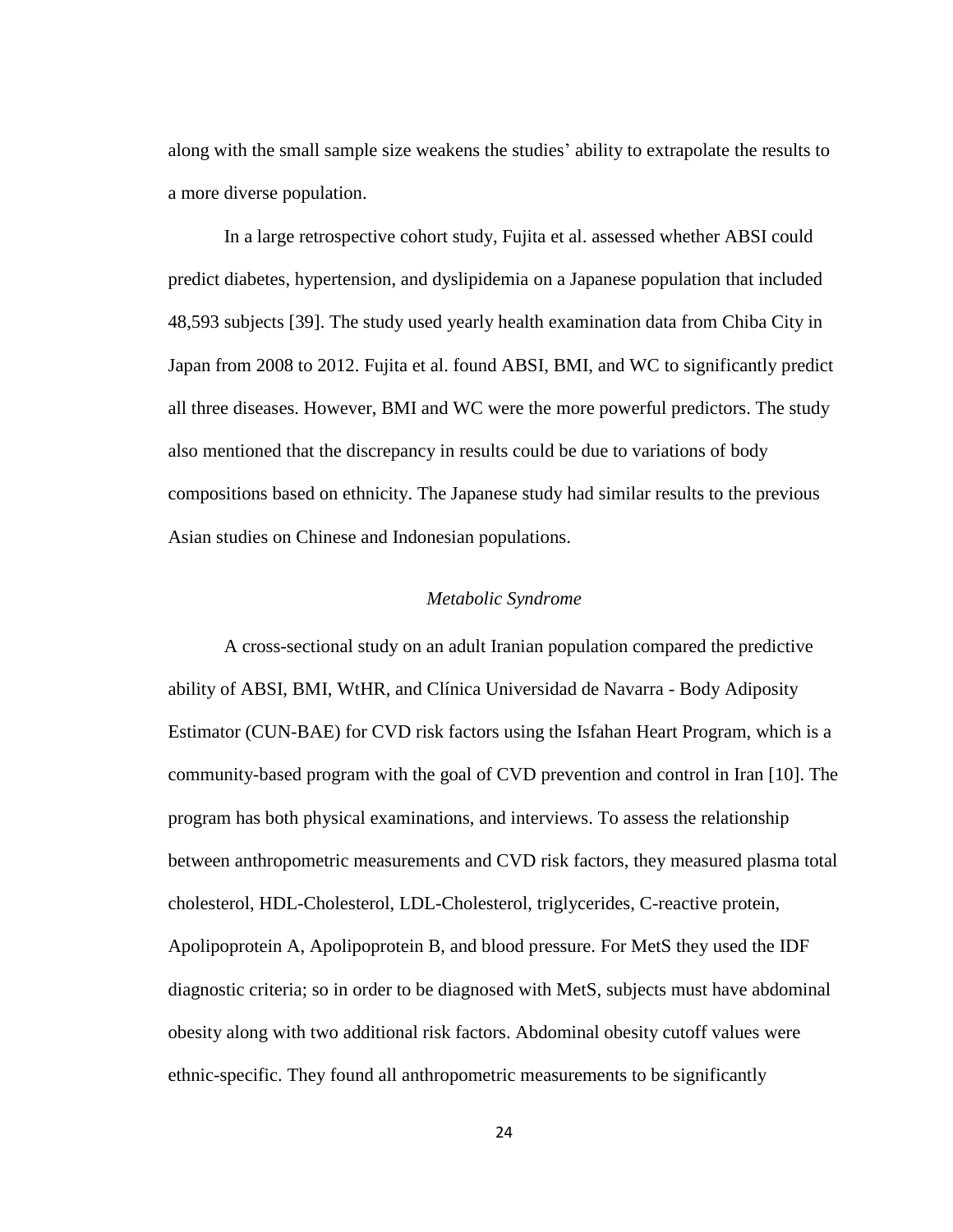correlated with each risk factor; however, the correlation was still considered weak and ABSI was the weakest predictor of both CVD and MetS.

National Health and Nutrition Examination Survey

NHANES is a survey research program run by the National Center for Health Statistics (NCHS) and within the Centers for Disease Control and Prevention (CDC). The survey was developed to assess the health and nutritional status of children and adults in the United States and to observe the health related changes that occur within the nation over time.

NHANES started in the early 1960s; data was continuously collected in 1999. Every year, NHANES studies approximately 5,000 selected subjects to be nationally representative from all age and major ethnic groups. African Americans, Hispanic Americans, and adults 60 year and over are oversampled to produce reliable statistics.

NHANES is unique compared to other surveys because in addition to gathering data through interviews, it also includes extensive physical and laboratory assessments. The subjects are given a health exam interview that includes health-related, dietary recall, demographic, social, and economic questions. Subjects also undergo a medical examination that includes dental, anthropometric, and physiological measurements, in addition to laboratory tests conducted by trained professionals. All age groups except for the very young are given health examinations that include a blood sample [40].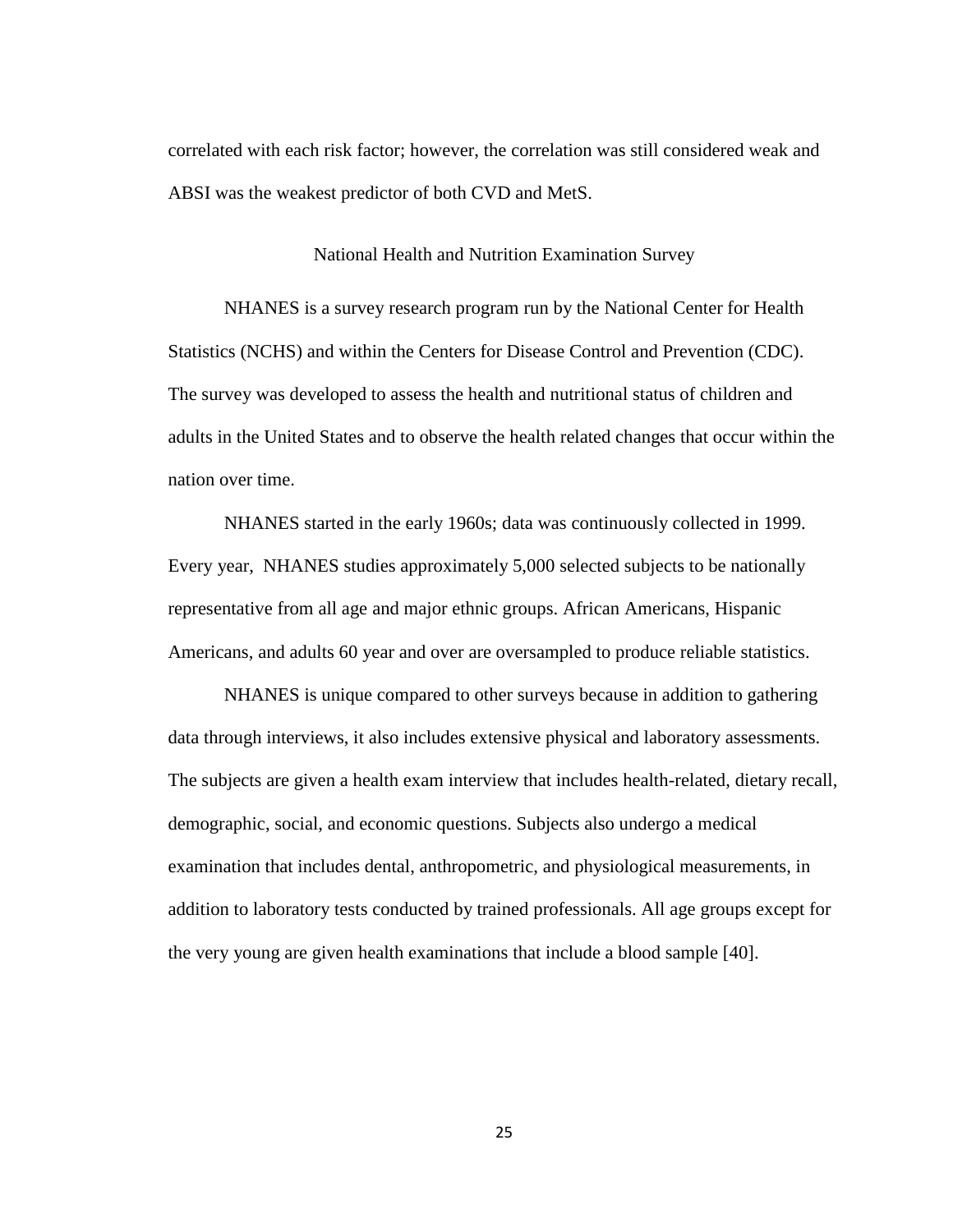## REFERENCES

- 1. Parikh RM, Mohan V. Changing definitions of metabolic syndrome. Indian J Endocrinol Metab. 2012; 16: 7–12. doi:10.4103/2230-8210.91175
- 2. Kaur J. A comprehensive review on metabolic syndrome. Cardiol Res Pract. 2014; 2014:21. doi:10.1155/2014/943162
- 3. Kassi E, Pervanidou P, Kaltsas G, Chrousos G. Metabolic syndrome: definitions and controversies. BMC Med. 2011;9: 48. doi:10.1186/1741-7015-9-48
- 4. World Health Organization. Waist circumference and waist-hip ratio : report of a WHO expert consultation, Geneva, 8-11 December 2008 [Internet]. Geneva: World Health Organization; 2011 [cited 2016 March 12]. 12 p. Available from: http://www.who.int/iris/handle/10665/44583.
- 5. Okorodudu DO, Jumean MF, Montori VM, Romero-Corral A, Somers VK, Erwin PJ, et al. Diagnostic performance of body mass index to identify obesity as defined by body adiposity: a systematic review and meta-analysis. Int J Obes. 2010;34: 791– 799. doi:10.1038/ijo.2010.5
- 6. Willis LH, Slentz CA, Houmard JA, Johnson JL, Duscha BD, Aiken LB, et al. Minimal versus umbilical waist circumference measures as indicators of cardiovascular disease risk. Obesity. 2007;15: 753–759. doi:10.1038/oby.2007.612
- 7. Krakauer NY, Krakauer JC. A new body shape index predicts mortality hazard independently of body mass index. PLoS ONE. 2012;7: e39504. doi:10.1371/journal.pone.0039504
- 8. Duncan MJ, Mota J, Vale S, Santos MP, Ribeiro JC. Associations between body mass index, waist circumference and body shape index with resting blood pressure in Portuguese adolescents. Ann Hum Biol. 2013;40: 163–167. doi:10.3109/03014460.2012.752861
- 9. Malara M, Kęska A, Tkaczyk J, Lutosławska G. Body shape index versus body mass index as correlates of health risk in young healthy sedentary men. J Transl Med. 2015;13: 75. doi:10.1186/s12967-015-0426-z
- 10. Haghighatdoost F, Sarrafzadegan N, Mohammadifard N, Asgary S, Boshtam M, Azadbakht L. Assessing body shape index as a risk predictor for cardiovascular diseases and metabolic syndrome among Iranian adults. Nutrition. 2014;30: 636– 644.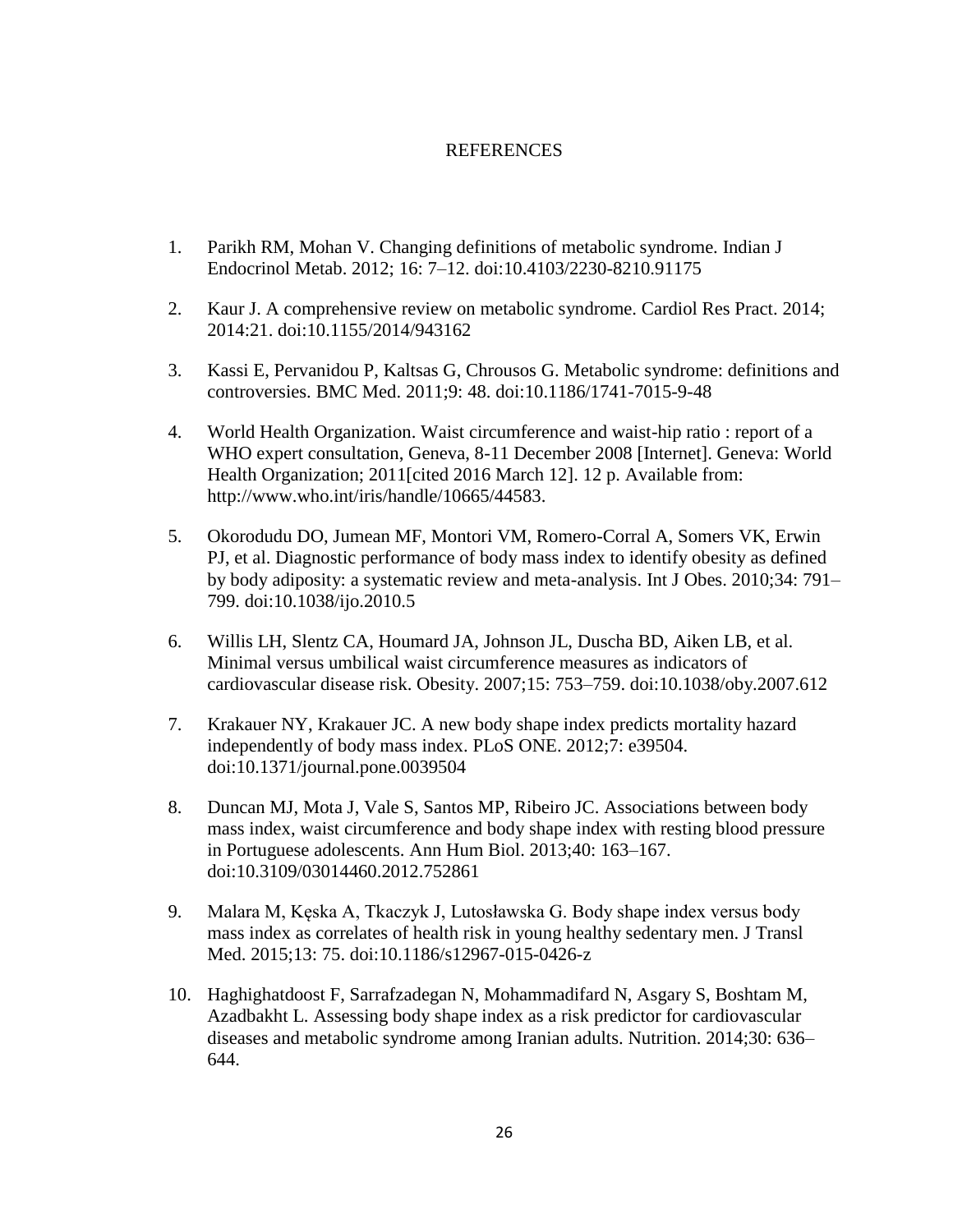- 11. Reaven GM. Role of Insulin Resistance in Human Disease. Diabetes. 1988;37: 1595–1607. doi:10.2337/diab.37.12.1595
- 12. Kahn BB, Flier JS. Obesity and insulin resistance. J Clin Invest. 2000;106: 473– 481.
- 13. Grundy SM, Brewer HB, Cleeman JI, Smith SC, Lenfant C. Definition of metabolic syndrome. Circulation. 2004;109: 433–438. doi:10.1161/01.CIR.0000111245.75752.C6
- 14. Balkau B, Vernay M, Mhamdi L, Novak M, Arondel D, Vol S, et al. The incidence and persistence of the NCEP (National Cholesterol Education Program) metabolic syndrome. The French D.E.S.I.R. study. Diabetes Metab. 2003;29: 526–532.
- 15. International Diabetes Federation. Metabolic syndrome- driving the CVD epidemic [Internet]. Brussels: International Diabetes Federation; 2006 [cited 2016 May 29]. Available from: https://www.idf.org/webdata/docs/Diabetes\_meta\_syndrome.pdf
- 16. Aguilar M, Bhuket T, Torres S, Liu B, Wong RJ. Prevalence of the metabolic syndrome in the United States, 2003-2012. JAMA. 2015;313: 1973–1974. doi:10.1001/jama.2015.4260
- 17. Romero-Corral A, Somers VK, Sierra-Johnson J, Thomas RJ, Collazo-Clavell ML, Korinek J, et al. Accuracy of body mass index in diagnosing obesity in the adult general population. Int J Obes. 2008;32: 959–966. doi:10.1038/ijo.2008.11
- 18. Michels KB, Greenland S, Rosner BA. Does body mass index adequately capture the relation of body composition and body size to health outcomes? Am J Epidemiol. 1998;147: 167–172.
- 19. Prospective Studies Collaboration. Body-mass index and cause-specific mortality in 900 000 adults: collaborative analyses of 57 prospective studies. The Lancet. 2009;373: 1083–1096.
- 20. Allison DB, Zhu S, Plankey M, Faith MS, Heo M. Differential associations of body mass index and adiposity with all-cause mortality among men in the first and second National Health and Nutrition Examination Surveys (NHANES I and NHANES II) follow-up studies. Int J Obes Relat Metab Disord. 2002;26(3):410–416.
- 21. Gallagher D, Visser M, Sepúlveda D, Pierson RN, Harris T, Heymsfield SB. How useful is body mass index for comparison of body fatness across age, sex, and ethnic Groups? Am J Epidemiol. 1996;143: 228–239.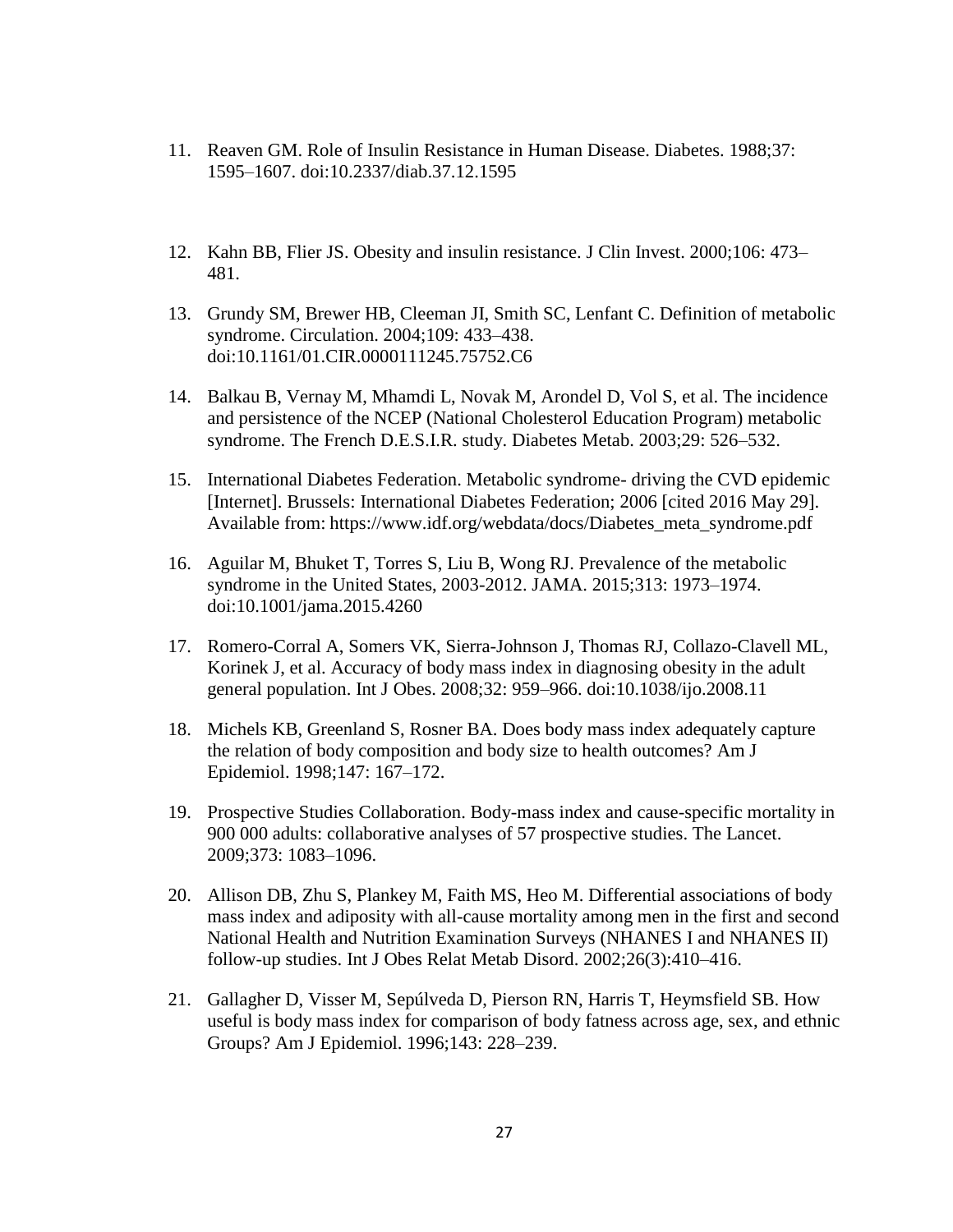- 22. Goh VHH, Tain CF, Tong TYY, Mok HPP, Wong MT. Are BMI and other anthropometric measures appropriate as indices for obesity? A study in an Asian population. J Lipid Res. 2004;45: 1892–1898. doi:10.1194/jlr.M400159-JLR200
- 23. WHO Expert Consultation. Appropriate body-mass index for Asian populations and its implications for policy and intervention strategies. The Lancet. 2004;363: 157– 163. doi:10.1016/S0140-6736(03)15268-3
- 24. Razak F, Anand SS, Shannon H, Vuksan V, Davis B, Jacobs R, et al. Defining obesity cut points in a multiethnic population. Circulation. 2007;115: 2111–2118. doi:10.1161/CIRCULATIONAHA.106.635011
- 25. Lear SA, Toma M, Birmingham CL, Frohlich JJ. Modification of the relationship between simple anthropometric indices and risk factors by ethnic background. Metab - Clin Exp. 2003;52: 1295–1301. doi:10.1016/S0026-0495(03)00196-3
- 26. Denke MA, Sempos CT, Grundy SM. Excess body weight. An under-recognized contributor to high blood cholesterol levels in white American men. Arch Intern Med. 1993;153: 1093–1103.
- 27. Denke MA, Sempos CT, Grundy SM. Excess body weight. An under-recognized contributor to dyslipidemia in white American women. Arch Intern Med. 1994;154: 401–410.
- 28. Ärnlöv J, Sundström J, Ingelsson E, Lind L. Impact of BMI and the metabolic syndrome on the risk of diabetes in middle-aged men. Diabetes Care. 2011;34: 61– 65. doi:10.2337/dc10-0955
- 29. Després JP, Lemieux I, Bergeron J, Pibarot P, Mathieu P, Larose E, et al. Abdominal obesity and the metabolic syndrome: Contribution to Global Cardiometabolic Risk. Arterioscler Thromb Vasc Biol. 2008;28: 1039–1049. doi:10.1161/ATVBAHA.107.159228
- 30. Brochu M, Starling RD, Tchernof A, Matthews DE, Garcia-Rubi E, Poehlman ET. Visceral adipose tissue is an independent correlate of glucose disposal in older obese postmenopausal women. J Clin Endocrinol Metab. 2000;85: 2378–2384. doi:10.1210/jcem.85.7.6685
- 31. Mathieu P. Abdominal obesity and the metabolic syndrome: A surgeon's perspective. Can J Cardiol. 2008;24: 19D–23D.
- 32. Brenner DR, Tepylo K, Eny KM, Cahill LE, El-Sohemy A. Comparison of body mass index and waist circumference as predictors of cardiometabolic health in a population of young Canadian adults. Diabetol Metab Syndr. 2010;2: 28. doi:10.1186/1758-5996-2-28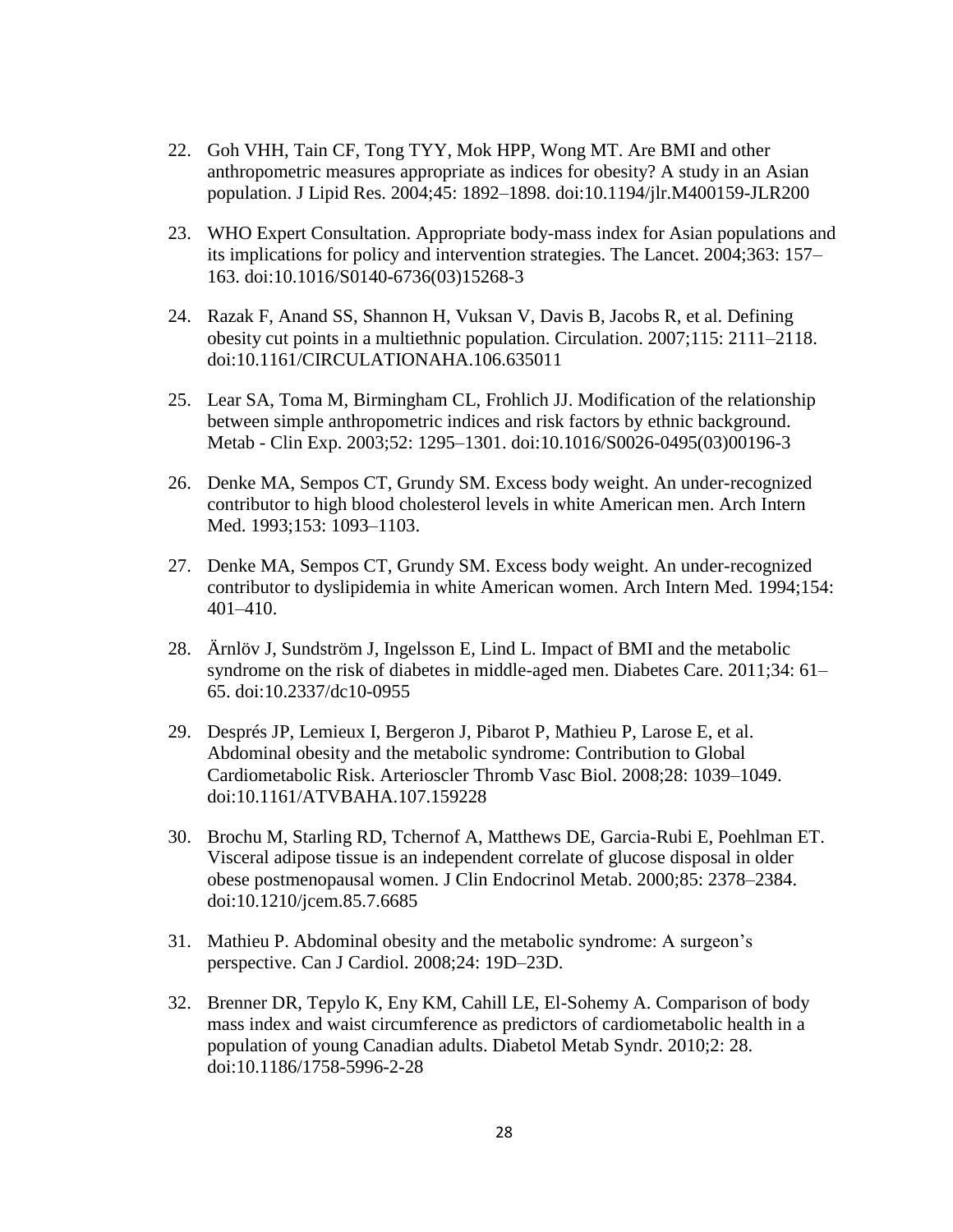- 33. Højgaard B, Gyrd-Hansen D, Olsen KR, Søgaard J, Sørensen TIA. Waist circumference and body mass index as predictors of health care costs. PLoS ONE. 2008;3: e2619 doi:10.1371/journal.pone.0002619
- 34. Gierach M, Gierach J, Ewertowska M, Arndt A, Junik R, Gierach M, et al. Correlation between body mass index and waist circumference in patients with metabolic syndrome. ISRN Endocrinology. 2014;2014:6. doi:10.1155/2014/514589, 10.1155/2014/514589
- 35. Mason C, Katzmarzyk PT. Effect of the site of measurement of waist circumference on the prevalence of the metabolic syndrome. Am J Cardiol. 2009;103: 1716–1720. doi:10.1016/j.amjcard.2009.02.018
- 36. Krakauer NY, Krakauer JC. Dynamic association of mortality hazard with body shape. PLoS ONE. 2014;9: e88793. doi:10.1371/journal.pone.0088793
- 37. He S, Chen X. Could the new body shape index predict the new onset of diabetes mellitus in the Chinese population?. PLoS ONE. 2013;8: e50573. doi:10.1371/journal.pone.0050573
- 38. Cheung YB. "A Body Shape Index" in middle-age and older Indonesian population: scaling exponents and association with incident hypertension. PLoS ONE. 2014;9: e85421. doi:10.1371/journal.pone.0085421
- 39. Fujita M, Sato Y, Nagashima K, Takahashi S, Hata A. Predictive power of a body shape index for development of diabetes, hypertension, and dyslipidemia in Japanese adults: a retrospective cohort study. PLoS ONE. 2015;10: e0128972. doi:10.1371/journal.pone.0128972
- 40. Centers for Disease Control and Prevention. About the National Health and Nutrition Examination Survey [Internet]. Atlanta, GA: National Center for Health Statistics; 2015 [cited 2016 March 22]. Available from: http://www.cdc.gov/nchs/nhanes/about\_nhanes.htm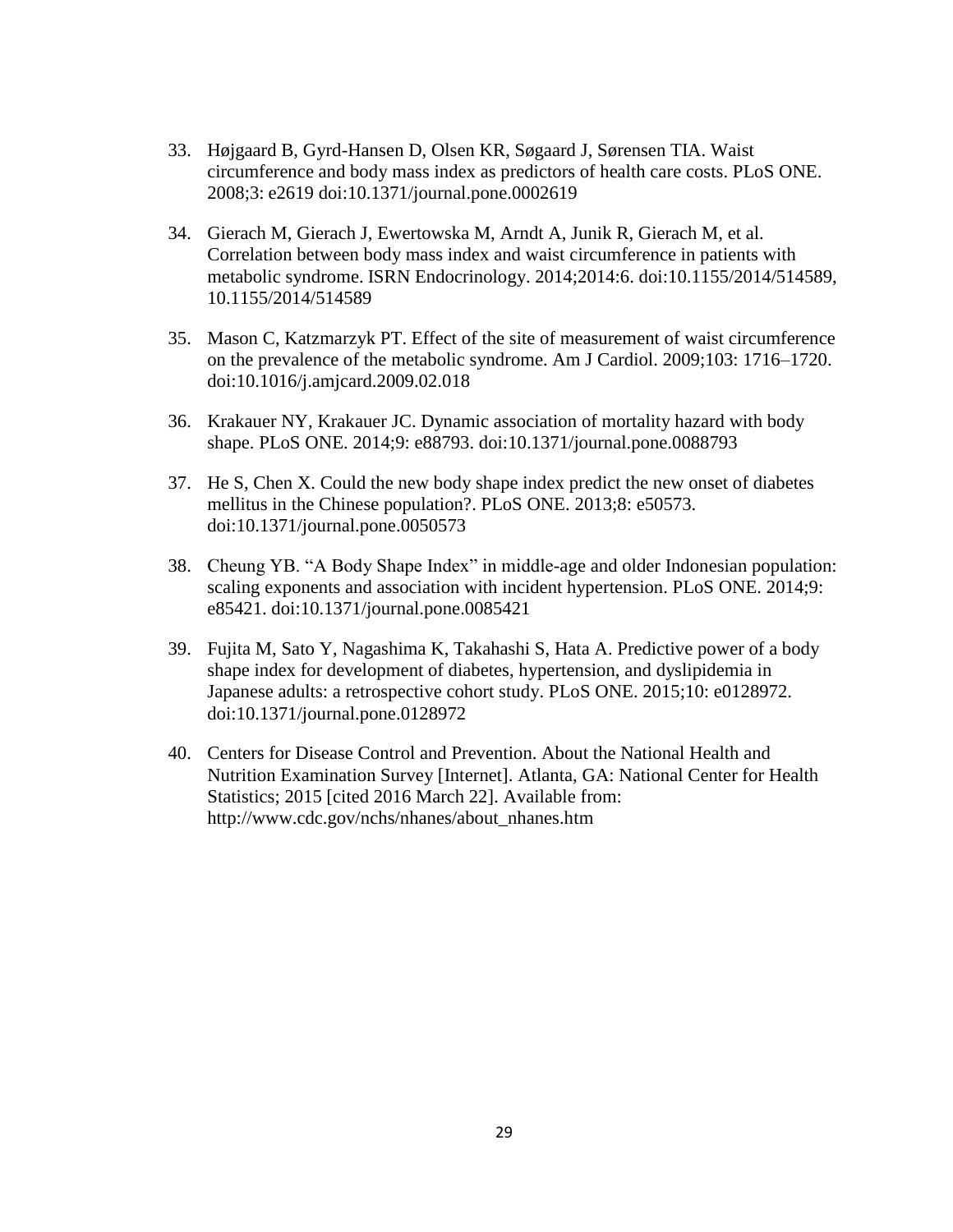#### CHAPTER III

## JOURNAL ARTICLE

## Abstract

**Background and Objective:** A newly calculated anthropometric measure "A Body Shape Index" (ABSI) was introduced as more reliable index of body composition than waist circumference (WC) and body mass index (BMI). ABSI was reported as a better predictor for all-cause mortality. However, associations between ABSI and Metabolic Syndrome (MetS) have not been studied in a large U.S population. The aim of this crosssectional study is to determine whether ABSI is a better predictor of the risk of MetS and its individual risk factors than BMI in a large and diverse sample of the U.S population using National Health and Nutrition Examination Survey (NHANES) 2007-2012 data.

**Methods:** A U.S. population sample of 6,921 non-pregnant, non-lactating, fasted adults (≥20 years) from NHANES 2007-2012 was used in this study. The revised National Cholesterol Education Program Adult Treatment Panel III definition was used to diagnose MetS. Chi-square test as well as simple and multiple logistic regressions were conducted using SAS 9.2.

**Results:** Although both ABSI and BMI were associated with risk for MetS, simple and multiple regression analysis (adjusted for age, gender, and ethnicity) showed that all of the odds-ratios (OR) for quartiles of BMI were higher than for quartiles of ABSI for MetS and each individual MetS risk factor. Elevated BMI and ABSI (at the  $4<sup>th</sup>$  quartile compared to the 1<sup>st</sup> quartile) increased the risk of MetS [BMI-MetS:  $OR = 26.6$  (95%)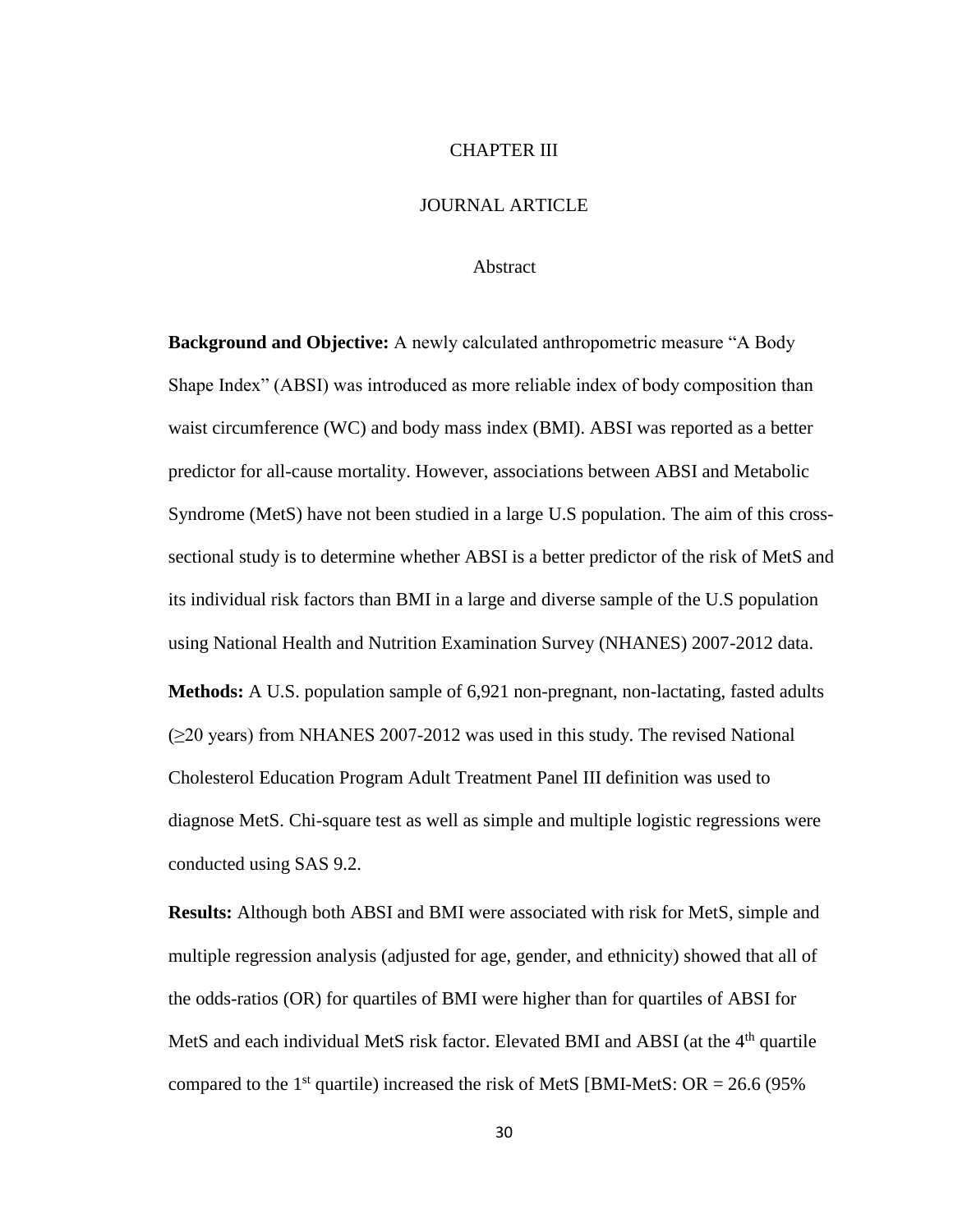confidence interval (95%CI) =20.3-34.8); ABSI-MetS: OR=6.0 (95%CI=4.9-7.3). After adjustment for confounding variables, elevated BMI and ABSI increased the risk of MetS [BMI-MetS: OR = 31.2 (95%CI=23.2-41.9); ABSI-MetS: OR=3.7 (95%CI=2.9-4.5).

**Conclusions**: BMI is a better predictor of MetS and every individual MetS risk factors in the general U.S adult population.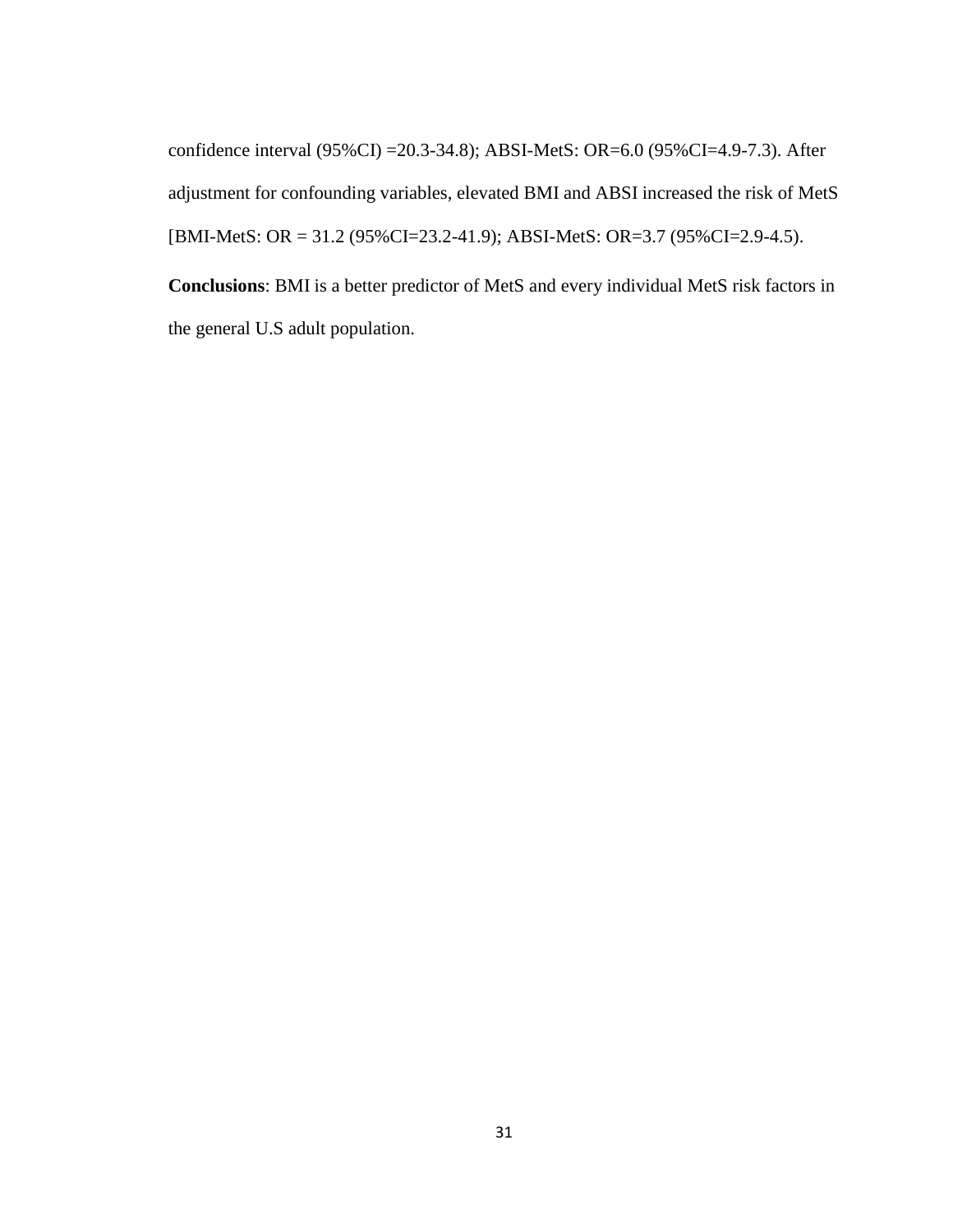## Introduction

Metabolic Syndrome (MetS) is a group of inter-related metabolic abnormalities such as hyperglycemia, hypertension, lipid disorders and abdominal obesity [1]. Together these abnormalities raises the risk of developing cardiovascular disease and type 2 diabetes [2]. The pathophysiology of MetS is still controversial; however, studies have found a strong direct association between MetS and obesity as well as with abdominal obesity [3].

Currently, Body Mass Index (BMI) is the simplest, practical and most used assessment tool for obesity [4]. However, the use of BMI alone to assess for adiposity has limitations, especially among adults with BMI  $\leq$ 30 kg/m<sup>2</sup> [5]. BMI assesses total body weight for height without differentiating between the amount of fat and muscle mass. Most importantly, BMI does not account for the variation in fat distribution, particularly since abdominal fat deposition is thought to play an important role in the development of MetS [5]. For those reasons, the World Health Organization recommends measuring waist circumference (WC) along with BMI to better assess for abdominal obesity risk [4]. However, most studies have found a high correlation between WC and BMI to the extent that WC and BMI should not be considered as two independent risk factors in assessing chronic disease risk [6].

To overcome these limitations, Krakauer and Krakauer presented a new calculated index of body composition called "A Body Shape Index" (ABSI) [7]. The index is based on measuring abdominal obesity without being influenced by height and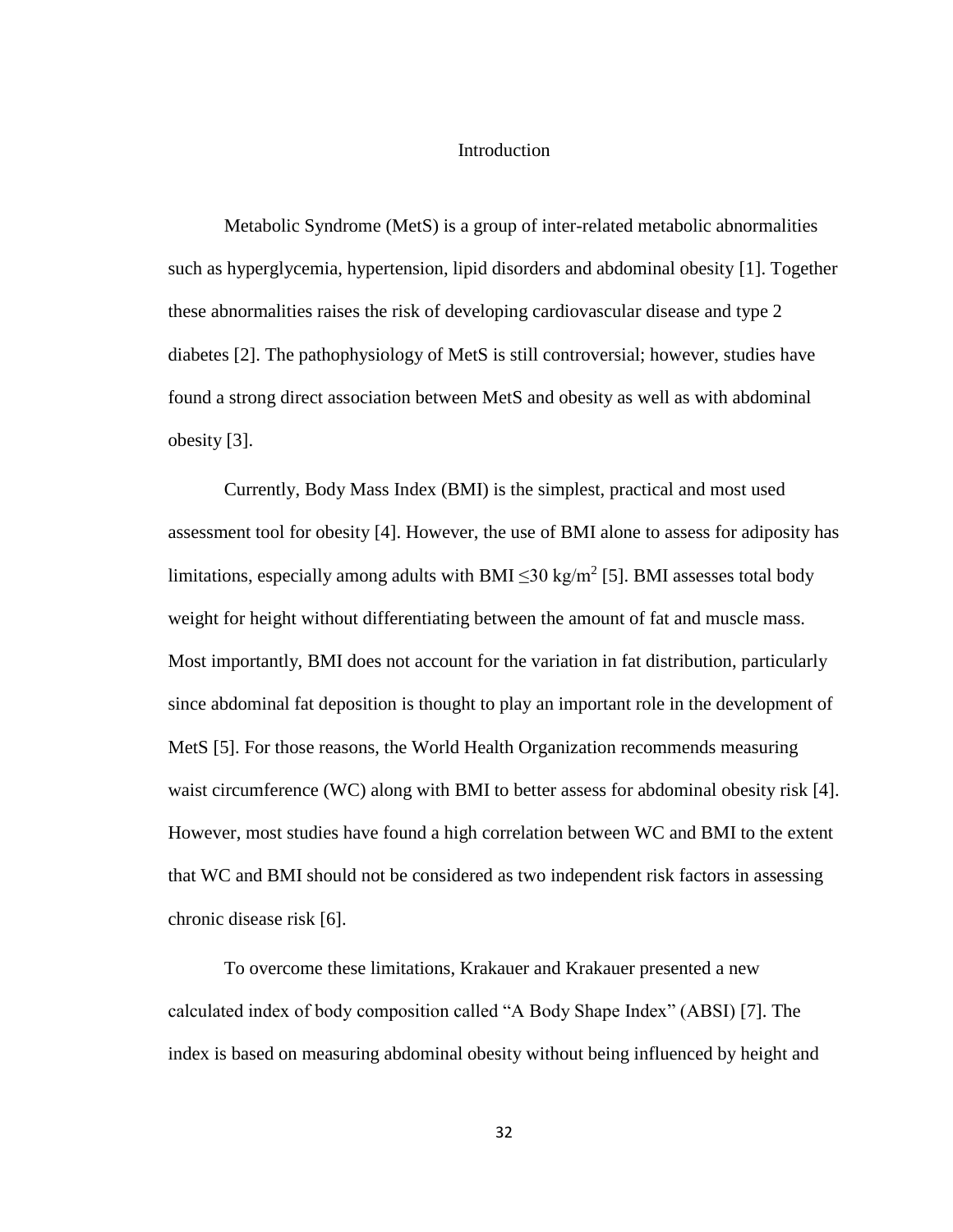weight:  $ABSI = \frac{wc(m)}{2}$  $BMI^{\tfrac{2}{3}}$  X Height  $(m)^{\tfrac{1}{3}}$ [7]. A high ABSI value has been positively

correlated to a higher percentage of visceral fat, compared to peripheral fat [7]. Due to this characteristic, researchers have assessed the relationship between ABSI and different metabolic risk factors, however the results have been inconsistent. ABSI was found to be more strongly associated with blood pressure in Portuguese adolescents compared to BMI and WC [8]. It was also a better predictor of circulating insulin, low density lipoprotein cholesterol (LDL-Cholesterol) and non-high density lipoprotein cholesterol (Non-HDL-Cholesterol) in a Polish population of sedentary men [9]. However, ABSI was found to be a weaker predictor for CVD risks and MetS among an Iranian population [10]. The variation in results could be due to different ethnic backgrounds, as well as different ABSI cut off points between populations.

While the literature on ABSI is increasing, there has not been a large study conducted on a diverse U.S. population. The aim of this cross-sectional study was to determine whether ABSI is a better predictor of the risk of MetS and its individual risk factors than BMI on a large and diverse sample of the U.S. population using the National Health and Nutrition Examination Survey (NHANES) 2007-2012.

## Methods and Materials

#### **NHANES**

NHANES is a series of cross- sectional surveys that uses a stratified, multistage probability cluster-sampling program to select its subjects [11] . It is run by the Centers for Disease Control and Prevention to evaluate the health and nutritional status of the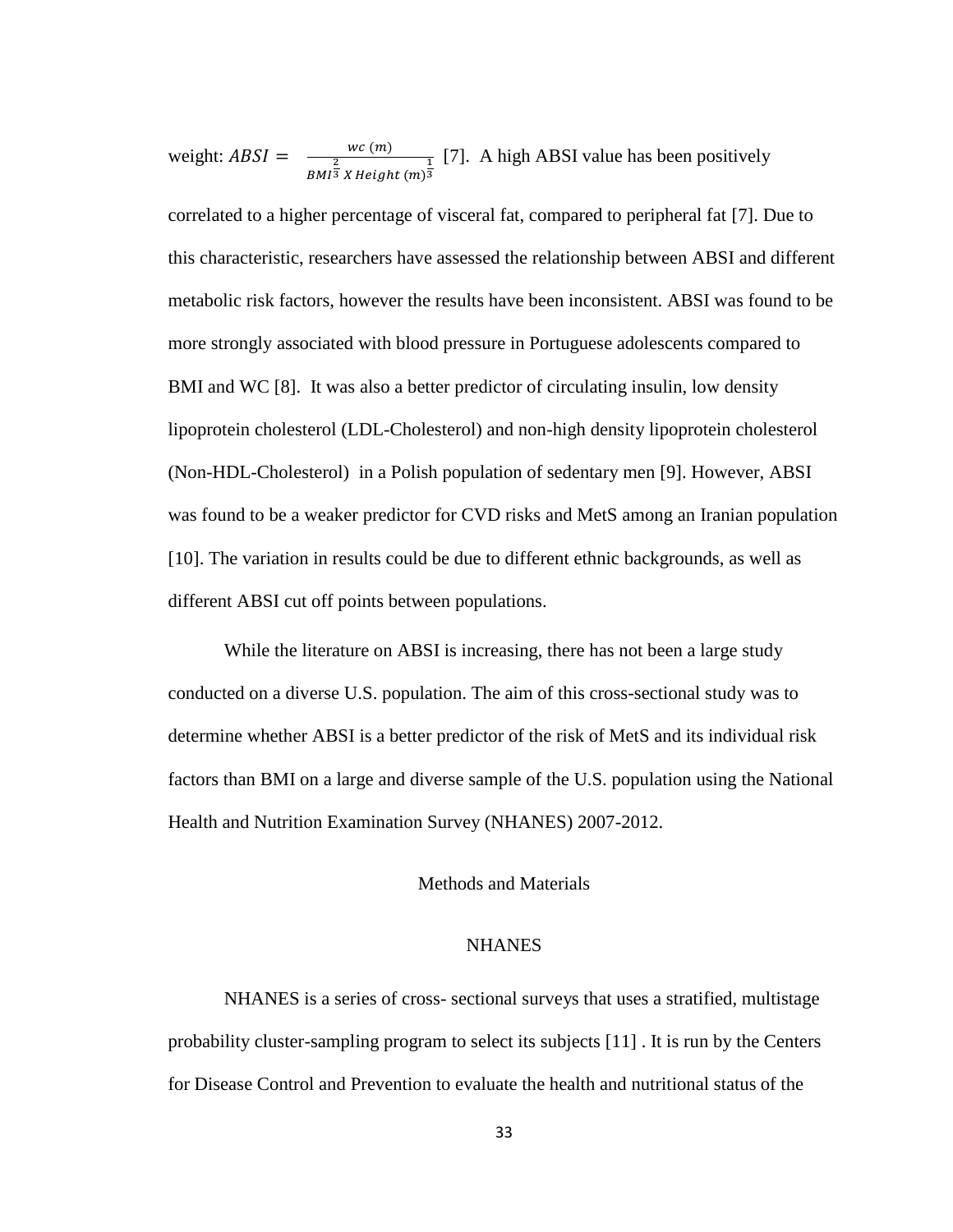civilian, non-institutionalized U.S. population. NHANES releases datasets every two years with about 5,000 individuals examined each year. Mexican-Americans and African-Americans, pregnant women, low-income Caucasians, older adults, children and adolescents were oversampled to produce more reliable and accurate statistics. The NHANES survey is unique because it included both home interviews and physical examinations. The household questionnaires include dietary-recall, medical history, health-related, socioeconomic, and demographic questions. The medical examinations includes anthropometric, physiological, and laboratory measurements, as well as dental, auditory, and retinal tests conducted by trained professionals [11]. The information collected from NHANES has been widely used to assess for disease risk and prevalence.

## Participants

This study considered adults (≥20 years) with WC, height, and weight measurements, who provided a fasted blood sample, and excluded women who were breastfeeding and/or pregnant. Data were taken from three sets of NHANES cycle years between 2007-2012. The total sample size was 6921 subjects that included 3412 males and 3509 females.

#### Metabolic Syndrome

MetS was defined using the National Cholesterol Education Program Adult Treatment Panel III as having three or more of the following risk factors [1]: Serum level of triglycerides of 150 mg/dL or greater; HDL-Cholesterol level of less than 40 mg/dL in males or less than 50 mg/dL in females; WC greater than 102 cm in males or greater than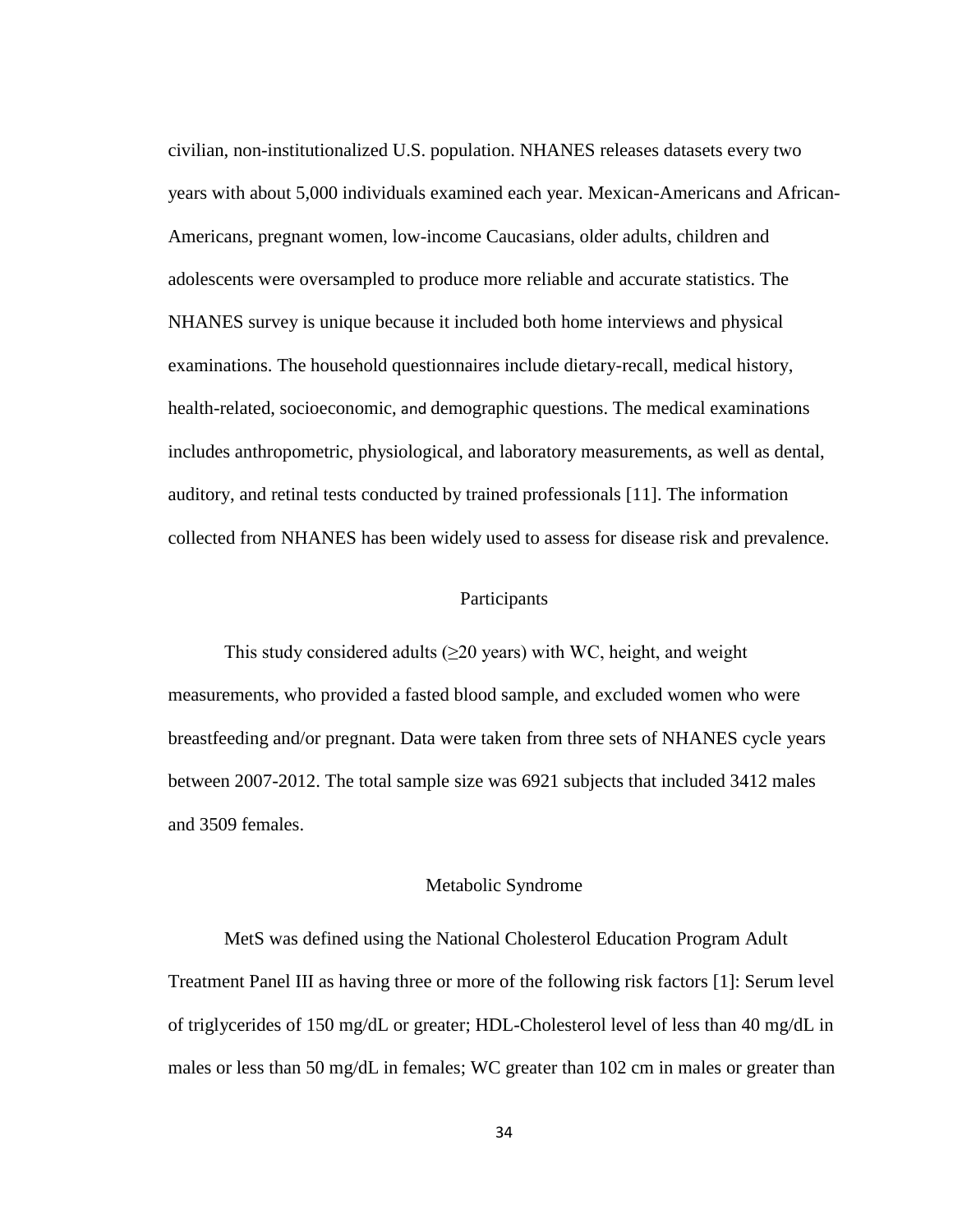88 cm in females, fasting plasma glucose level of 100 mg/dL or greater or taking antidiabetic agents; blood pressure of 130/85 mm Hg or greater or the use of antihypertensive agents.

## Anthropometric Measurements

WC was measured horizontally with a steel tape to the nearest 0.1 cm after a normal exhalation at the iliac crest. Weight was measured with a digital scale. Height was measured using a vertical stadiometer with subjects standing erect, and distributing their weight equally on both heels. All measurements were conducted by trained personnel following NHANES protocols. BMI was calculated as  $BMI = \frac{Weight(Kg)}{Height(m^2)}$  $\frac{W \text{equiv}(\mathbf{A}\text{y})}{\text{Height}(\text{m}^2)}$ , and ABSI was calculated according to Krakauer and Krakauer's formula  $ABSI = \frac{wc(m)}{2}$  $BMI^{\tfrac{2}{3}}$  X Height  $(m)^{\tfrac{1}{3}}$ .

# Blood Tests and Blood Pressure

Serum triglyceride concentrations were measured using an enzymatic assay that involved the hydrolysis of the triglycerides, the phosphorylation and oxidation of glycerol, and the photometric analysis of the oxidation products. HDL-Cholesterol concentration was measured after other lipoproteins precipitate in a mixture of heparin– manganese, the enzymatic oxidation of cholesterol and the photometric analysis of the oxidation products. Both serum triglyceride and HDL-Cholesterol were measured using Roche Modular P chemistry analyzer [12]. Plasma glucose levels were measured through the reaction of hexokinase and glucose-6-phosphate dehydrogenase with the NADPH photometrically analyzed. Details of the analytical methods used in the NHANES study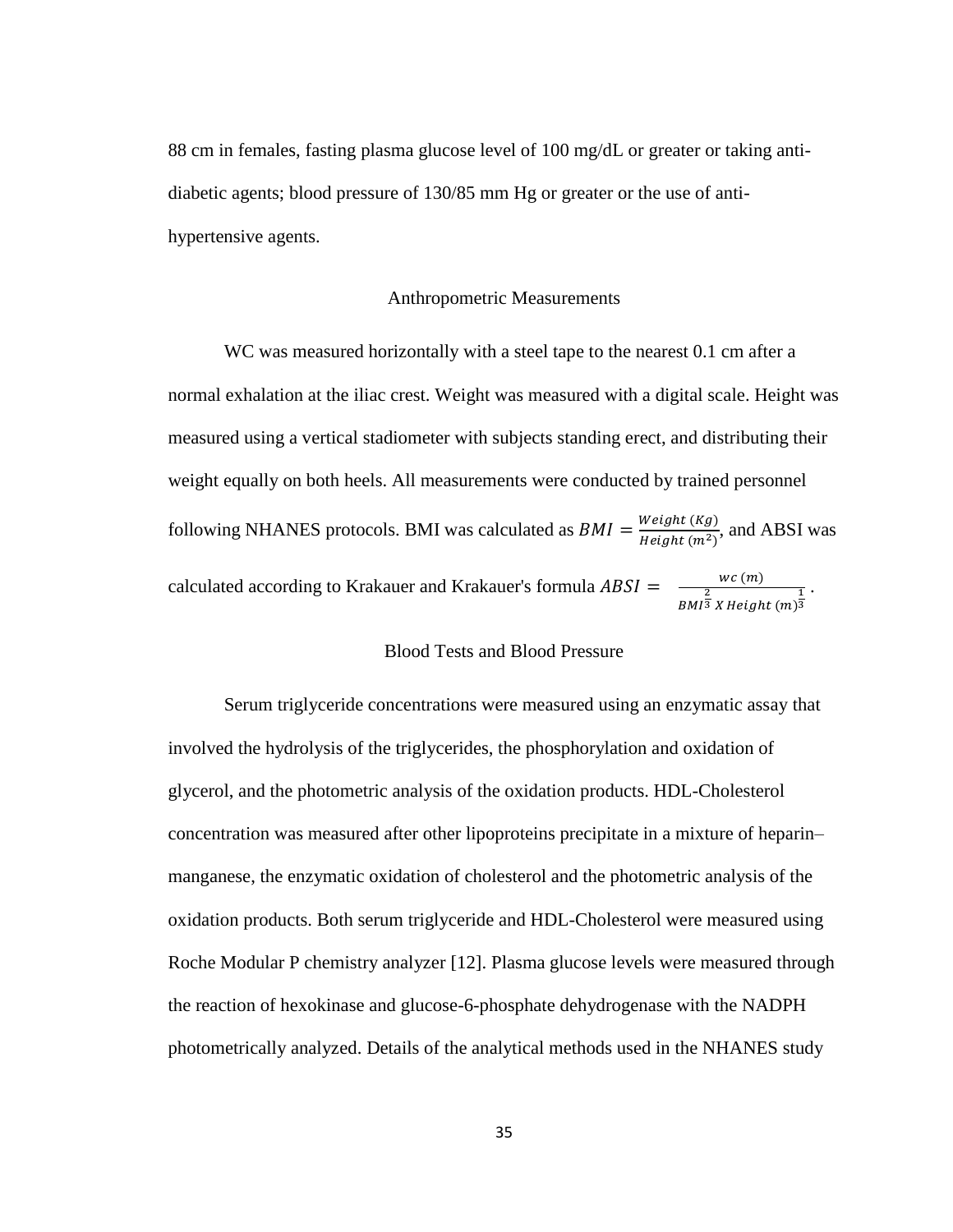can be found on their webpage [11]. Only blood from fasted participants were included in this study. The average of three readings was used to determine blood pressure level.

### Statistical Analysis

Statistical analysis software (SAS 9.2) was used for descriptive and inferential statistics. The general characteristics data are presented as the mean  $\pm$  SD. The alpha (p) level was set at p < 0.05 for statistical significance tests. ORs using simple logistic and multiple regression analysis (PROC SURVEYLOGISTIC) were determined to establish how strong the relationship is between ABSI, and BMI with MetS and its individual risk factors. Subjects were divided into quartiles based on either BMI or ABSI for analysis of the ORs. The lowest quartile of BMI or ABSI was established as the reference group and the ORs for MetS or each of the individual MetS risk factors were calculated to determine the strength of association of BMI or ABSI on MetS or each of the individual MetS risk factors. Establishing the quartile cut points for BMI and ABSI were done using the entire adult population (both fasted and unfasted) to have a larger sample size that would provide better estimates of BMI and ABSI values for the U.S population.

## Results

General characteristics of the participants are presented in Table 1. In this study, the mean age for both males and female was approximately 50 years with broad representation in all age categories. The mean BMI of the sample population reflected the current high prevalence of overweight and obesity in the U.S population. The mean fasting plasma glucose concentration fell within the pre-diabetic category. The mean WC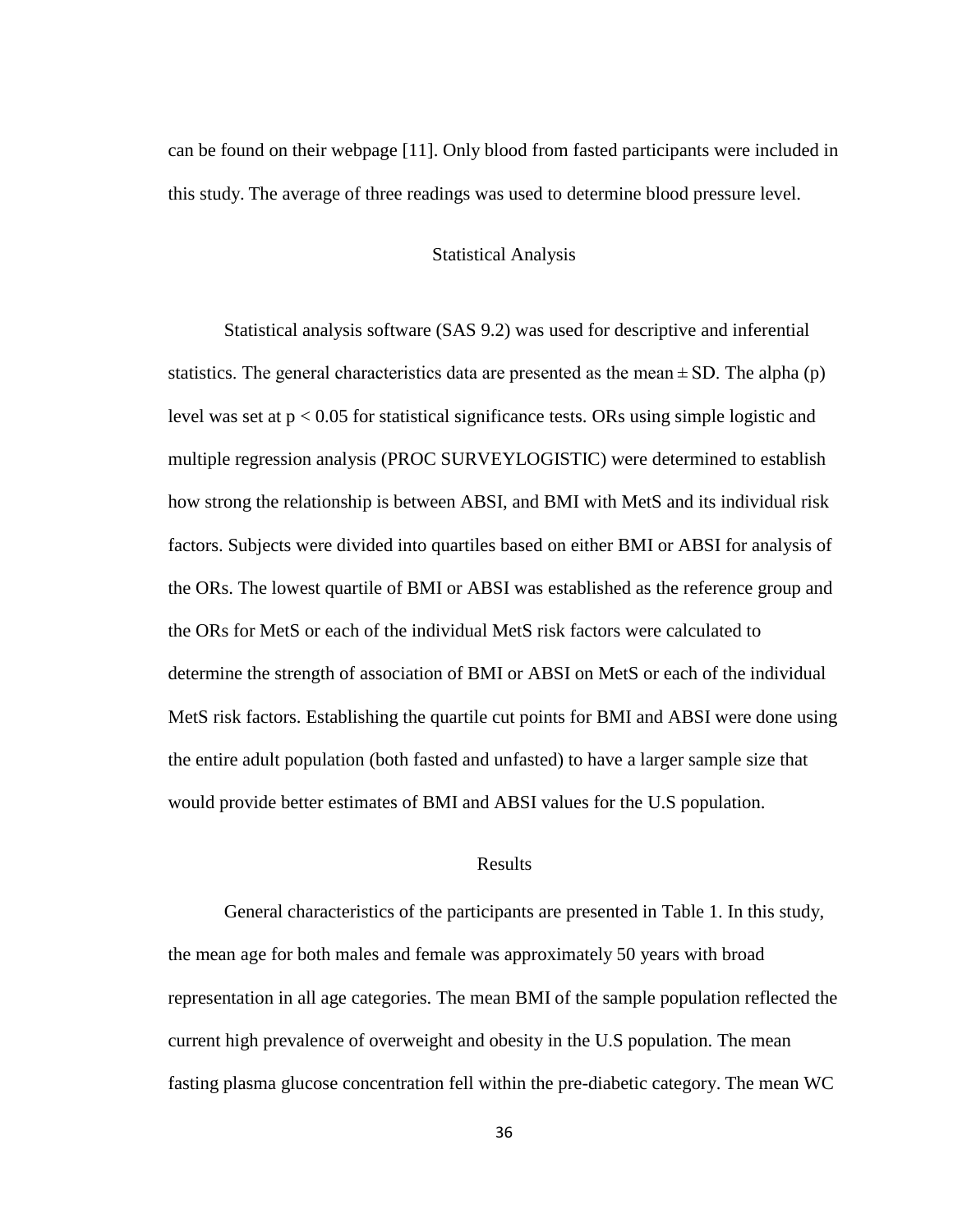in women was above the cutoff point for abdominal obesity, while it was below the cutoff point in men. The mean systolic blood pressure fell in the pre-hypertensive range while the mean diastolic blood pressure fell within the normal range. In addition, the population had normal values for HDL-Cholesterol and triglycerides concentrations. The ABSI mean was  $0.082+0.0047 \text{ m}^{11/6}/\text{kg}^{-2/3}$  for males and  $0.081+0.0049 \text{ m}^{11/6}/\text{kg}^{-2/3}$  for females, which was similar to the study by Krakauer and Krakauer [7] that used NHANES data from 1999-2004 and reported a total population average ABSI of 0.0808+0.0053  $\text{m}^{11/6}/\text{kg}^{-2/3}$ .

Table 1.Physical characteristics and Metabolic Syndrome risk factors of fasted, nonpregnant, non-lactating adults from the National Health and Nutrition Examination Survey, 2007-2012*.*

| Characteristics                              | Males            | Females          |
|----------------------------------------------|------------------|------------------|
|                                              | $(n=3412)$       | $(n=3509)$       |
| Age $(y)$                                    | $49.8 + 17.6$    | $50.3 \pm 17.5$  |
| Standing height (cm)                         | $174.5 + 7.7$    | $160.8 + 7.3$    |
| Weight (kg)                                  | $87.3 + 19.8$    | $75.8 + 20.5$    |
| Waist circumference (cm)                     | $101.1 + 15.3$   | $96.8 + 16.2$    |
| Body Mass Index $(Kg/m^2)$                   | $28.9 + 5.8$     | $29.3 + 7.4$     |
| A Body Shape Index<br>$(m^{11/6}/kg^{-2/3})$ | $0.082 + 0.0047$ | $0.081 + 0.0049$ |
| <b>Systolic Blood Pressure</b>               | $124.7 + 16.7$   | $121.1 + 19.5$   |
| Diastolic Blood Pressure                     | $70.9 + 12.7$    | $67.4 + 12.6$    |
| $HDL-Cholesterol$ (mg/dL)                    | $48.5 + 14$      | $57.9 + 15.7$    |
| Triglyceride (mg/dL)                         | $142.6 + 120.2$  | $122.8 + 94.6$   |
| Fasting Glucose (mg/dL)                      | $111.8 + 35.5$   | $106.1 + 33.8$   |

\*Values expressed as means + SD using Proc Means in SAS 9.2.

As shown in Table 2, the lower prevalence of MetS in the lowest quartile of BMI compared to ABSI and the higher prevalence in the highest quartile compared to ABSI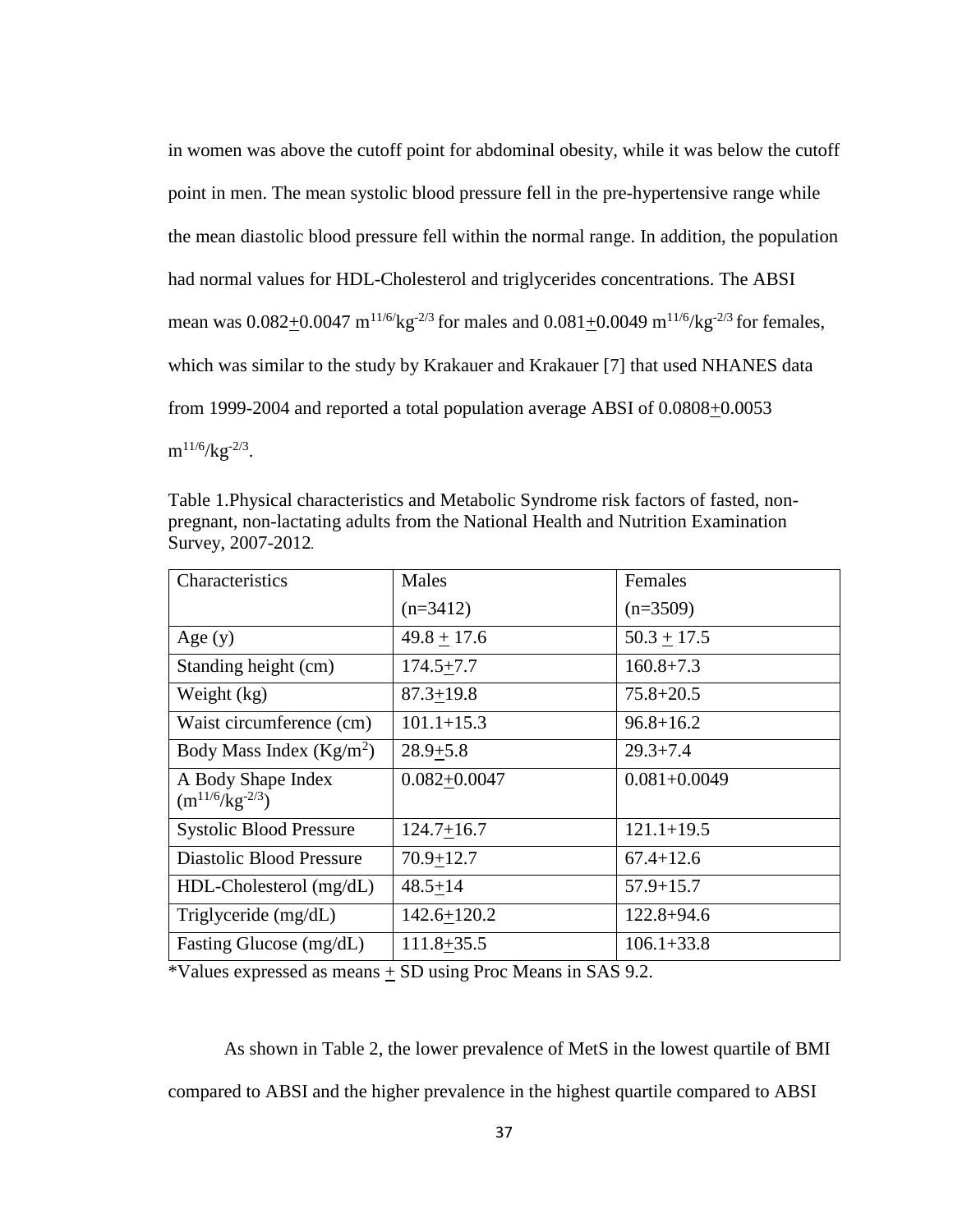indicates the greater sensitivity of BMI over ABSI in predicting MetS. Similarly, this greater difference in prevalence for low HDL-Cholesterol between the lowest and highest quartile of BMI compared to ABSI also reflects the greater sensitivity of BMI over ABSI in predicting low HDL-Cholesterol. In contrast, the differences in prevalence for hyperglycemia, hypertension, and hypertriglyceridemia between the lowest and highest quartiles were similar for both BMI and ABSI. The much smaller differences in prevalence of abdominal obesity between the lowest and highest quartiles of ABSI can be attributed to the inclusion of WC in the calculation of ABSI.

Table 3 reports the prevalence of MetS within BMI and ABSI quartiles stratified by ethnicity. The difference in the prevalence of MetS in the lowest quartile and highest quartiles of BMI compared to ABSI indicates the greater sensitivity of BMI over ABSI in predicting MetS within all three ethnic subgroups (non-Hispanic whites, non-Hispanic blacks, and Mexican-American). The prevalence of MetS within the lowest ABSI quartile is approximately double that found in the lowest BMI quartile, which represents the less selective nature of ABSI in each ethnic subgroup.

Table 4 shows the prevalence of MetS by BMI and ABSI quartiles stratified by gender. The prevalence of MetS in the lowest ABSI quartiles was approximately twice that in the lowest BMI quartiles for males, and 3.5 times greater for females. As with the overall U.S. population. Again, this shows that ABSI is a weaker predictor of MetS compared to BMI in either gender.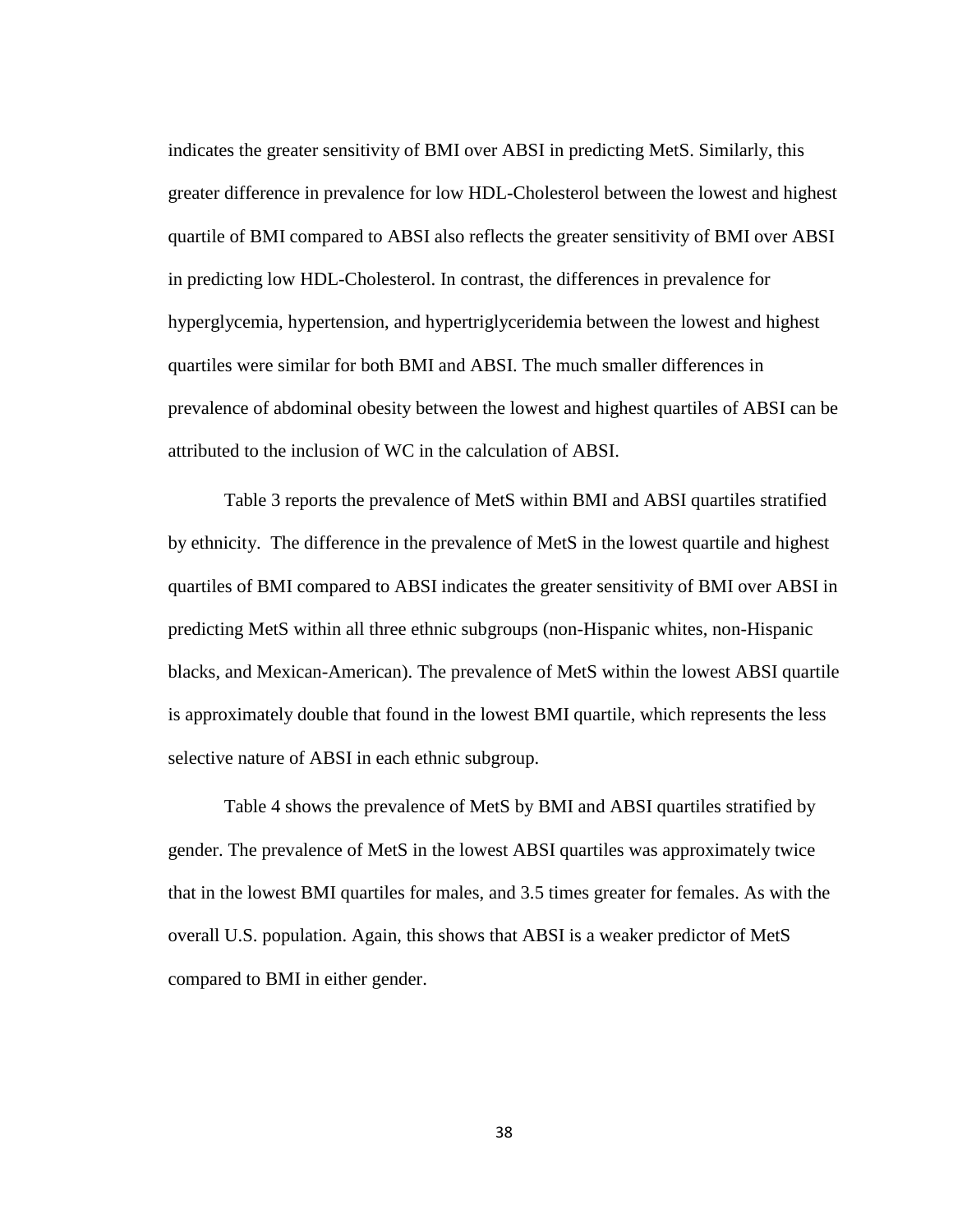| <b>BMI</b> Qs $(2)$ | <b>MetS</b>    | <b>MetGLU</b>  | <b>MetBP</b>   | <b>MetHDL</b>  | <b>MetTG</b>   | <b>MetWC</b>   |
|---------------------|----------------|----------------|----------------|----------------|----------------|----------------|
|                     |                |                |                |                |                |                |
| First               | $7.5 \pm 1.3$  | $30.6 \pm 1.3$ | $23.7 \pm 1.7$ | $14.7 \pm 1.4$ | $11.5 \pm 0.9$ | $6.9 \pm 0.9$  |
|                     |                |                |                |                |                |                |
| Second              | $23.9 \pm 1.4$ | $47.9 \pm 1.8$ | $35.1 \pm 1.5$ | $22.2 \pm 1.6$ | $25.2 \pm 1.2$ | $41.5 \pm 1.8$ |
|                     |                |                |                |                |                |                |
| Third               | $46.3 \pm 1.9$ | $54.9 \pm 1.9$ | $44.8 \pm 1.7$ | $31.6 \pm 1.6$ | $32.9 \pm 1.5$ | $77.5 \pm 1.3$ |
|                     |                |                |                |                |                |                |
| Fourth              | $68.5 \pm 1.8$ | $68.9 \pm 1.6$ | $55.1 \pm 1.5$ | $45.9 \pm 1.5$ | $39.3 \pm 2.2$ | $99.6 \pm 0.2$ |
|                     |                |                |                |                |                |                |
| $P-value(1)$        | < .0001        | < .0001        | < .0001        | < .0001        | < .0001        | < .0001        |
|                     |                |                |                |                |                |                |
|                     |                |                |                |                |                |                |
| $ABSI$ Qs $(2)$     | <b>MetS</b>    | <b>MetGLU</b>  | <b>MetBP</b>   | <b>MetHDL</b>  | <b>MetTG</b>   | <b>MetWC</b>   |
|                     |                |                |                |                |                |                |
| First               | $18.6 \pm 1.2$ | $34.9 \pm 1.6$ | $22.4 \pm 1.2$ | $24.3 \pm 1.4$ | $15.9 \pm 1.4$ | $34.1 \pm 1.5$ |
|                     |                |                |                |                |                |                |
| Second              | $33.4 \pm 1.5$ | $47.1 \pm 1.7$ | $35.4 \pm 1.6$ | $30.3 \pm 1.3$ | $27.5 \pm 1.2$ | $49.1 \pm 1.7$ |
|                     |                |                |                |                |                |                |
| Third               | $37.9 \pm 1.8$ | $52.8 \pm 1.8$ | $40.4 \pm 1.8$ | $27.5 \pm 1.6$ | $28.5 \pm 1.4$ | $63.4 \pm 1.6$ |
|                     |                |                |                |                |                |                |
| Fourth              | $57.5 \pm 1.9$ | $68.3 \pm 1.9$ | $60.6 \pm 2.1$ | $30.6 \pm 1.7$ | $37.2 \pm 2.1$ | $77.9 \pm 1.3$ |
|                     |                |                |                |                |                |                |
| $P-value(1)$        | < .0001        | < .0001        | < .0001        | 0.0020         | < .0001        | < .0001        |

Table 2.Prevalence of Metabolic Syndrome and risk factors by BMI, and ABSI quartiles.

(1)Chi-square test comparing prevalence across BMI or ABSI quartiles

(2) Values of population's BMI and ABSI quartiles. BMI:  $(1^{st} Q = < 24.24, 2^{nd} Q = \geq 24.24$ and < 27.98,  $3^{\text{rd}}$  Q=> 27.98 and < 32.35,  $4^{\text{th}}$  Q= ≥ 32.35) ABSI: (1st Q=< 0.0782705, 2nd Q= $\geq$  0.0782705 and < 0.0814802, 3rd Q= $\geq$  0.0814802 and < 0.0847535, 4th Q= $\geq$ 0.0847535)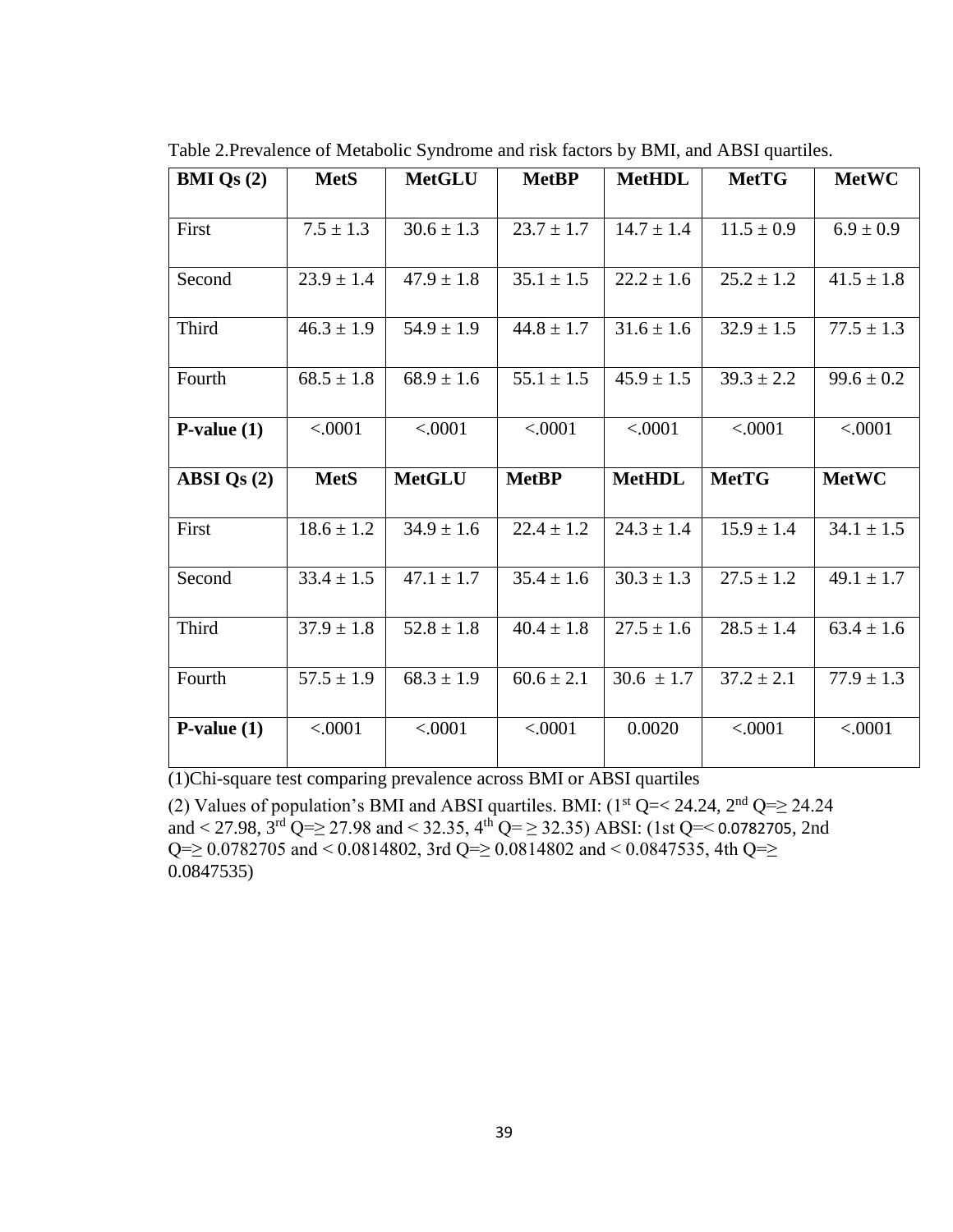| <b>BMI</b> Quartiles  | NH-Whites $(\% )$ | <b>NH-Blacks</b> $(\% )$ | <b>Mexican-American</b> (%) |
|-----------------------|-------------------|--------------------------|-----------------------------|
| First                 | 7.7               | 7.2                      | 5.2                         |
| Second                | 25.5              | 19.8                     | 19.8                        |
| Third                 | 48.8              | 33.2                     | 42.12                       |
| Fourth                | 71.3              | 59.7                     | 65.8                        |
| $P-value(1)$          | < .0001           | < .0001                  | < .0001                     |
|                       |                   |                          |                             |
| <b>ABSI</b> Quartiles | NH-Whites $(\% )$ | <b>NH-Blacks</b> $(\% )$ | Mexican-American (%)        |
| First                 | 18.4              | 18.9                     | 21.6                        |
| Second                | 34                | 36.8                     | 31.2                        |
| Third                 | 36.3              | 48.9                     | 43.8                        |
| Fourth                | 57                | 61.9                     | 55.5                        |

Table 3.Prevalence of Metabolic Syndrome in different ethnicities according to BMI, and ABSI quartiles.

(1)Chi-square test comparing prevalence of MetS across quartiles of BMI or ABSI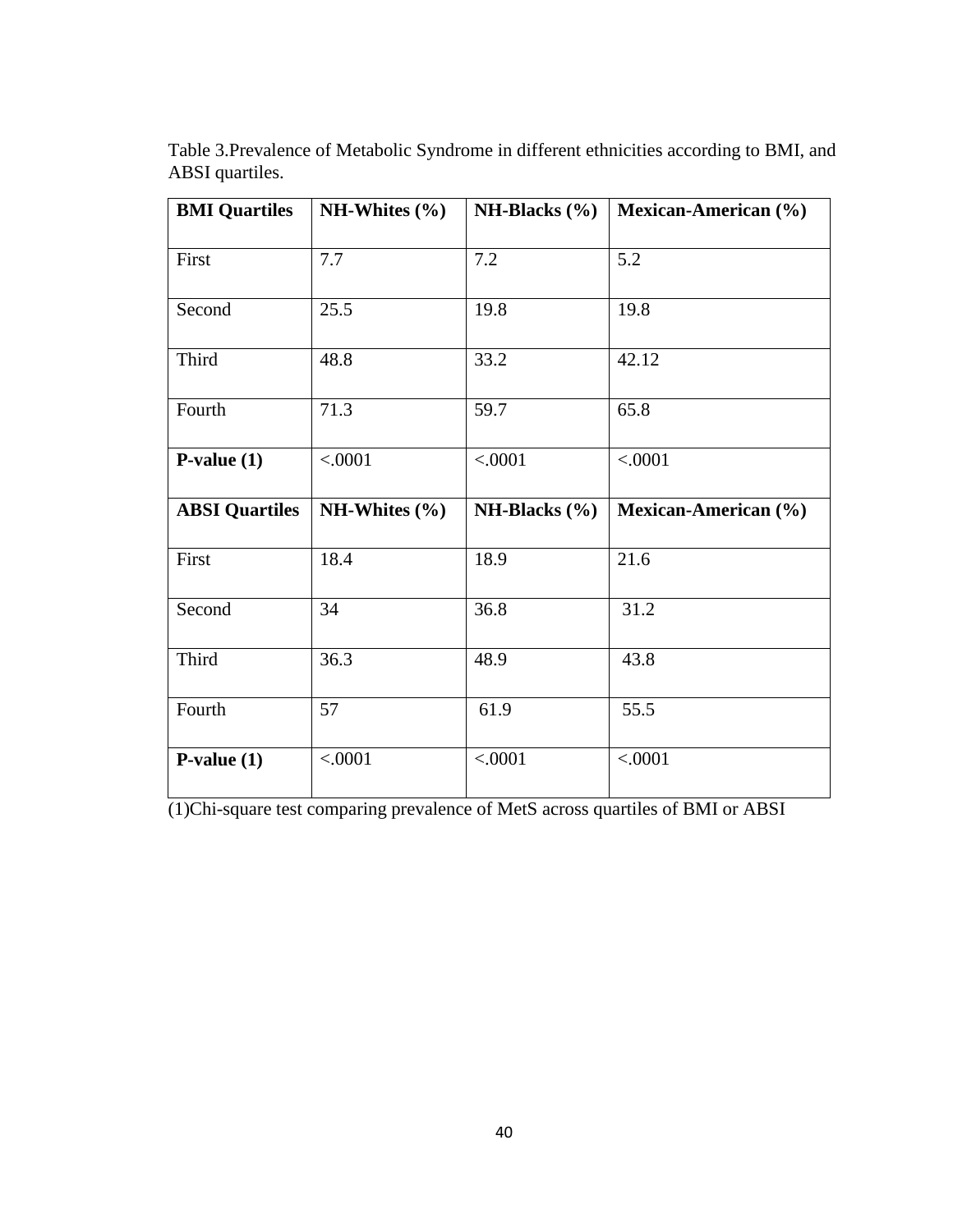| <b>BMI</b><br><b>Quartiles</b> | Males $(\% )$ | Females $(\% )$ | <b>ABSI</b><br><b>Quartiles</b> | Males $(\% )$ | Females $(\% )$ |
|--------------------------------|---------------|-----------------|---------------------------------|---------------|-----------------|
| First                          | 7.2           | 6.4             | First                           | 13.1          | 21.6            |
| Second                         | 20.9          | 17.9            | Second                          | 32.1          | 33.9            |
| Third                          | 43.7          | 28.3            | Third                           | 37.7          | 37.3            |
| Fourth                         | 72.9          | 47.3            | Fourth                          | 56.9          | 57.4            |
| $P-value(1)$                   | $-.0001$      | $-.0001$        | $P-value(1)$                    | $-.0001$      | $-.0001$        |

Table 4.Prevalence of Metabolic Syndrome in different genders according to BMI and ABSI quartiles.

(1)Chi-square test comparing prevalence of MetS across quartiles of BMI or ABSI.

Data in table 5 reports the results of the ORs for MetS using simple logistic regression analysis with the lowest quartiles of BMI or ABSI as the reference group. All of the ORs for corresponding quartiles of BMI were higher than for quartiles of ABSI.

| Table 5. Simple Logistic regression Analysis by BMI and ABSI Quartiles. |  |  |  |  |
|-------------------------------------------------------------------------|--|--|--|--|
|                                                                         |  |  |  |  |

| Quartile              | <b>Odds Ratio (95%CI)</b> |                |  |  |  |
|-----------------------|---------------------------|----------------|--|--|--|
|                       | BMI                       | <b>ABSI</b>    |  |  |  |
| 1 (Lowest, reference) |                           |                |  |  |  |
|                       | $3.9(3.1-4.9)$            | $2.2(1.9-2.7)$ |  |  |  |
|                       | $10.7(8.4-13.7)$          | $2.7(2.2-3.4)$ |  |  |  |
|                       | $26.6(20.3-34.8)$         | $6(4.9-7.3)$   |  |  |  |

Results of a multiple logistic regression analysis that adjusted for gender, age group, and ethnicity is shown in Table 6. These results show that compared with the first (lowest quartile) of BMI, the adjusted ORs for MetS in the second, third, and fourth BMI quartiles were 3.6, 10.9, and 31.2 times greater, respectively than the reference group (first quartile) ( $p<0.05$ ). In contrast, the adjusted ORs for MetS in the second, third, and fourth ABSI quartiles were only 2.0, 2.1, and 3.7 times greater, respectively  $(p<0.05)$ . The substantially lower adjusted ORs for ABSI than those for BMI indicate that BMI is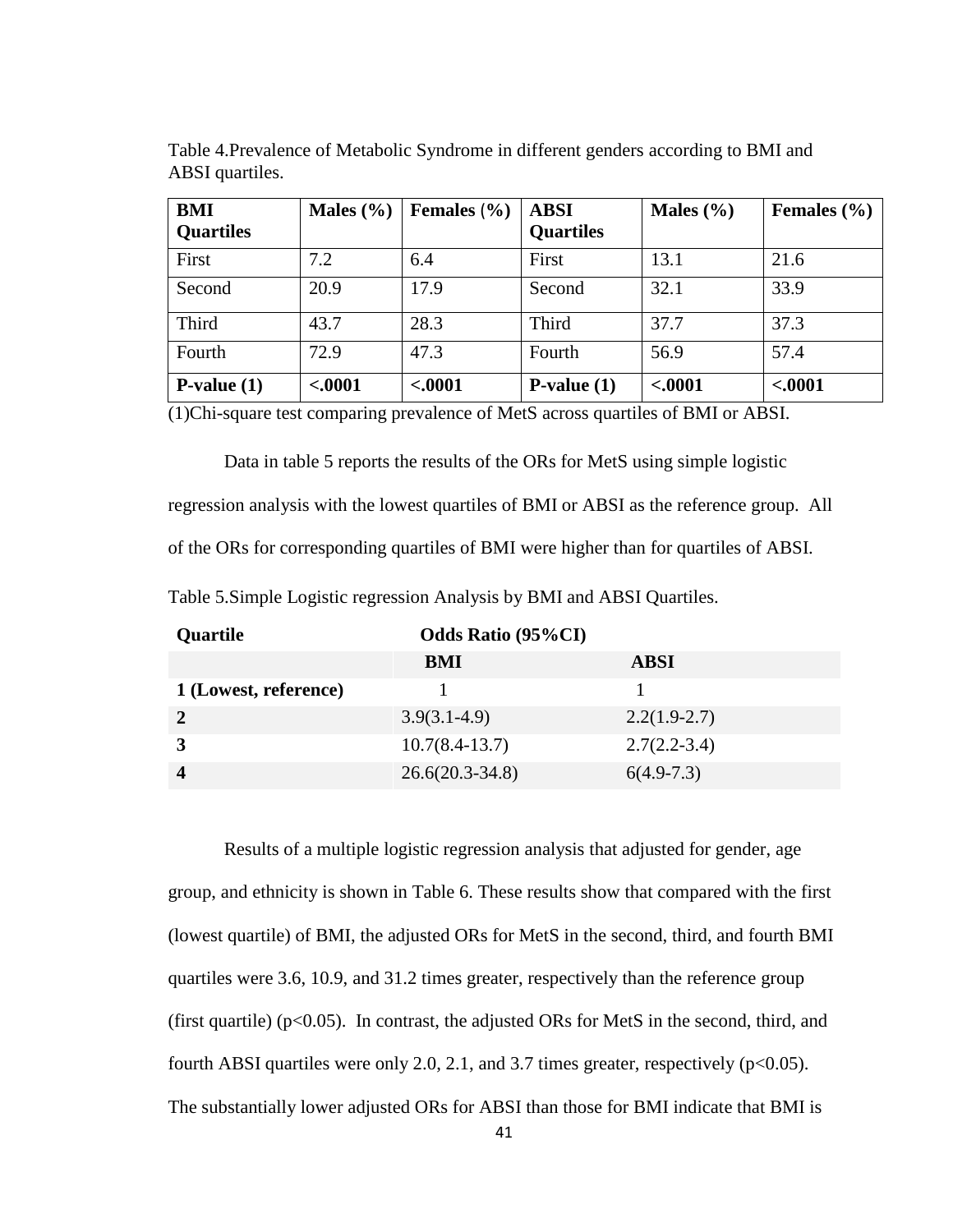more predictive of risk for MetS than ABSI. Similarly, for the rest of the MetS risk factors (hyperglycemia, hypertriglyceridemia, hypertension, and low HDL-cholesterol), the adjusted ORs for ABSI were below those for BMI. Not surprisingly, the adjusted ORs for abdominal obesity were far greater with quartiles of BMI than for ABSI because of the high correlation between BMI and WC as well as the inclusion of WC in the calculation of ABSI. These results indicate that BMI is more predictive of each MetS risk factor than ABSI.

| Quartile                |                        | <b>Odds Ratio</b><br>$(95\%CI)$ |                |                |                     |                          |
|-------------------------|------------------------|---------------------------------|----------------|----------------|---------------------|--------------------------|
| <b>BMI</b>              | <b>MetS</b>            | <b>MetGLU</b>                   | <b>MetBP</b>   | <b>MetHDL</b>  | <b>MetTG</b>        | <b>MetWC</b>             |
| $\mathbf{1}$            | $\mathbf{1}$           | $\mathbf{1}$                    | $\mathbf{1}$   | $\mathbf{1}$   | $\mathbf{1}$        | $\mathbf{1}$             |
| $\overline{2}$          | $3.6(2.9-4.5)$         | $1.8(1.4-2.2)$                  | $1.4(1.2-1.8)$ | $1.8(1.4-2.3)$ | $2.3(1.9-$<br>(2.9) | $22.5(16.4-30.7)$        |
| $\mathbf{3}$            | $10.9(8.4 -$<br>14.11) | $2.3(1.9-2.9)$                  | $2.3(1.8-2.9)$ | $3(2.3-4)$     | $3.4(2.7 -$<br>4.2) | 262.4(179.9-<br>382.9)   |
| $\overline{\mathbf{4}}$ | $31.2(23.2 -$<br>41.9) | $5.1(4-6.5)$                    | $4.1(3.1-5.4)$ | $1.8(1.4-2.3)$ | $4.9(3.8 -$<br>6.2) | >999.9(>999.9-<br>>999.9 |
| <b>ABSI</b>             |                        |                                 |                |                |                     |                          |
| $\mathbf{1}$            | $\mathbf{1}$           | $\mathbf{1}$                    | $\mathbf{1}$   | $\mathbf{1}$   | $\mathbf{1}$        | $\mathbf{1}$             |
| $\overline{2}$          | $2(1.6-2.3)$           | $1.3(1.1-1.6)$                  | $1.6(1.3-1.9)$ | $1.5(1.2-1.8)$ | $1.74(1.4-$<br>2.2) | $2.2(1.8-2.7)$           |
| 3                       | $2.1(1.6-2.6)$         | $1.4(1.1-1.7)$                  | $1.4(1.1-1.7)$ | $1.4(1.1-1.7)$ | $1.8(1.4-$<br>2.3)  | $4.1(3.4 - 5.052)$       |
| $\overline{\mathbf{4}}$ | $3.7(2.9-4.5)$         | $2(1.7-2.5)$                    | $2(1.7-2.4)$   | $1.9(1.5-2.3)$ | $2.5(1.9-$<br>3.3)  | $8.5(6.6 - 10.9)$        |

Table 6. Multiple logistic regression analysis of Metabolic Syndrome and risk factors by BMI and ABSI Quartiles.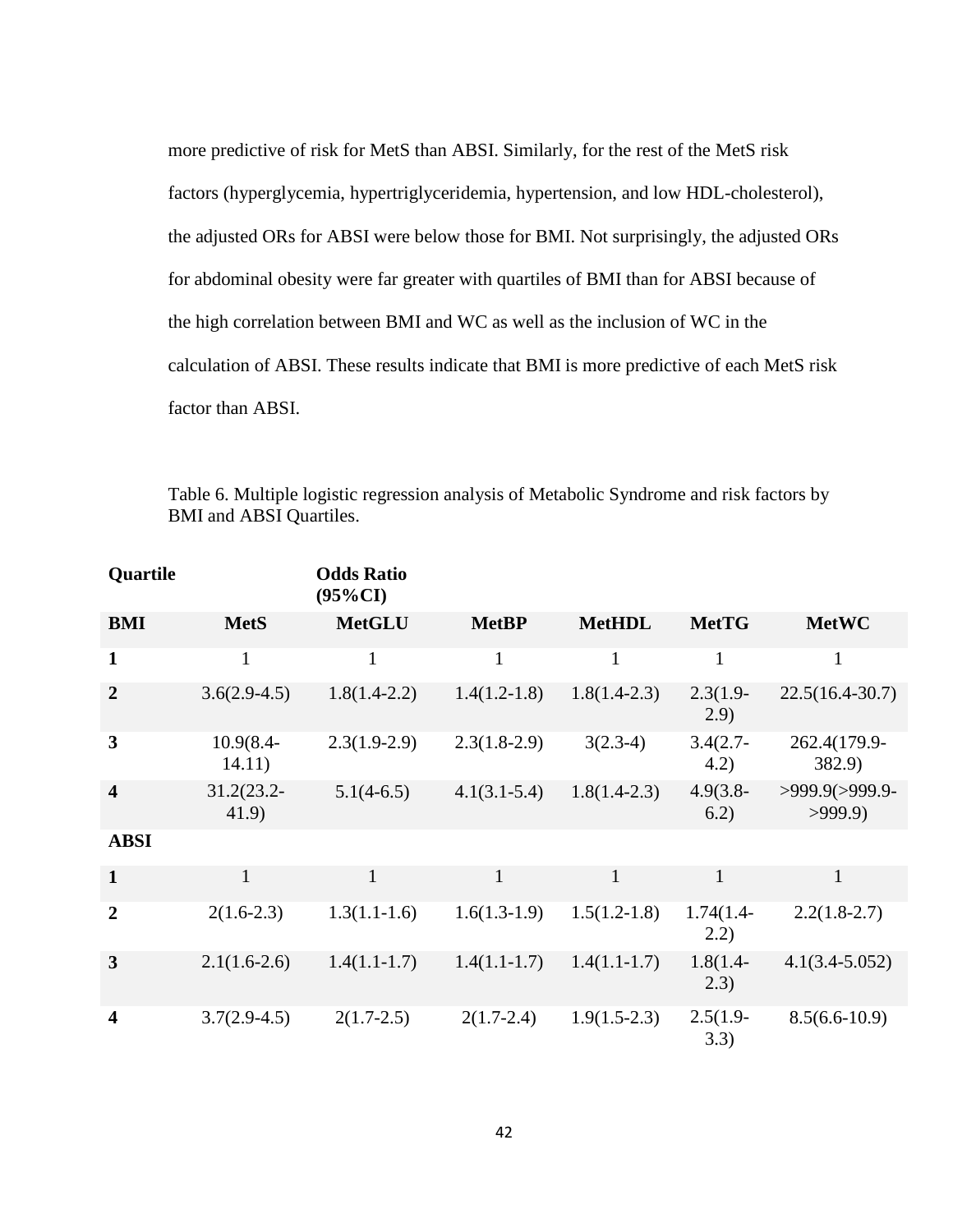### **Discussion**

This NHANES 2007-2012 cross-sectional study of 6,921 adults revealed that BMI could predict the risk of MetS and its individual risk factors better than ABSI in a U.S diverse population. The multiple logistic regression analysis demonstrated that the ORs for ABSI were below those for BMI after adjustment for gender, age, and ethnicity. Although all ABSI quartiles were significantly associated with prevalence of each MetS risk factor, it was not a better predictor than BMI.

To the best of our knowledge, this is the first study of a nationally representative sample of subjects in the U.S. to compare the relationship between ABSI, and BMI with risk for MetS and its individual risk factors. The only other study that studied MetS was conducted on a large adult Iranian population which also concluded that ABSI was a weaker predictor of MetS risk compared to BMI [10]. Most of the previous studies also supported the superiority of BMI over ABSI in predicting comorbidities. ABSI was weaker than BMI as a predictor of diabetes in a Chinese population [13] and hypertension in an Indonesian population [14]. ABSI was also the weaker predictor of diabetes, hypertension, and dyslipidemia in an adult Japanese population [15]. In contrast, there are studies that support the superiority of ABSI over BMI. ABSI was found to be better correlated to changes in circulating total cholesterol and insulin than BMI, yet BMI was better correlated only with circulating TGs in a study of young Polish sedentary men [9]. However, this study was limited with a small number of participants, with the same gender, ethnicity, and social status and whose mean BMI fell within the normal weight classification. In addition, waist circumference was measured at the center between the lower edge of the ribs and the iliac crest [9]. In contrast, this study and the original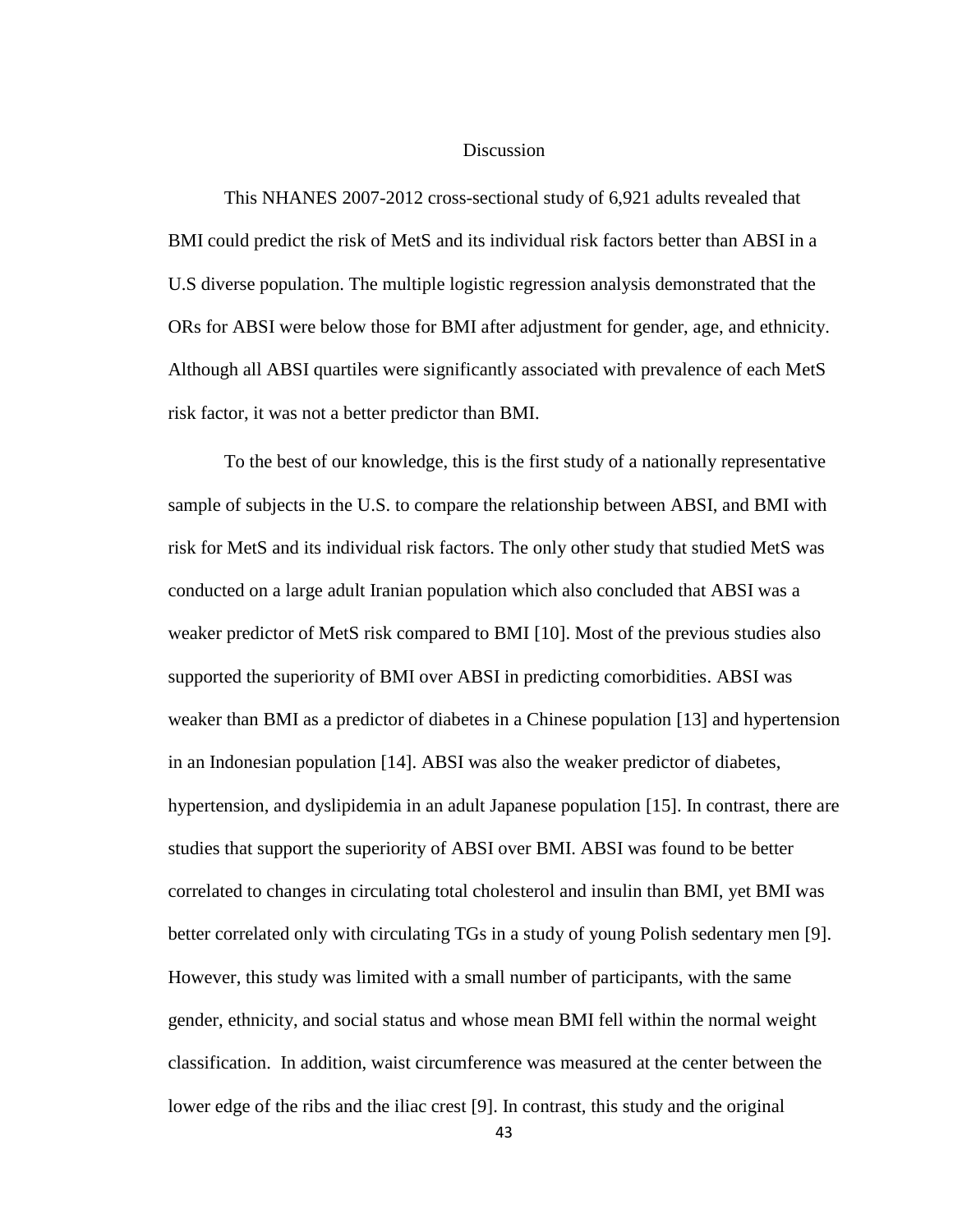Krakauer study [7] used the NHANES database where waist circumference was measured just above the uppermost lateral border of the ilium. Thus, the difference in measurement site may have contributed to the differences in the results of these studies.

A study conducted on Portuguese adolescents aged 10–17 years found ABSI, BMI and WC to be significant predictors of BP. However, ABSI was a better predictor for both systolic and diastolic blood pressure [8]. However, these results are exclusive to adolescents and therefore may not be comparable with adults. It is also worth noting that 74.2% of the Portuguese population were classified as normal weight and that blood pressure was only measured once for each participant (in contrast to the three measurements typically recorded in NHANES) which could potentially provide a less accurate assessment of blood pressure. WC was also measured at the level of the umbilicus [8]. Different WC measurements makes it difficult to compare ABSI results between study populations.

In contrast to many of the studies cited here [8–10,13–15], our study included a very diverse population. NHANES oversamples and selectively chooses participants of different ethnicities, age groups, and socio-economic statuses to provide more reliable data that could be compared in different subpopulations. This study also offers high quality data that includes both home-interviews and physical examinations collected by trained personnel, also providing the most accurate assessment of certain risks factors and diseases [11].

In Krakauer et al. [7] study introducing ABSI, they reported a stronger relationship between ABSI and mortality than with BMI. In fact, they reported that 22% of the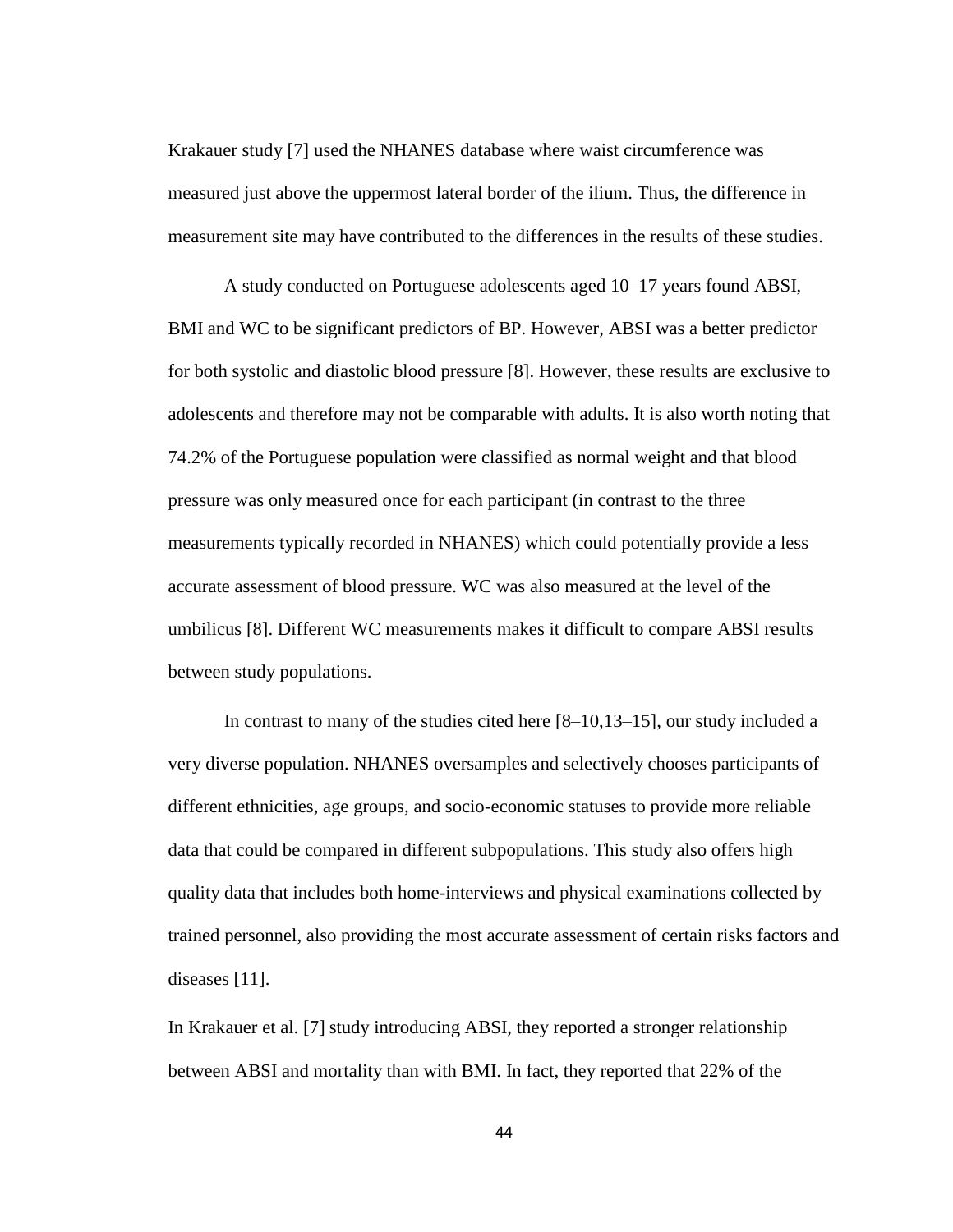mortality rate was due to high ABSI values, compared to only 15% that was attributed to a high BMI value [7]. This finding is in contrast to our study which demonstrated the stronger association between increasing BMI and risk for MetS than for ABSI. These different findings may be the result of using different outcomes: mortality versus MetS. There is a J-shaped or a U-shaped relationship between BMI and mortality [16]; however the association between BMI and different metabolic risk factors found in our studies and others were linear [17]. These contrasting results are consistent with the "obesity paradox" where overweight and obese subjects with established heart disease have a lower mortality risk than normal-weight subjects. Perhaps BMI can be a stronger predictor of cardio-metabolic risk while ABSI can be more strongly associated with mortality from coronary heart disease.

## Conclusion

ABSI in this U.S. population was a weaker predictor of MetS and its individual risk factors than BMI. Simple logistic and multiple regression analysis (adjusted for age, gender, and ethnicity) showed that all of the odds-ratios for ABSI were all far below those for BMI for MetS, and its risk factors.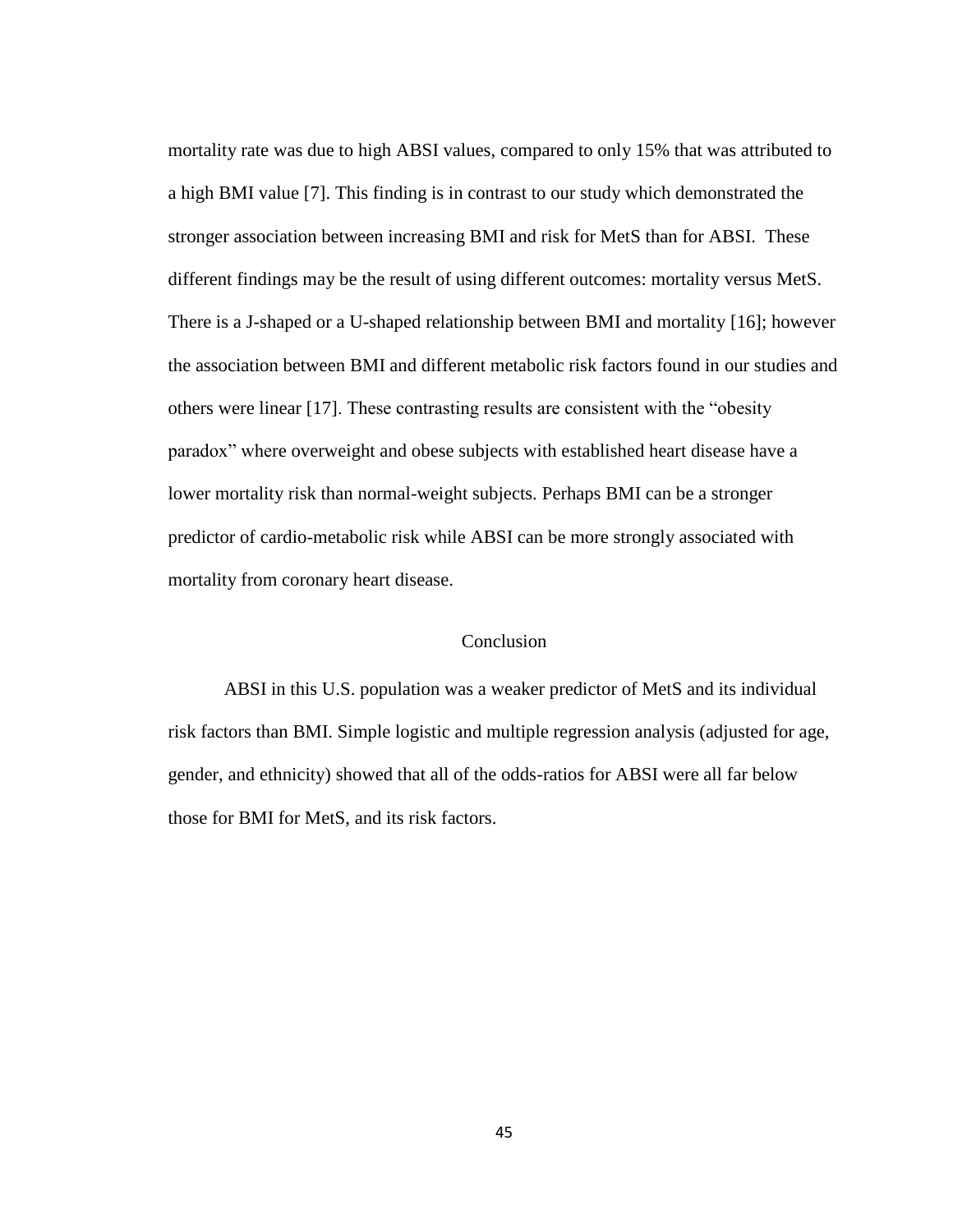# REFERENCES

1. Parikh RM, Mohan V. Changing definitions of metabolic syndrome. Indian J Endocrinol Metab. 2012;16: 7–12. doi:10.4103/2230-8210.91175

2. Kaur J. A Comprehensive review on metabolic syndrome. Cardiol Res Pract. 2014;2014: 21. doi:10.1155/2014/943162

3. Huang PL. A comprehensive definition for metabolic syndrome. Dis Model Mech. 2009;2: 231–237. doi:10.1242/dmm.001180

4. World Health Organization. Waist circumference and waist-hip ratio : report of a WHO expert consultation, Geneva, 8-11 December 2008 [Internet]. Geneva: World Health Organization; 2011[cited 2016 March 12]. 12 p. Available from: http://www.who.int/iris/handle/10665/44583.

5. Okorodudu DO, Jumean MF, Montori VM, Romero-Corral A, Somers VK, Erwin PJ, et al. Diagnostic performance of body mass index to identify obesity as defined by body adiposity: a systematic review and meta-analysis. Int J Obes. 2010;34: 791–799. doi:10.1038/ijo.2010.5

6. Moore SC. Waist versus weight—which matters more for mortality? Am J Clin Nutr. 2009;89: 1003–1004. doi:10.3945/ajcn.2009.27598

7. Krakauer NY, Krakauer JC. A new body shape index predicts mortality hazard independently of body mass Index. PLoS ONE. 2012;7: e39504. doi:10.1371/journal.pone.0039504

8. Duncan MJ, Mota J, Vale S, Santos MP, Ribeiro JC. Associations between body mass index, waist circumference and body shape index with resting blood pressure in Portuguese adolescents. Ann Hum Biol. 2013;40: 163–167. doi:10.3109/03014460.2012.752861

9. Malara M, Kęska A, Tkaczyk J, Lutosławska G. Body shape index versus body mass index as correlates of health risk in young healthy sedentary men. J Transl Med. 2015;13. doi:10.1186/s12967-015-0426-z

10. Haghighatdoost F, Sarrafzadegan N, Mohammadifard N, Asgary S, Boshtam M, Azadbakht L. Assessing body shape index as a risk predictor for cardiovascular diseases and metabolic syndrome among Iranian adults. Nutrition. 2014;30: 636–644. doi:10.1016/j.nut.2013.10.021

11. Centers for Disease Control and Prevention. About the National Health and Nutrition Examination Survey [Internet]. Atlanta, GA: National Center for Health Statistics; 2015 [cited 2016 March 22]. Available from: http://www.cdc.gov/nchs/nhanes/about\_nhanes.htm.

12. Centers for Disease Control and Prevention. NHANES 2007 - 2008: Cholesterol - LDL & Triglycerides Data Documentation, Codebook, and Frequencies [Internet]. Atlanta, GA: National Center for Health Statistics; 2010 [cited 2016 June 23]. Available from: http://wwwn.cdc.gov/nchs/nhanes/2007-2008/TRIGLY\_E.htm